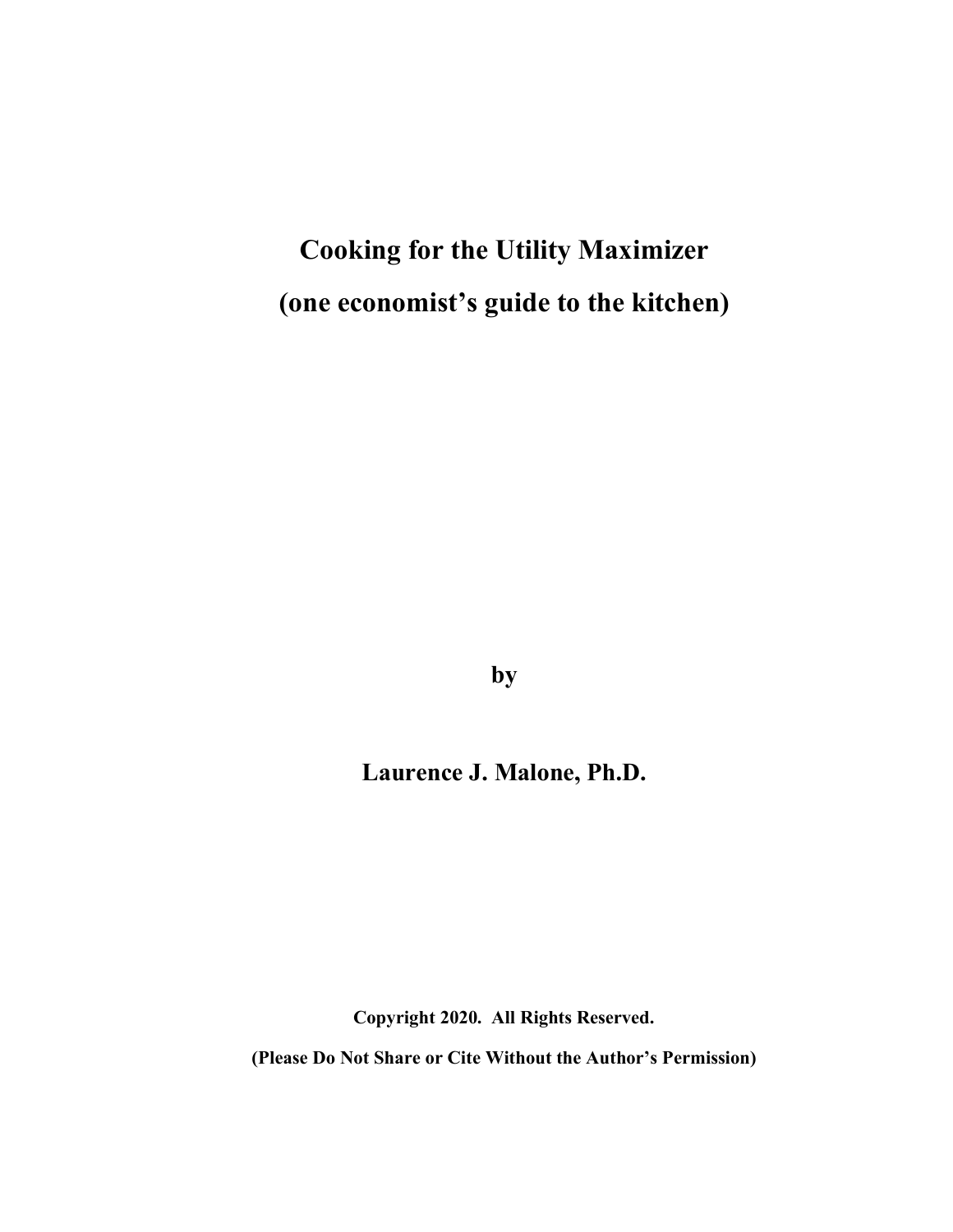# **Table Of Contents**

| <b>Utility Maximizing Kitchen Tools Needed for These Recipes</b>      | page 5  |
|-----------------------------------------------------------------------|---------|
| <b>Utility Maximizing Spice and Ingredient List for These Recipes</b> | page 8  |
| <b>An Introduction to the Recipes</b>                                 | page 10 |

| <b>Applesauce Beefloaf</b>                         | page 11 |
|----------------------------------------------------|---------|
| <b>Basic Chinese Vegetable Stir Fry and Sauces</b> | page 12 |
| <b>Black Beans and Rice</b>                        | page 13 |
| <b>Boiled Beef</b>                                 | page 14 |
| <b>Boiled Beef and Green Sauce</b>                 | page 15 |
| <b>Bogracs Gulyas</b>                              | page 16 |
| <b>Brazilian Black Bean Soup</b>                   | page 18 |
| <b>Chicken and Snow Peas</b>                       | page 19 |
| <b>Chicken Satay</b>                               | page 20 |
| <b>Cold Sesame Noodles</b>                         | page 21 |
| <b>Cold Vegetarian Pasta</b>                       | page 22 |
| <b>Corn Potato Chowder</b>                         | page 23 |
| <b>Fajitas</b>                                     | page 24 |
| <b>Fresh Lobster</b>                               | page 25 |
| <b>Fried Dumplings</b>                             | page 26 |
| <b>Fried Dumpling Dipping Sauce</b>                | page 27 |
| <b>Ginger and Scallion Chicken</b>                 | page 28 |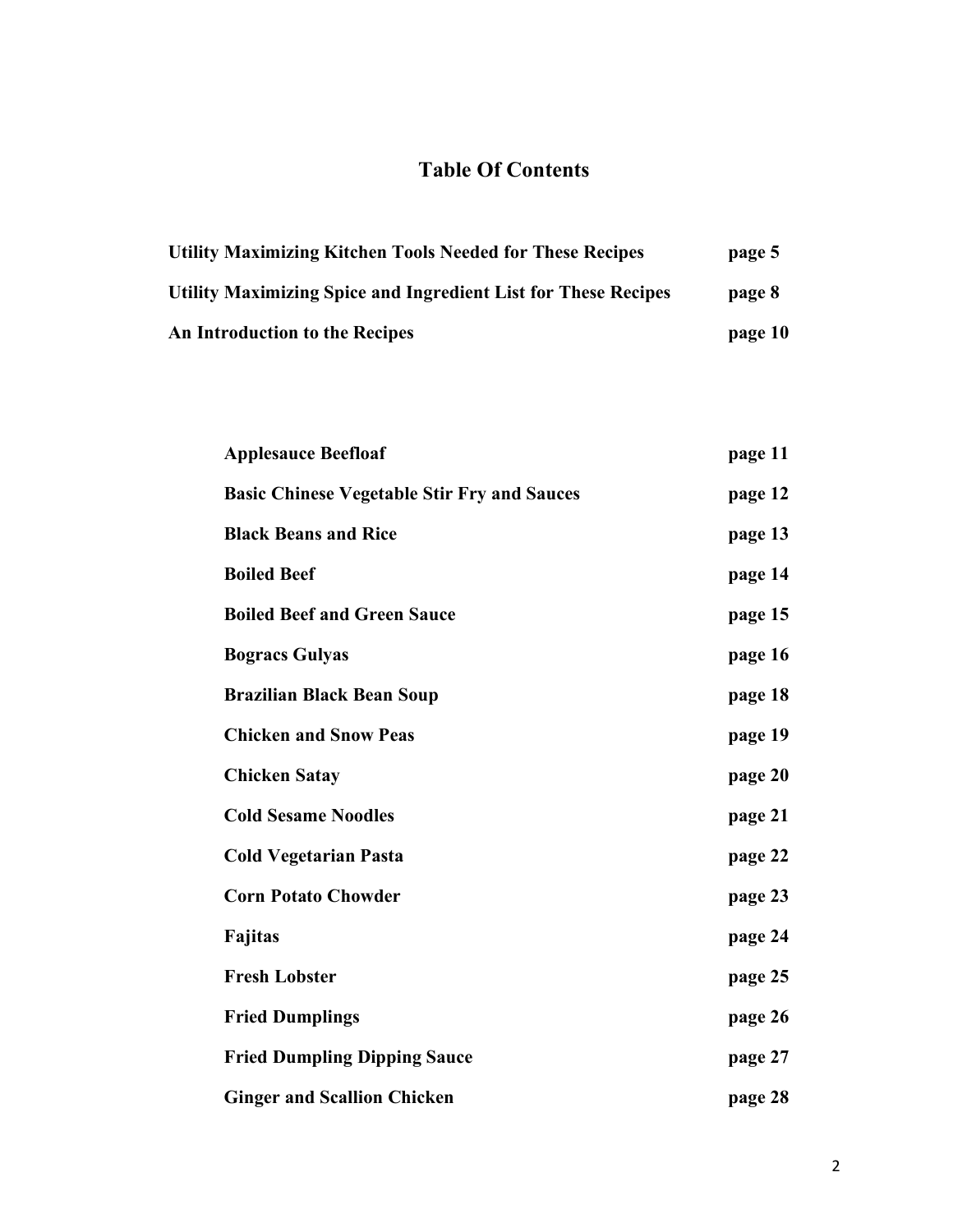| <b>Hot and Sour Soup</b>                            | page 29 |
|-----------------------------------------------------|---------|
| <b>Indian Chicken or Lamb (Hot Spicy Version)</b>   | page 30 |
| <b>Indian Chicken or Lamb (Mild Spicy Version)</b>  | page 31 |
| <b>Kibbeh Kabobs</b>                                | page 32 |
| Leg of Lamb                                         | page 33 |
| <b>Linguini with Clam and Vegetable Sauce</b>       | page 34 |
| <b>Manhattan Clam Chowder, 30 Minute Version</b>    | page 35 |
| <b>Manhattan Clam Chowder, Refined</b>              | page 36 |
| <b>Manor House Farms Poolside Barbeque Sauce</b>    | page 37 |
| <b>Marinated Cucumber</b>                           | page 38 |
| <b>Maryland Crab Chowder</b>                        | page 39 |
| <b>Over Braised Spareribs</b>                       | page 40 |
| Pea Soup                                            | page 41 |
| <b>Petrovoselo Pasta</b>                            | page 42 |
| <b>Pittsford Pasta</b>                              | page 43 |
| <b>Red Meat Takes Knocks, But This is Sooo Good</b> | page 44 |
| <b>Salad Dressing</b>                               | page 44 |
| <b>Schwein Schnitzel</b>                            | page 45 |
| <b>Smashed Eggplant</b>                             | page 46 |
| <b>Spaghetti with Beef Chunks</b>                   | page 47 |
| <b>Sweet and Sour Pork</b>                          | page 48 |
| <b>Tarragon Chicken</b>                             | page 50 |
| <b>Thermal Cooked Chicken</b>                       | page 51 |
| <b>Tofu and Kale in Coconut Milk</b>                | page 52 |
| <b>Turkish Chicken Kabobs</b>                       | page 53 |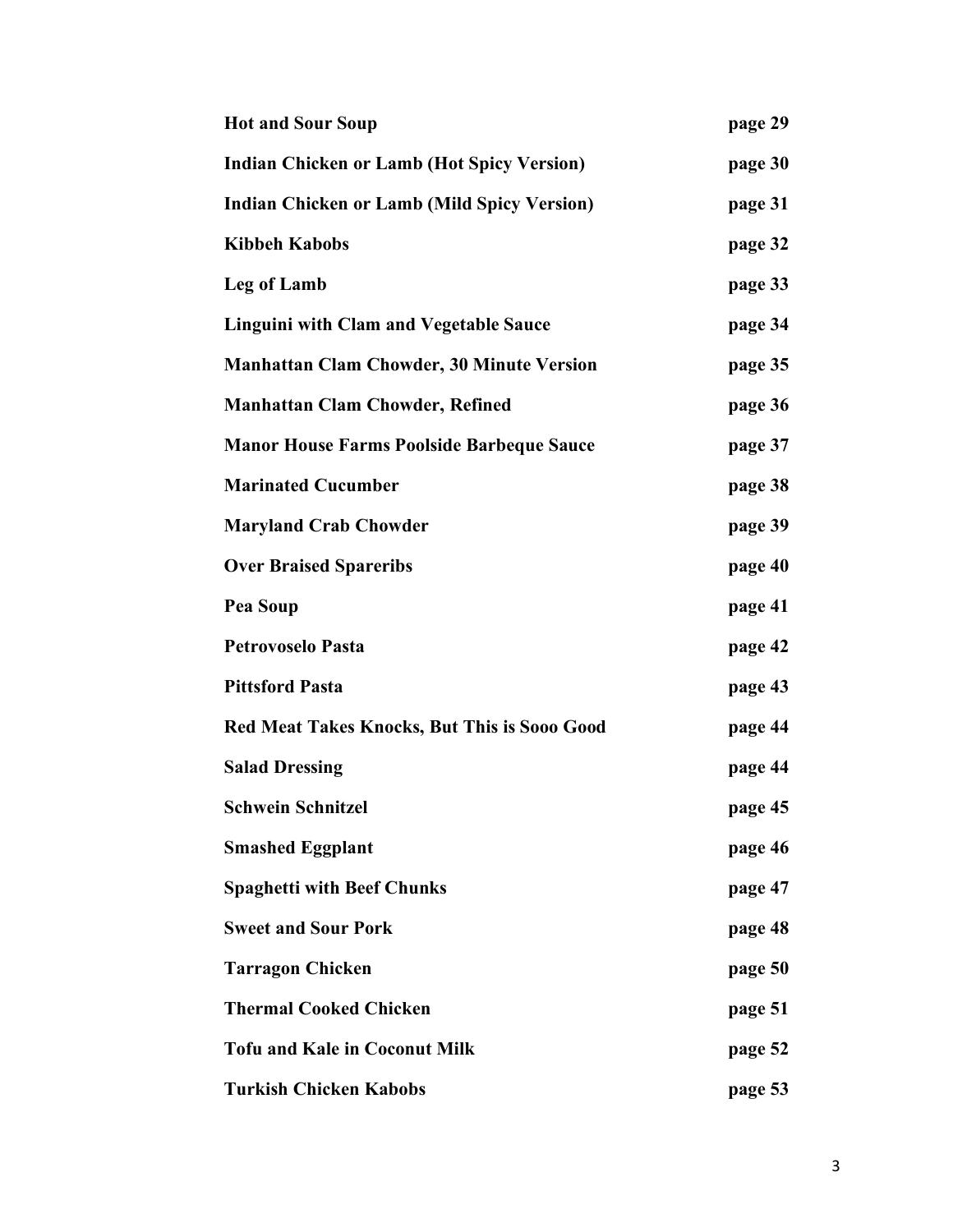| <b>Veal Stew</b>                            | page 54 |
|---------------------------------------------|---------|
| <b>Vietnamese Spring Rolls</b>              | page 55 |
| <b>Vietnamese Spring Roll Dipping Sauce</b> | page 56 |
| <b>White Meat with White Sauce</b>          | page 57 |
| Wicked Woked Shrimp                         | page 58 |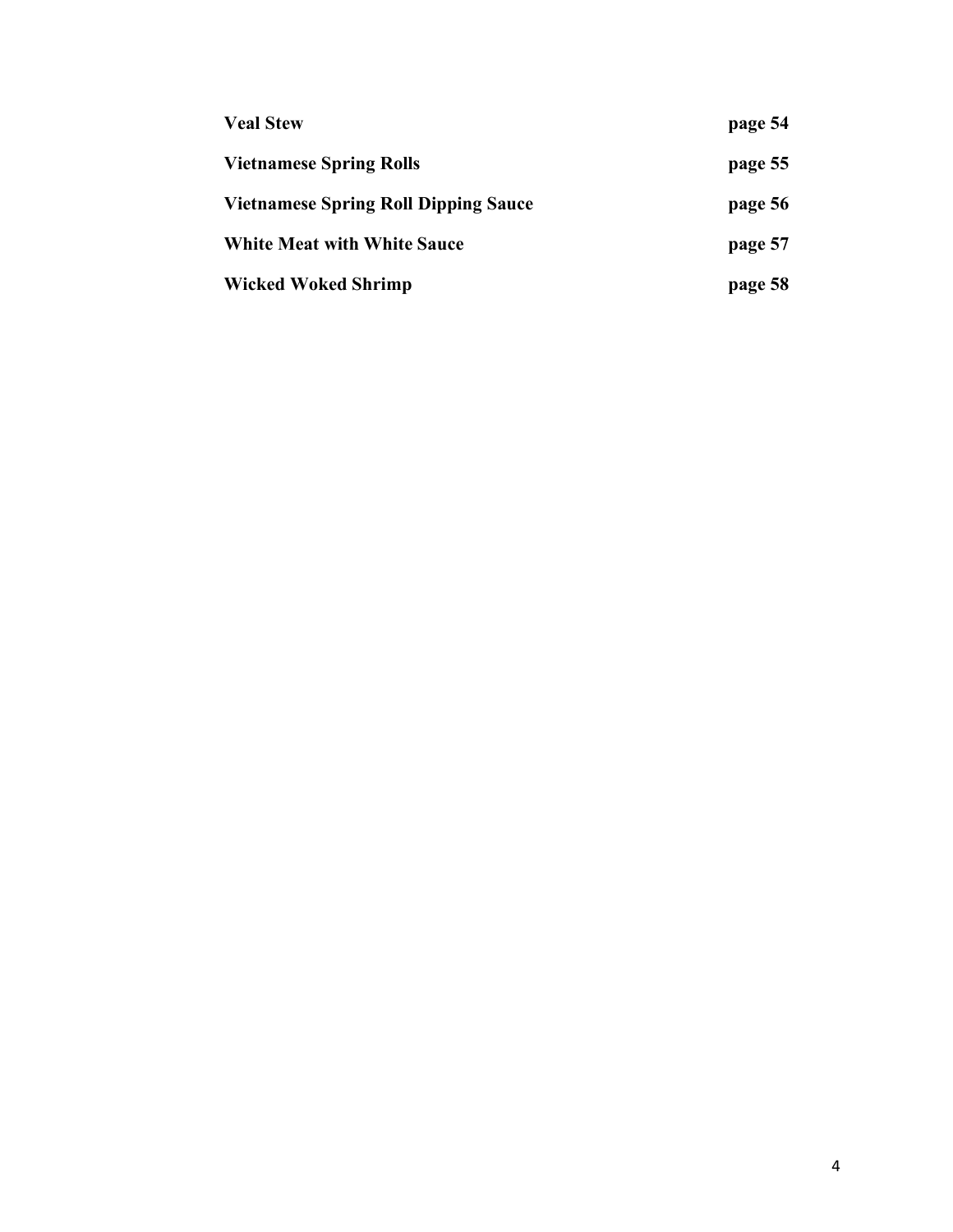#### **Utility Maximizing Kitchen Tools Needed For These Recipes**

The items below make up the simple set of tools required for the recipes to follow.

Wok 12 inch frying pan, with lid Small saucepan, with lid 3 quart saucepan, with lid Colander Potato masher Meat hammer Garlic press Flat cheese grater Large whisk Potato peeler Wooden spatula Pyrex mixing bowl set Paring knife Kitchen knife with narrow blade Ladle Set of measuring spoons Pyrex measuring cup Pepper mill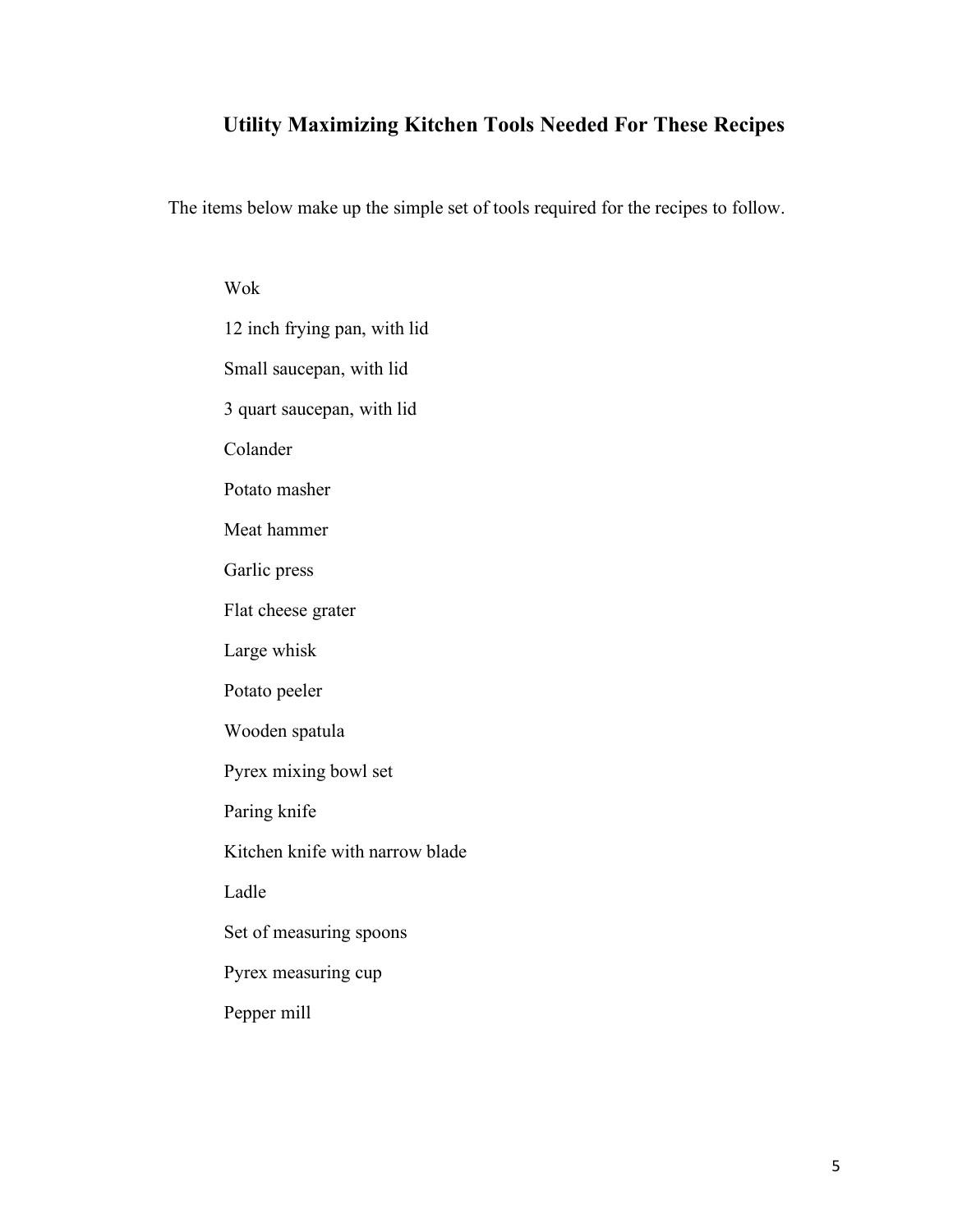The wok is essential. The only requirement is weight—it must be heavy. A smaller 12 inch wok with a strong wooden handle is my personal favorite. To clean, use only water and scrub with a scouring pad. Don't bother to purchase the bottom or a lid. Set the wok right on top of the electric element or gas burner on the stove. If you don't have a gas stove try to get out of your lease. Use a wooden spatula for stirring food in the wok and always keep the heat high.

As an economist I seek to maximize within the constraints of scarcity. As a nonmaterialist, the latter often prevails. A tour of our kitchen confirms the inextricable links between simplicity and utility. Revere stainless steel copper bottom pans are inexpensive and great (still around \$75 for a basic 7 piece set consisting of: 1 quart and 1-1/2 quart covered saucepans, 4-1/2 quart covered dutch oven, and 9" open skillet. This set has been in production since the early 1940s, but the last domestic U.S. plant manufacturing Revere Ware in Clinton, Illinois was closed in 1999.

We used Teflon coated cancer pans for a year, ingested a good deal of whatever it is that eventually wears away, threw them out and purchased the Revere set with wedding money we got from exchanging a rainbow of fuzzy toilet seat covers. Our thirty years of marriage confirms their durability!

Most of the other tools needed to stock a kitchen can be obtained from ebay or a couple of Saturday mornings scouring good garage sales. My colander is made of aluminum, not steel, and I satisfy my sculptural urges when I reshape it from time to time. I also keep a smaller colander, with a handle, on hand. I use that one for small batches or pasta or for washing berries.

You can skip purchasing a meat hammer, but this is a tool with rapidly increasing returns. They're not always cheap, but after the second time you pound veal shoulder  $(Q)$  \$5.49 per lb.) into veal scallopini (@ \$12.95 per lb.) it begins to pay *dividends.*

A potato masher is another tool to pick up at a flea market or garage sale. The older ones with the wooden handles never die, and the gauge of steel is often of a superb pre-Post WWII Pittsburgh vintage. Just make sure the paint on the handle doesn't contain any lead.

*Do Not* buy a garlic press produced off shore in a low income country. This is a high-tech tool and it must be precision made so that the garlic presses *through* the little holes and not out the side. Ours used to be terrible but the problem was fixed one Christmas when my repeated hints were heeded. Zyliss, a Swiss firm, makes the best.

A flat, washboard style, cheese graters is cheap and, unlike their useless boxy counterparts, take up little space and are easy to clean. The big side is best to grate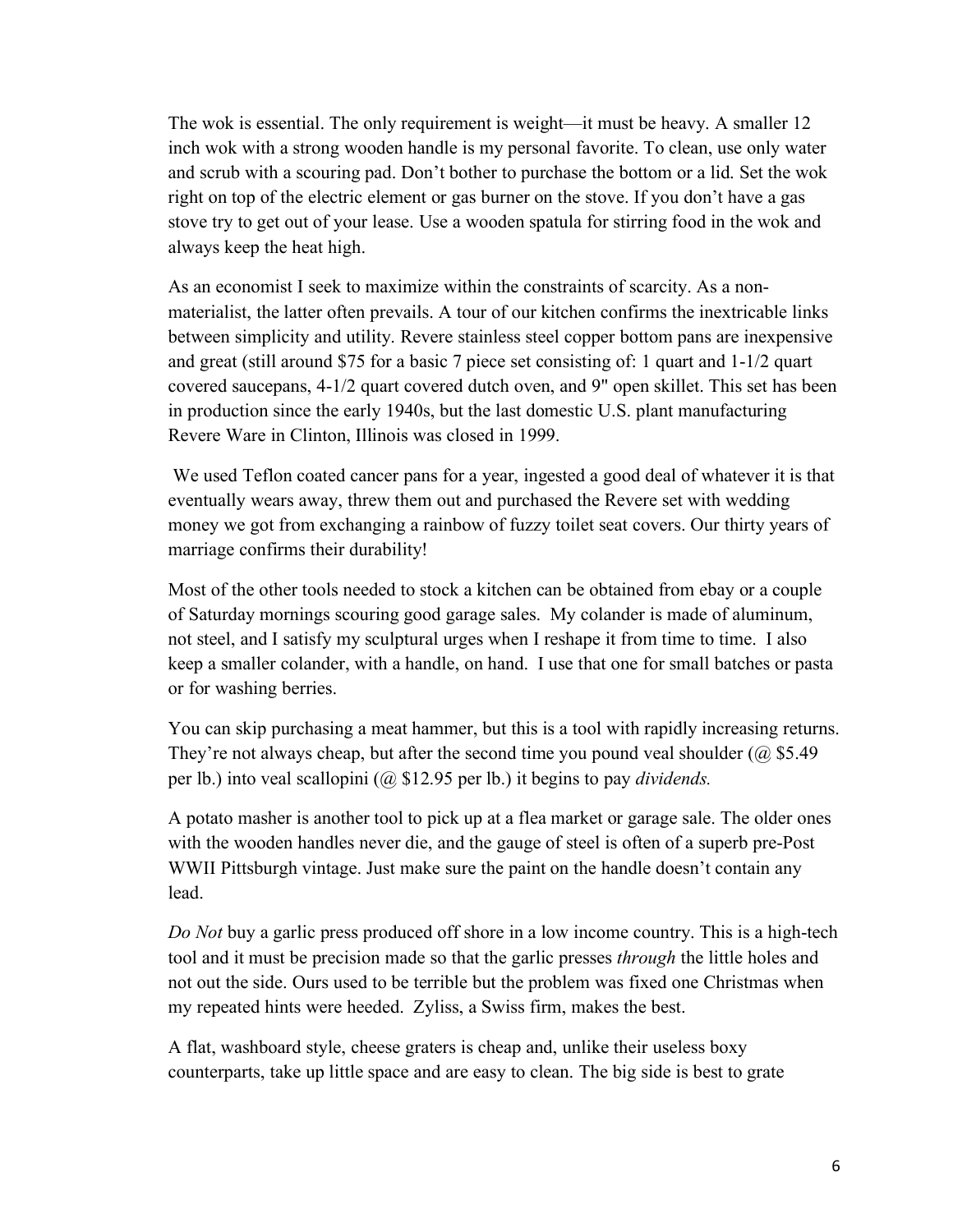cheeses, and firm vegetables and fruits. The little side is perfect for freshly grated ginger, lemon zest, etc.

A large whisk is essential. Great for soups and whipping up cream sauces, be sure to spare no expense on this item and it will last forever.

I never understand why people hang on to their old dull potato peelers when a new one sells for a few dollars. But a good one is getting tougher to find. I've had to replace more peelers in three decades of cooking than any other tool in my kitchen.

We have the basic pyrex mixing bowl set. Great for baking, mixing and marinating, the small, medium and large sizes stack nicely and take up minimal space in the cupboard (unless it's my turn to empty the dishwasher rack and they end up randomly stacked).

I have always hated the thought of having a drawer full of useless knives cluttering space. Basically I use three knives procured from a trip to Germany: a good paring knife, a thin bladed meat knife (so it slices easily through vegetables too), and a serrated bread knife. You can't go wrong with Henckel a.k.a. Zwilling, and the one time expense will last a lifetime.

A good ladle is needed to move soup or other mushy stuff from pan to bowl. It also mounts nicely, with duct tape, on an old sawed off broomstick to fill the birdfeeder outside our kitchen window.

A simple set of measuring spoons and a pyrex measuring cup guarantee that the right proportions are added.

I like fresh pepper instead of salt. A pepper mill subconsciously takes away the urge to shake salt. Besides, since engineers haven't yet overcome all of the technological problems in food processing, ground pepper producers are allowed to include 6% "nonpepper" material in their final product. The allowed "non-pepper" component includes twigs, leaves, bugs and manure. I prefer to see the little balls freely casting about in the pepper mill (without the aforementioned) before I grind them into flakes.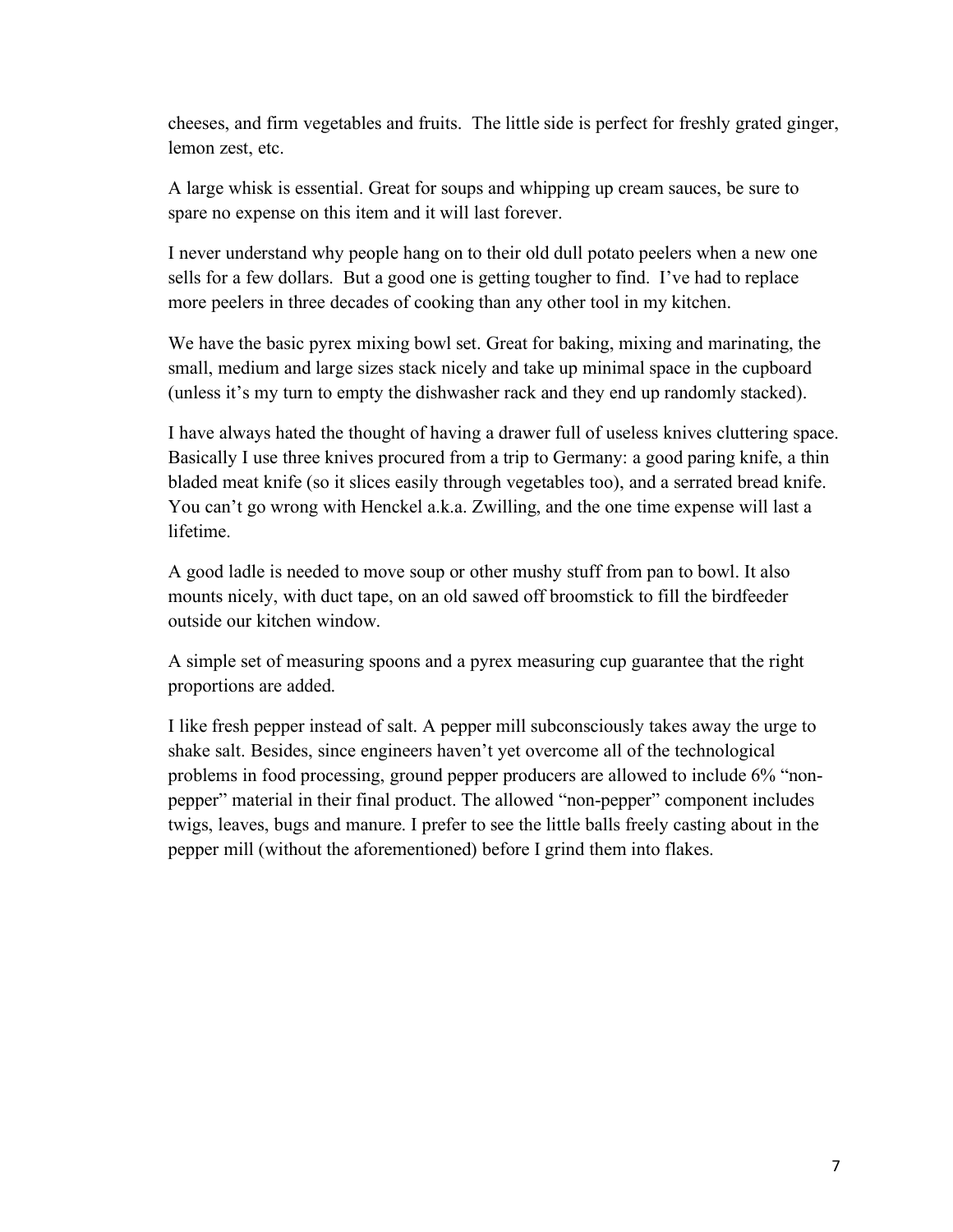#### **Utility Maximizing Spice and Ingredient List for These Recipes**

Cooking Sherry (either supermarket or liquor store varieties are fine)

Red wine vinegar (refrigerate after opening)

Rice wine vinegar

Chicken bouillon (to boost or cheat on stock, I prefer the newer paste varieties)

Cornstarch

Fresh ginger (peel skin, and store in a baggie in the freezer; grate when needed)

Garlic (store in open air)

Dried tree ear mushrooms (in the Chinese specialty aisle)

Tahini (in supermarkets or health food stores)

Mustard (I prefer brown or dijon)

Catsup

A-1 Sauce

Sugar, brown and white

Honey

Soy sauce or tamari

Vegetable oil

Olive oil

Sesame oil

Dried parsley

Oregano

Cinnamon

Cumin

Turmeric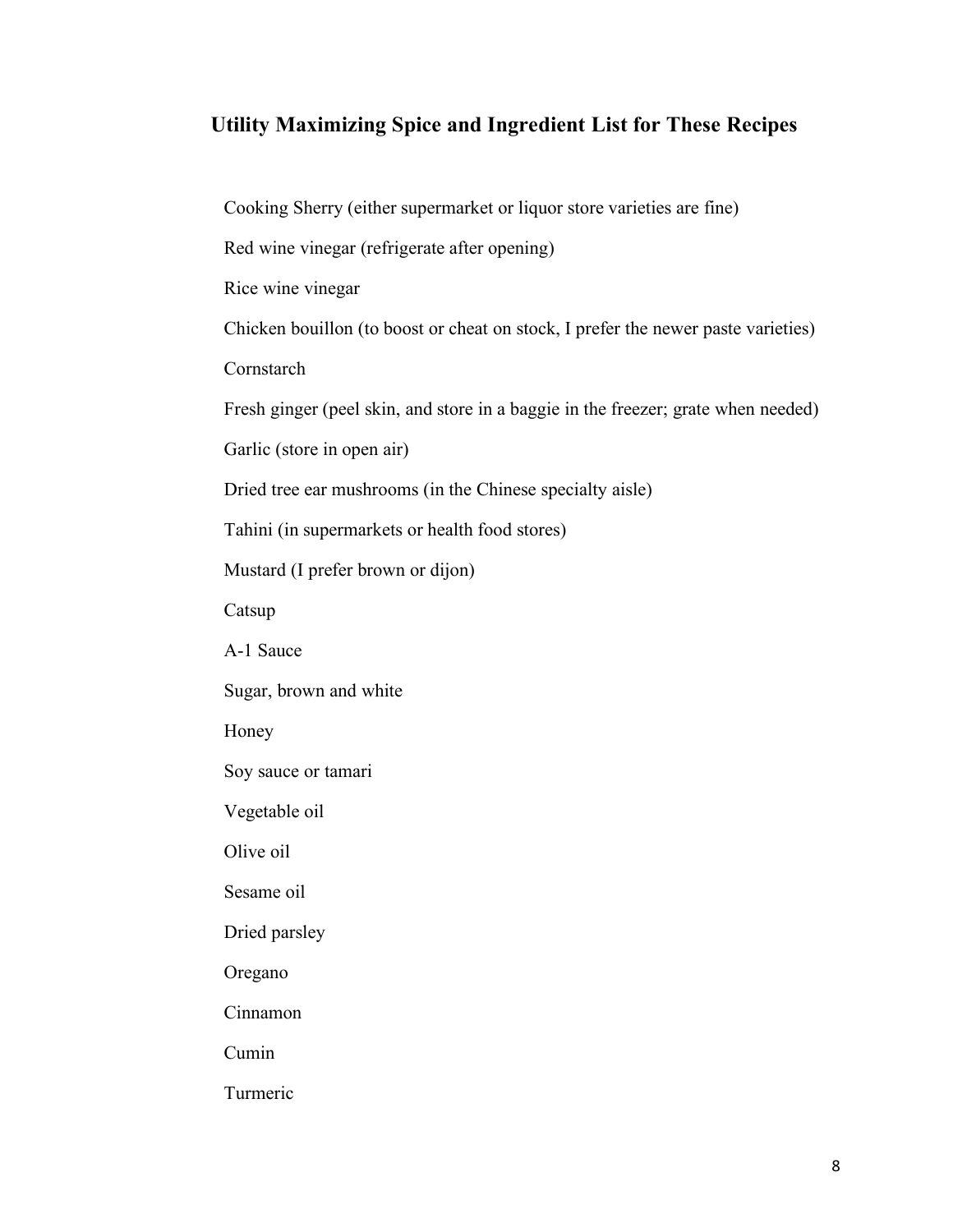Celery seed

Tarragon

Anise

Dill

Curry powder

Peppercorns

Thyme

Paprika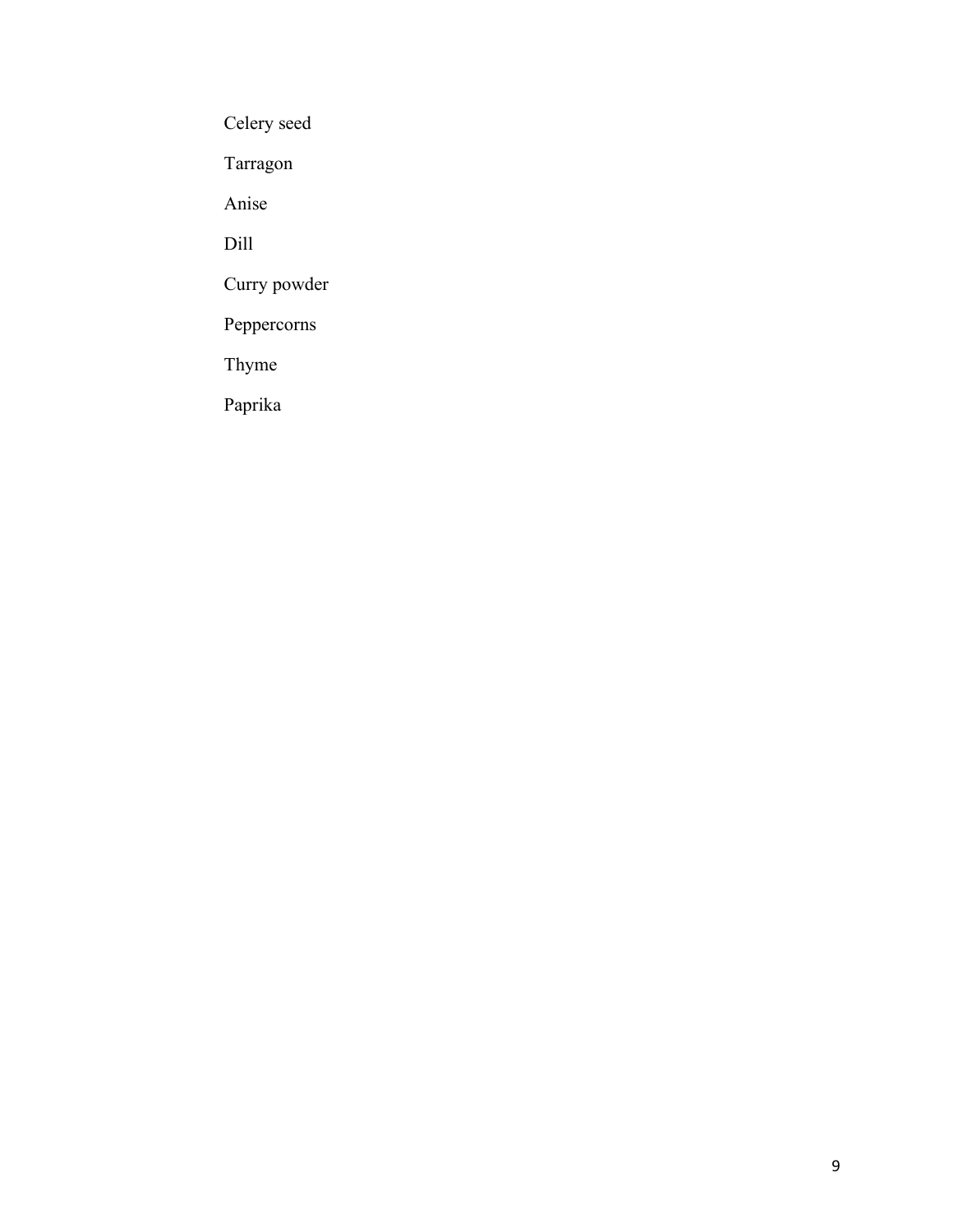#### **An Introduction to The Recipes**

The roots of each recipe are designated, in parentheses after the title, by country or culture, "original" or "friend." A named country or culture means that the dish has been traditionally prepared in certain parts of the world for centuries. My recipes of dishes from countries or cultures are, in every case, the result of experimentation and refinement by taste after having sampled the dish. A designation of "Original" means the recipe is entirely the playful outcome of experimentation and refinement. The "Friend" designation means the recipe was first given to me by a friend.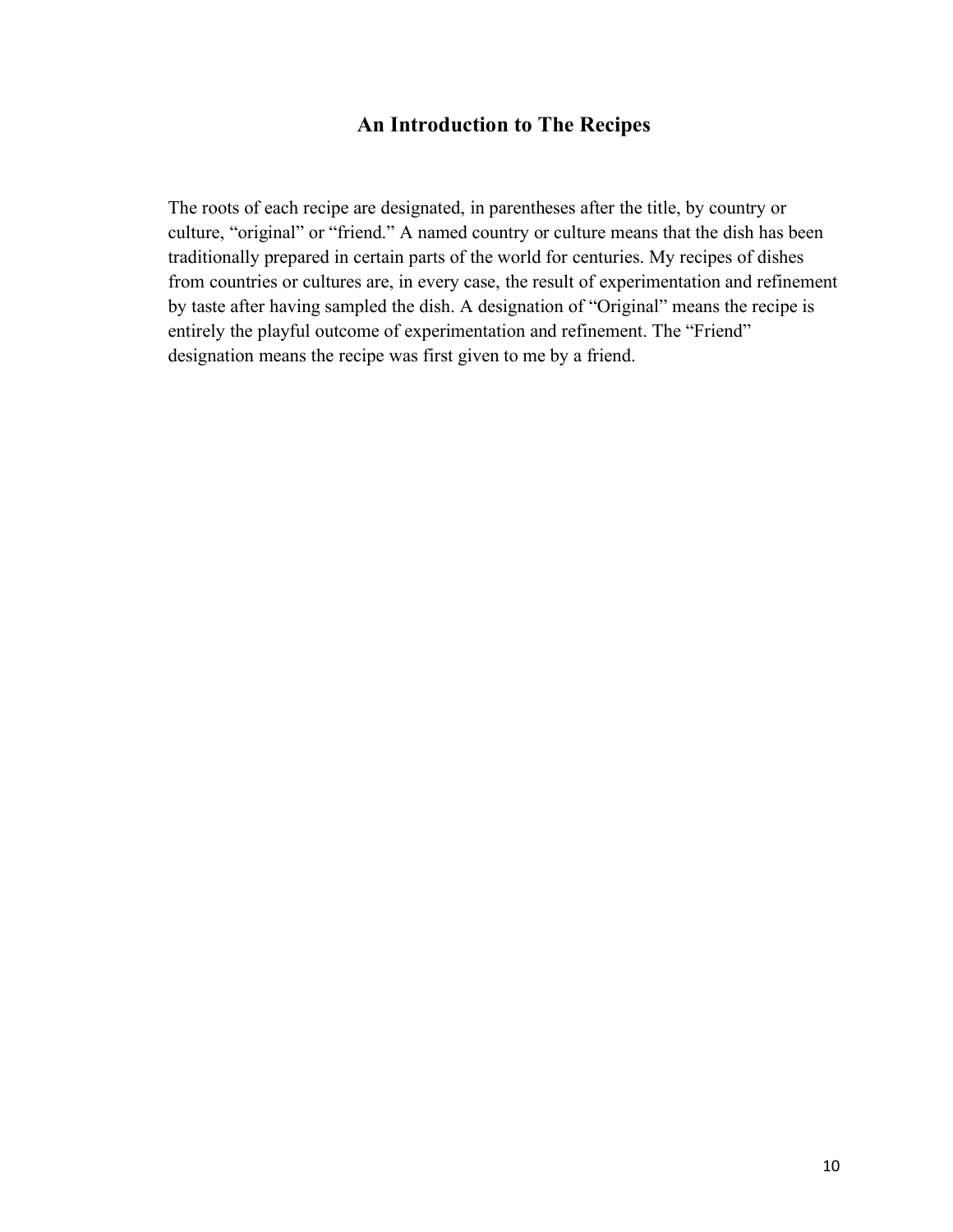### **Applesauce Beef Loaf (Original)**

In our house we rarely eat meatloaf, but when we do this version it is unforgettable.

1 egg 1 cup applesauce Dijon mustard Pepper to taste 1 tablespoon brown sugar 1 ½ cups fine bread crumbs 2 tablespoons minced onion  $\frac{1}{2}$  teaspoon salt 1 lb. ground beef

2 teaspoons red wine vinegar

Beat the egg and mix with the bread crumbs,  $\frac{1}{2}$  cup of applesauce, minced onion, 1 tablespoon Dijon mustard, salt and pepper. Add one pound of ground beef and knead thoroughly with your hands. Shape into a flat round loaf and put in a 9 inch deep dish pie pan.

Make a depression one inch deep by three inches in diameter in the loaf. Combine  $\frac{1}{2}$  cup applesauce, brown sugar, red wine vinegar and a teaspoon of Dijon mustard. Pour the mixture into the depression. Bake at 350 degrees for one hour.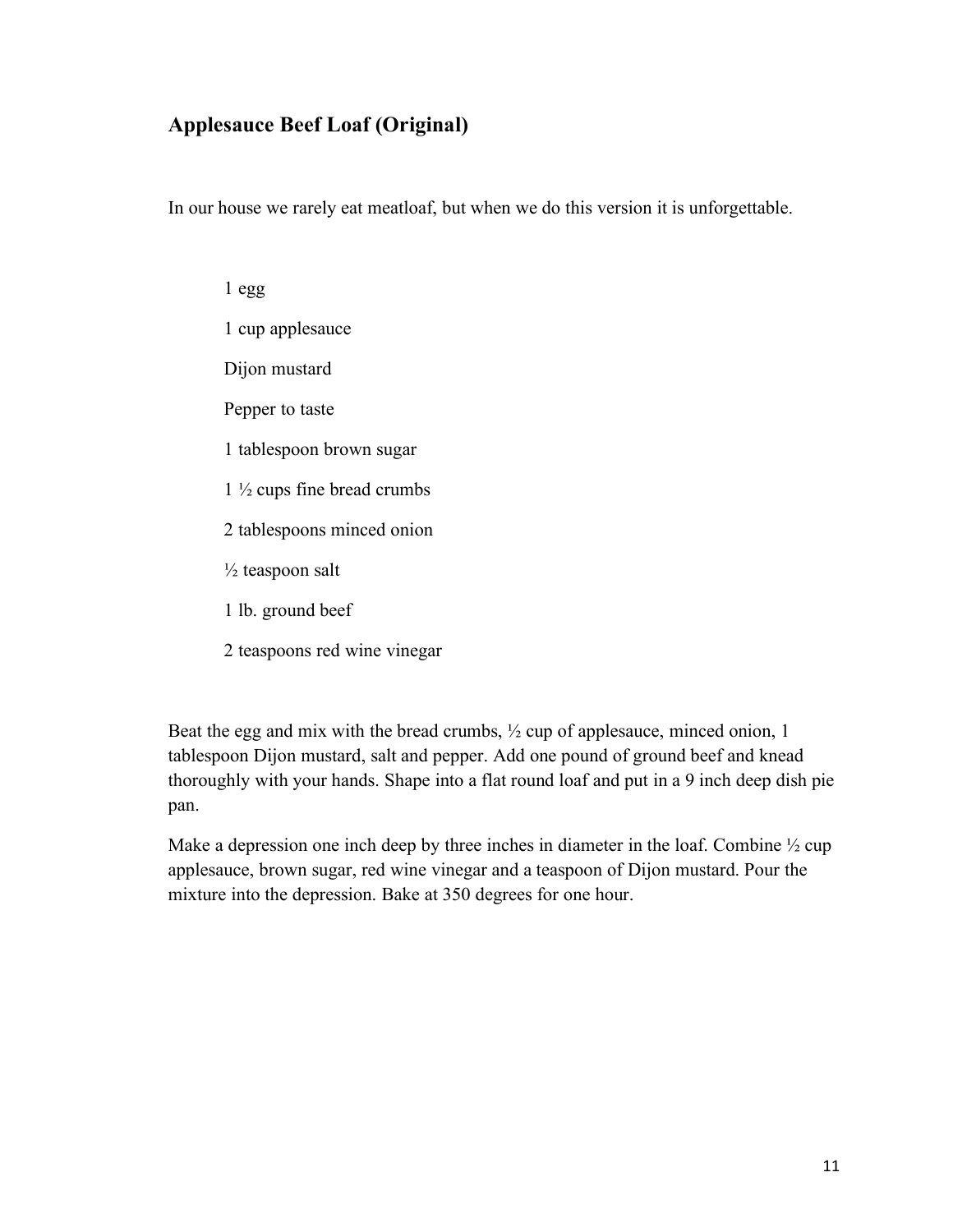#### **Basic Chinese Vegetable Stir Fry and Sauces (Chinese)**

These are great to use in a stir fry of bok choy, Chinese cabbage, broccoli, carrots, scallions, tofu, etc. No matter what you include by way of vegetables NEVER use onions or squash with Chinese cuisine (the one exception on the former is sweet and sour pork). Use 1 tablespoon cornstarch and 2 tablespoons water to thicken each.

#### **Version 1**

- 3 tablespoons soy sauce
- 1 tablespoon sherry
- 1 tablespoon grated ginger
- 1 chopped scallion
- 1 tablespoon corn oil
- 2 cloves crushed garlic
- 1 tablespoon water

#### **Version 2**

- 3 tablespoons soy sauce or tamari
- 1 tablespoon lemon
- 2 cloves crushed garlic
- 1 tablespoon corn oil
- 1 tablespoon water

A Chinese vegetable stir fry is always successful if you remember just six rules. On, always slice your vegetables attractively. Note the correct presentation of each vegetable when you dine at a Chinese restaurant. Two, use as little oil as needed in a wok over high heat. Three, add the hardest vegetables first, fry them for two minutes, then add the rest. Four, always stir continuously and add a dash of water now and then to steam the vegetables along. Five, do not overcook the vegetables. Let them retain some snap. Six, add the sauce just before serving, with one minute left in the cooking cycle. This gives the cornstarch time to thicken. Chinese sauce mixtures provide most of the flavoring by merely coating the vegetables at the conclusion of cooking.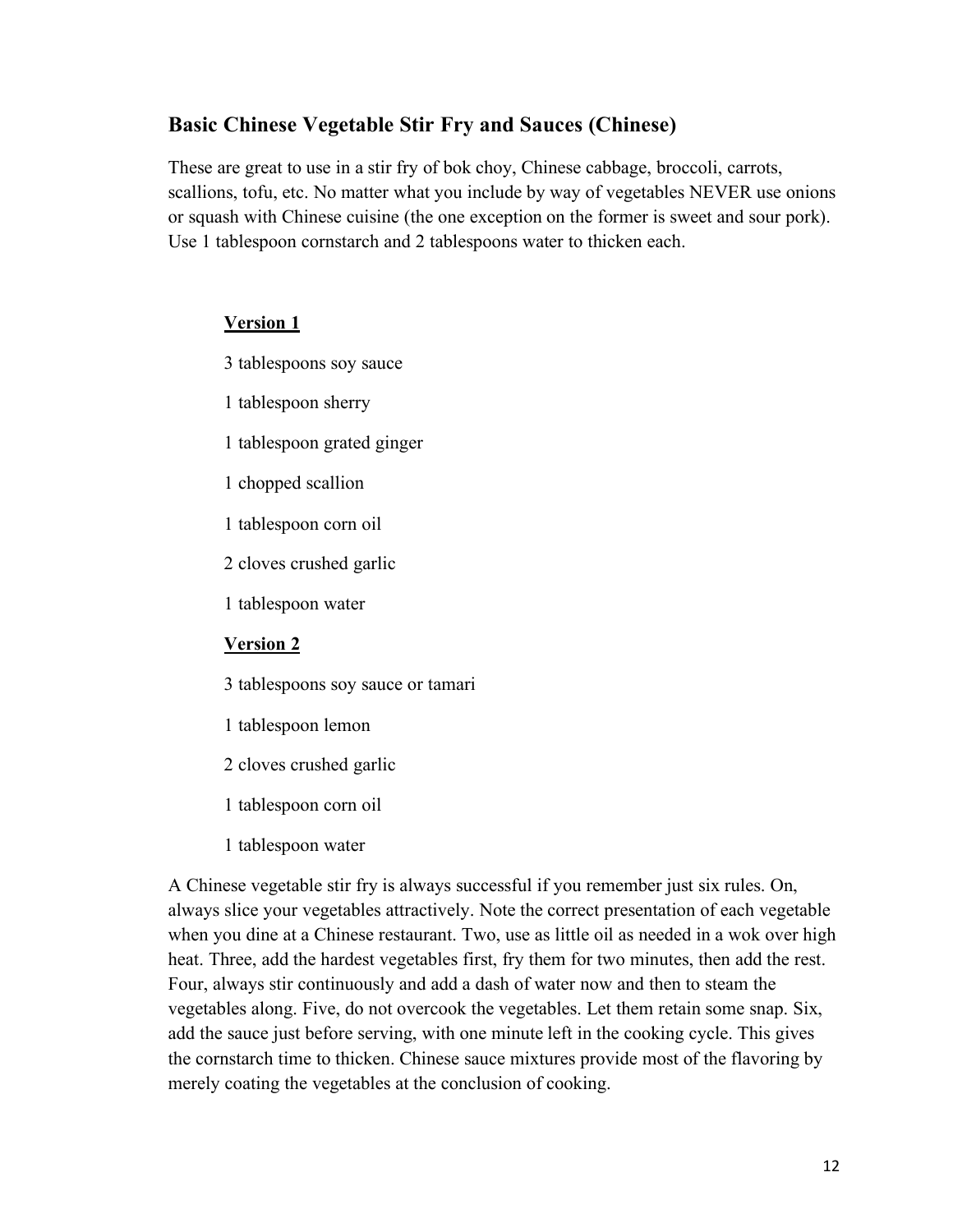#### **Black Beans and Rice (Original)**

A simple version of a traditional Mexican dish that we serve in our house for a quick, healthy meal.

- 1 (15 ounce) can black beans, rinsed and drained
- 1 (15 ounce) can corn, drained
- 1/2 cup fresh cilantro, chopped
- 1 jalapeno pepper, seeded and diced
- 2 tablespoons fresh lime juice
- 1 tablespoon olive oil
- 1/2 teaspoon salt
- 1/4 teaspoon fresh ground pepper
- 2 dashes hot sauce

Prepare rice separately. Heat the beans and corn in a pot with a tablespoon of olive oil. When heated to taste, add the remaining ingredients and cook for five more minutes over medium heat, stirring periodically. Serve over the rice.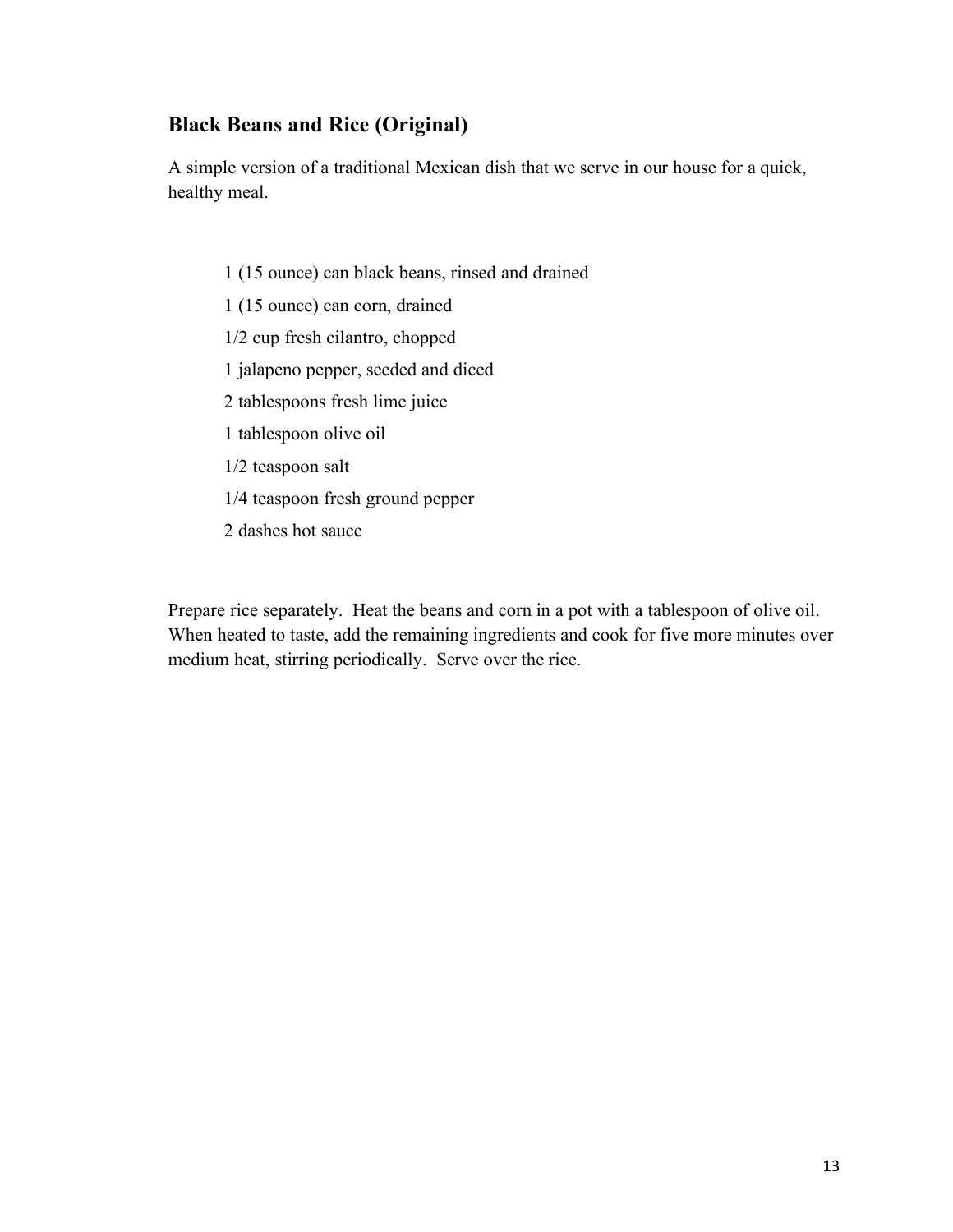## **Boiled Beef (Original)**

Words cannot describe the simple taste of this recipe.

Three to five lbs of beef 1 teaspoon thyme 2 cloves garlic, peeled whole 2 onions, chopped in half 3 carrots, cut into thirds 4 stalks celery, cut into quarters

Add all of the above to a large pot, cover with water and bring to a boil. Lower the heat and simmer for 1½ hours. Remove from heat, let settle for five minutes, slice the meat and serve.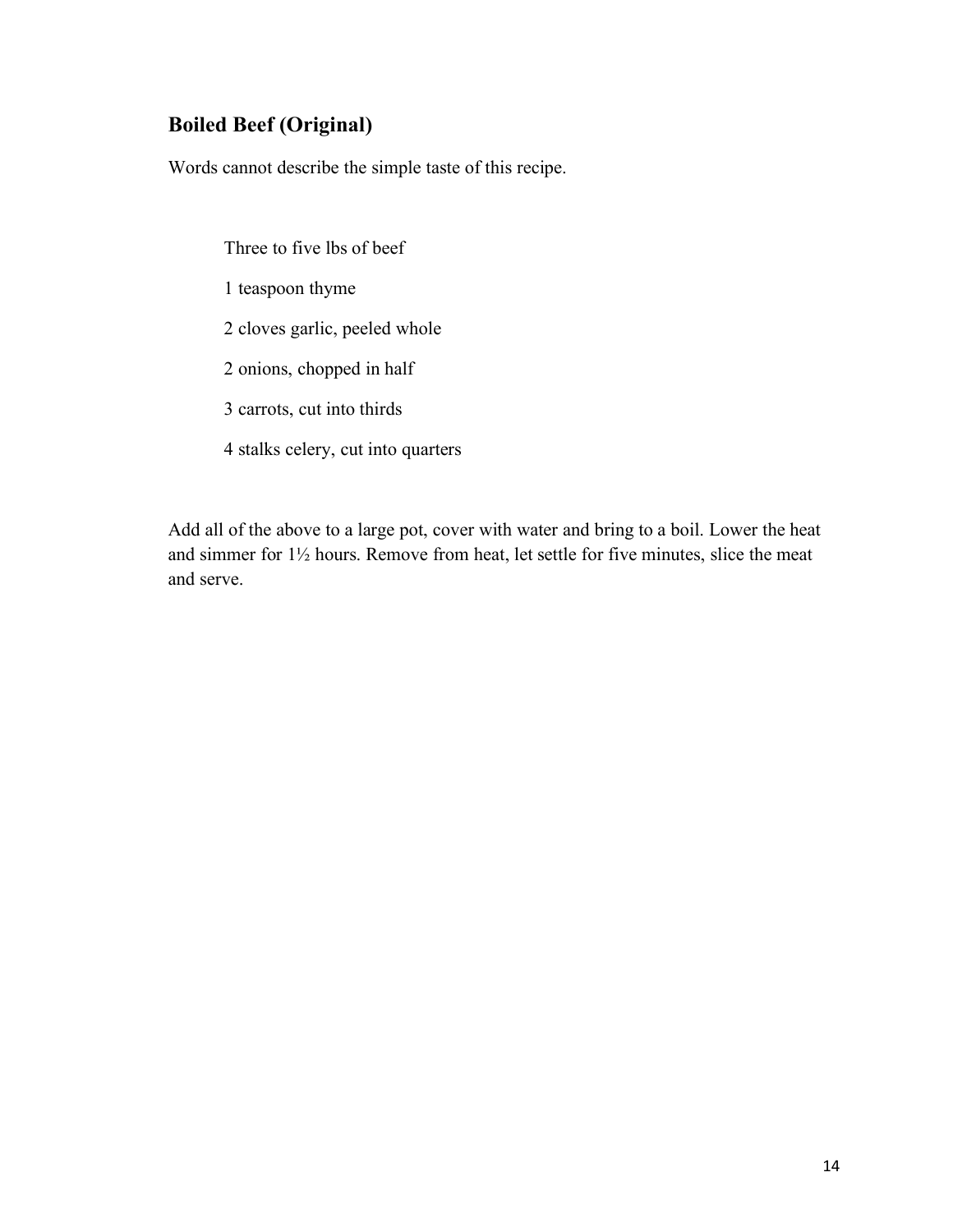## **Boiled Beef and Green Sauce (Original)**

A simple variation of the previous recipe.

- 3 to 5 lbs of roasting beef  $\frac{1}{4}$  cup dried parsley 4 medium onions 1 clove crushed garlic 2 tablespoons white vinegar 2 tablespoons olive oil 1 teaspoon oregano
- Linguini

Cover the beef with water and simmer on low heat for  $1\frac{1}{2}$  hours. Combine the remaining ingredients in a mixing bowl and let stand in the refrigerator until the beef is done. Separate the beef from the other items in the pot, slice thin and serve over linguini. Generously spoon the cold "green sauce" over the meat. Salt and Pepper to taste.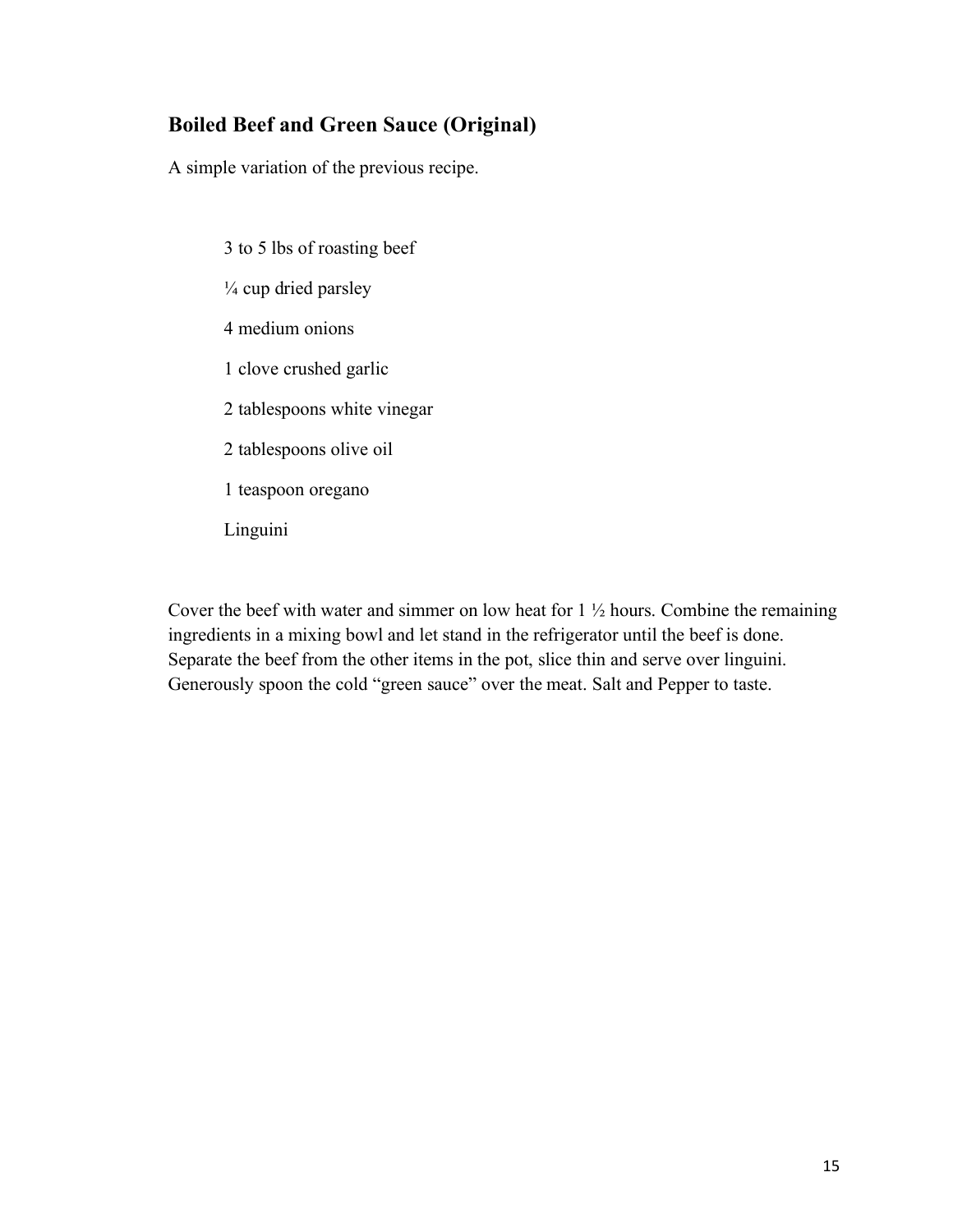#### **Bogracs Gulyas (Kettle Cooked Hungarian Goulash, serves 15 people)**

This recipe is dedicated to Imre Toth. I spent an afternoon at his Water Club in Eger, Hungary watching him cook this dish for sixty people on Super Bowl Sunday in January 2000. Bogracs Gulyas is best cooked all afternoon over an open fire, in a kettle, on steady heat. It must be stirred and tended continuously. It is the richest, heartiest meal I have ever eaten. Caution is advised because consuming even modest amounts of Bogracs Gulyas will make you feel full for two days.

- 1 lb. bacon, sliced across in half inch pieces
- 5 to 6 ozs. vegetable oil
- 3 lbs. finely chopped onions
- 2 tbl. Fennel seed
- 1 head garlic, all cloves peeled and finely chopped
- $\frac{1}{4}$  cup instant soup (onion)
- 5 pieces celery, chopped (including leaves)
- 3 cans whole tomatoes, chopped, reserve juice
- 12 oz. jar of salsa (mild)
- $\frac{1}{4}$  cup paprika
- 8 to 10 lbs. beef, 1 inch cubes
- 1 bag carrots, peeled and sliced
- 1 dozen potatoes, peeled and diced into 1 inch cubes
- 1 bottle Bull's Blood (red wine from Eger, Hungary)
- Salt and Pepper to taste
- Add water as needed

Heat pot over open fire, cook bacon. Withdraw bacon to bowl, reserve fat in bottom of kettle. (Bacon can be served on fresh bread with a sprinkling of raw onions from the 1 lb. of onions held in reserve).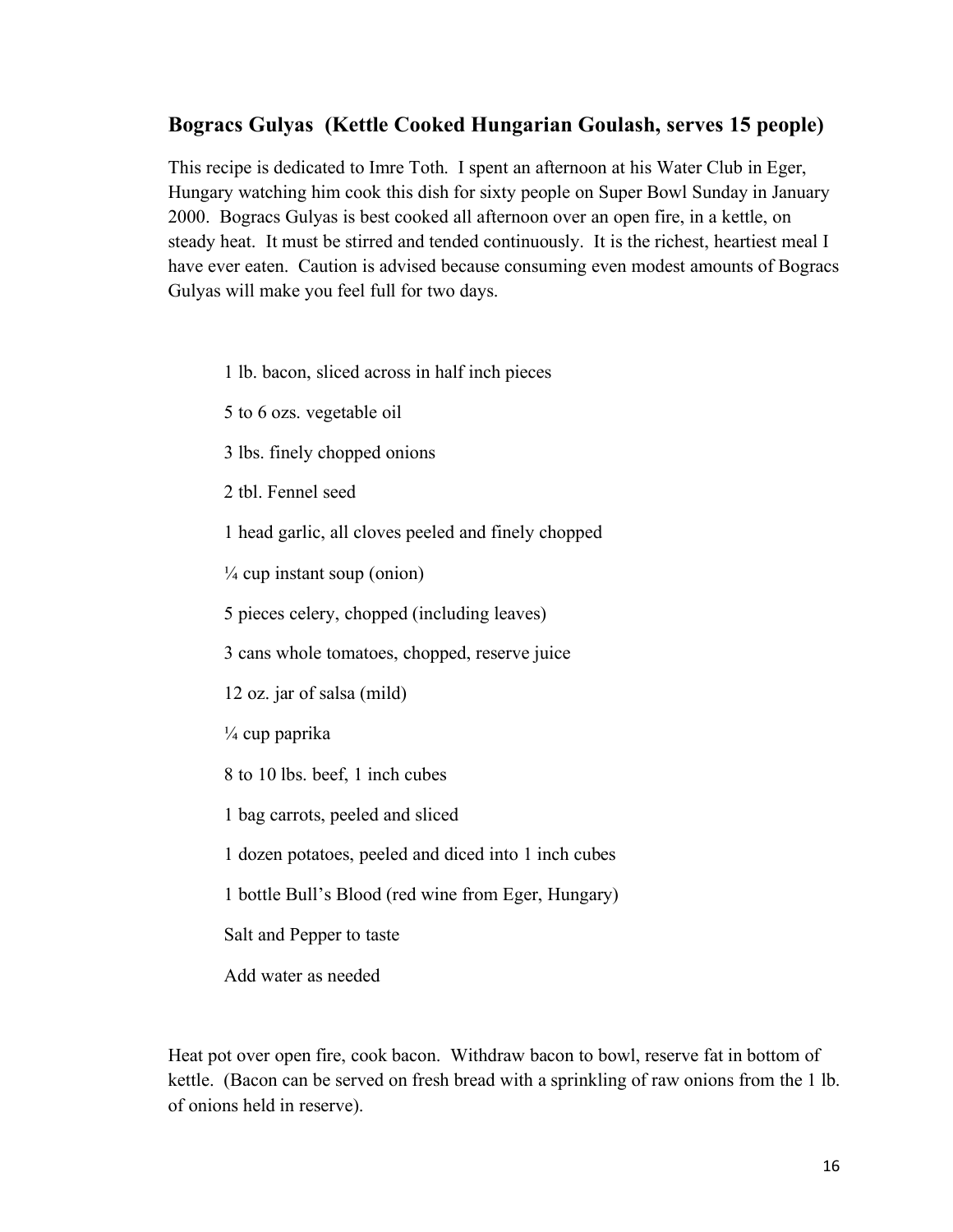Add the fennel and garlic to the kettle, and cook for 5 minutes. Add the remaining onions to kettle, with 5 to 6 ozs of vegetable oil. Cook slowly, a half hour of more, until the onions are caramelized and fully obliterated.

Add the instant soup (onion), chopped celery, chopped whole tomatoes, 12 oz jar of salsa, and ¼ cup paprika. Cook and stir for 15 minutes. Add the beef, and just enough water to cover. Do not brown the meat. Cook for a minimum of two hours, adding water as needed to cover. Stir periodically

Add the carrots, potato and Bull's Blood. Cook over low heat for one half hour.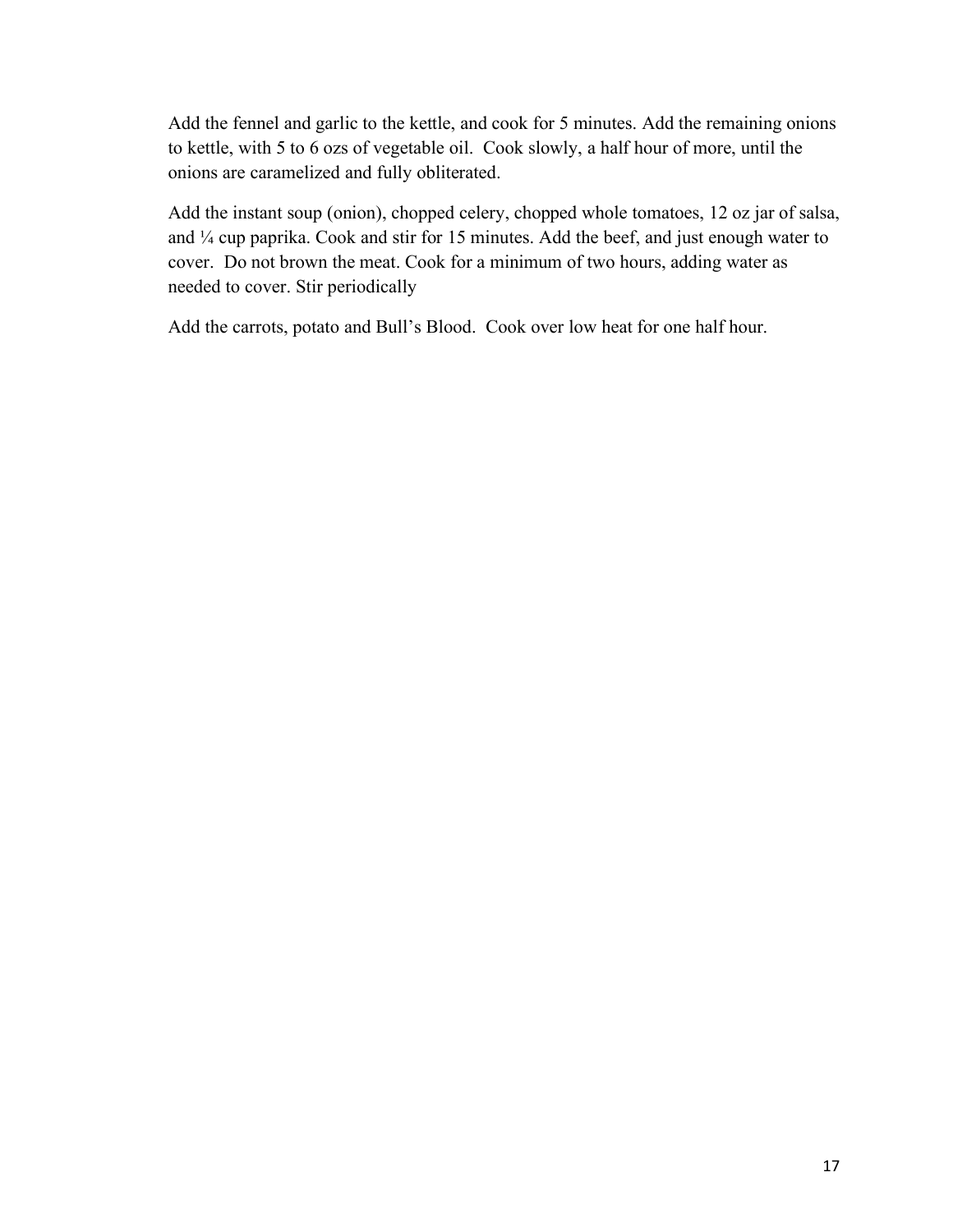#### **Brazilian Black Bean Soup (Brazil)**

Dedicated to Carina, my Philadelphia neighbor from many years ago who couldn't say no to this soup, or to her husband.

2 cups black beans, rinsed 3 ½ cups chicken stock 2 diced onions 3 cloves crushed garlic 1 chopped carrot 1 teaspoon celery seed Juice from 1 lemon  $\frac{1}{2}$  cup chopped cilantro leaves 2 tablespoons cumin 2 oranges, peel, section and seed  $\frac{1}{2}$  cup frozen orange juice unmixed 1 tablespoon sherry Pepper to taste

Soak the beans overnight, or use (6) 15 oz cans of beans for quicker preparation. If you choose the cans, rinse the beans thoroughly in a colander. Pour off excess water. Place in pot with 3½ cups stock. Bring to boil, cover, lower heat and simmer the soaked beans for 1½ hours. Canned beans will simmer in 15 minutes.

Sauté the onion, garlic, carrot, celery seed, and cumin in a little oil. When tender add to the soup and cook for ½ hour. Add the orange pieces, concentrated orange juice, sherry, pepper and lemon juice. Cook for ten more minutes and serve topped with cilantro and sour cream.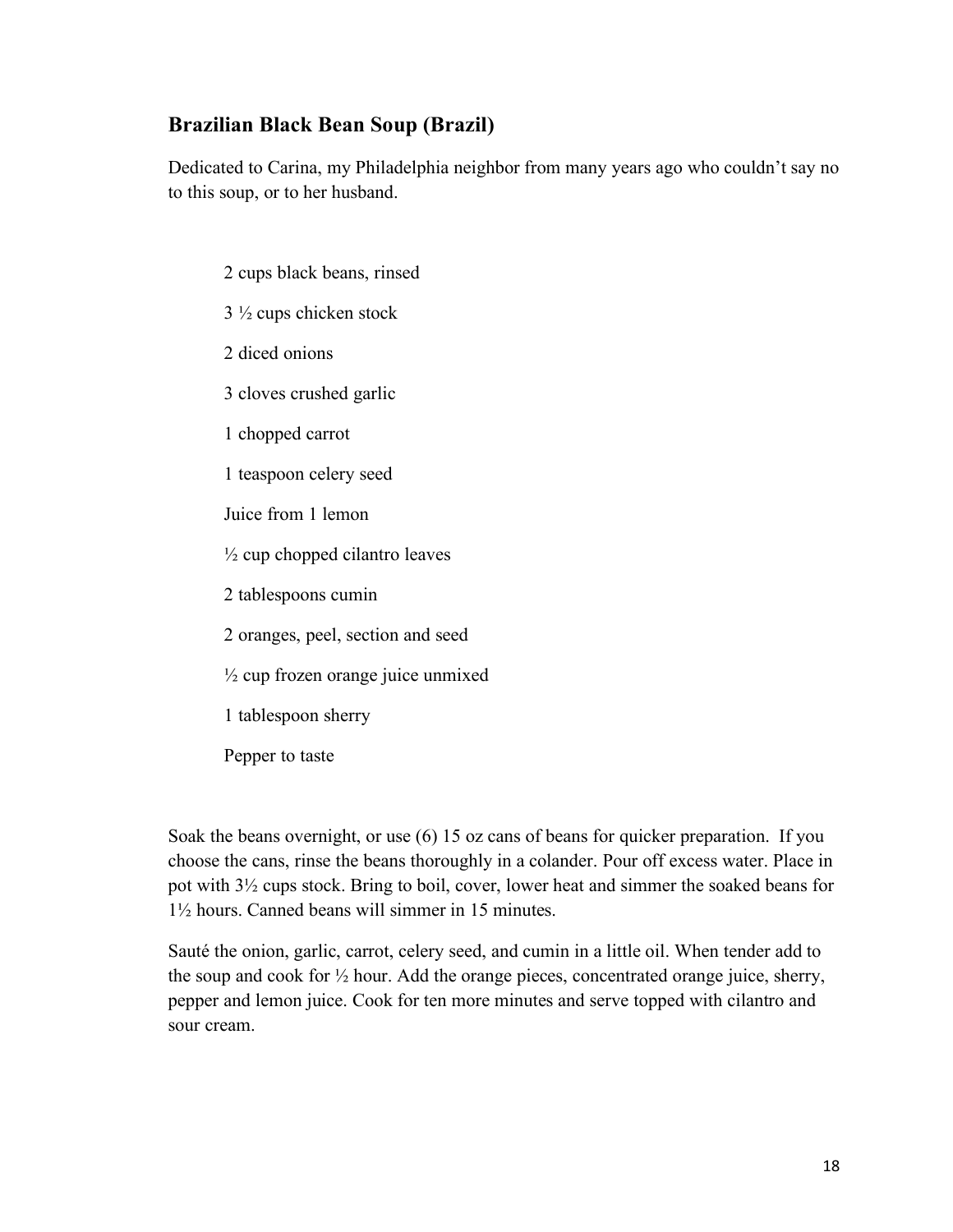#### **Chicken and Snow Peas (Chinese)**

Best cooked in a wok over high heat. Tofu can be substituted for the chicken.

2 dozen snow peas Four chicken breasts  $\frac{1}{4}$  cup sunflower oil 2 tablespoons cornstarch 3 tablespoons sherry 10 dried tree-ear mushrooms 2 tablespoons soy sauce or tamari 2 teaspoons sugar 2 teaspoons water

Snap off the ends of the snow peas. De-bone the chicken, cutting into bite-sized pieces. Put the chicken into a mixing bowl, add one tablespoon cornstarch and one tablespoon sherry. Stir thoroughly and set aside.

Put mushrooms in a cup, pour in boiling water, let set 15 minutes, remove and pat dry.

Blend soy sauce, sugar, remaining sherry and remaining cornstarch in a cup. Set aside.

Heat oil in the wok, add chicken and cook for four minutes. Remove and add the mushrooms and snowpeas to the remaining oil. Stir and cook one minute over high heat. Stir in soy sauce mixture, return chicken to the wok add two tablespoons water, cook one more minute. Good with rice.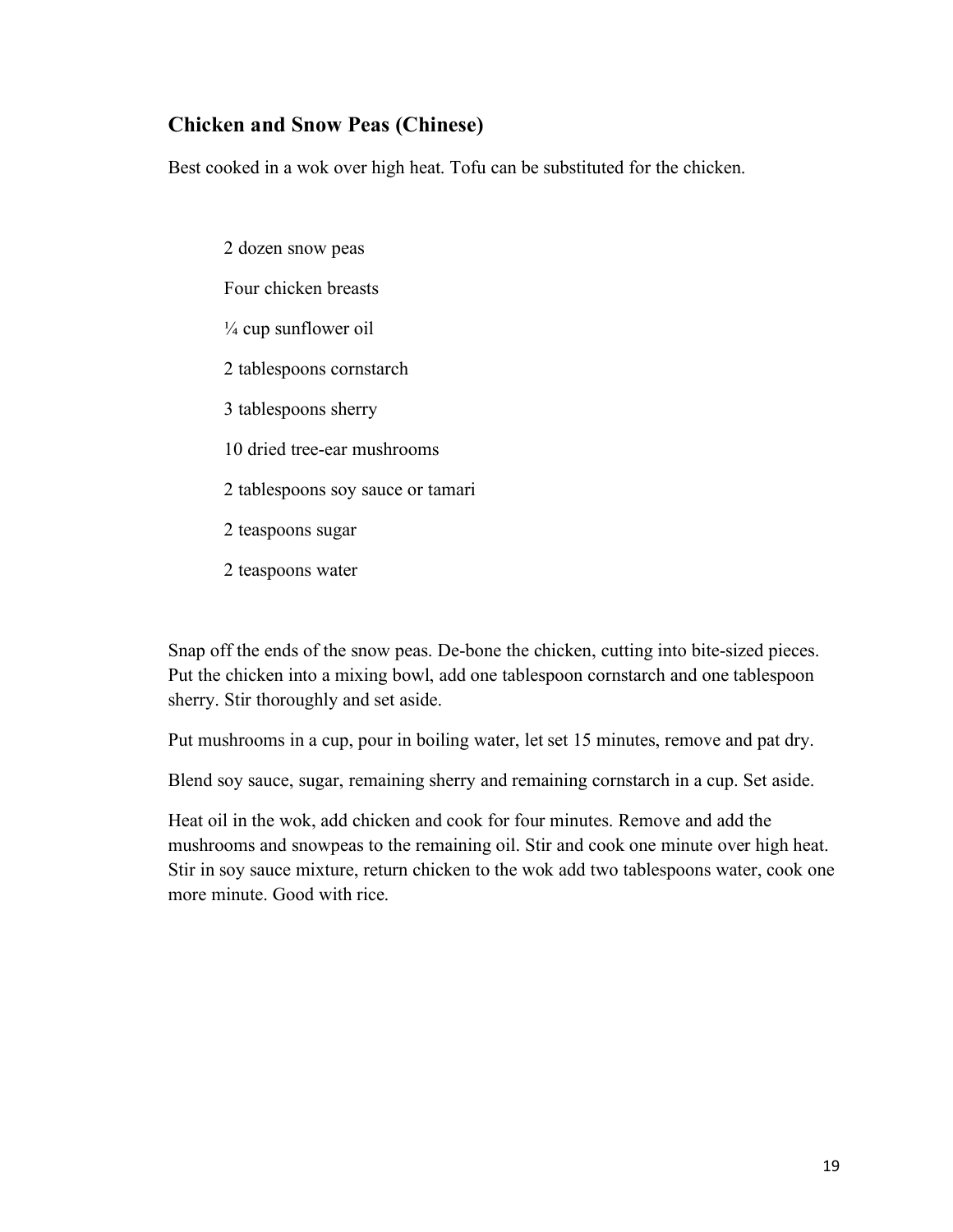### **Chicken Satay (Indian)**

A great starter course, or the core of a meal on the deck in summertime.

2 tbl peanut butter 3 tbl soy or tamari 1 tbl brown sugar 1 tbl curry powder dash hot pepper sauce dash of water juice from 1 lemon 3 chicken breasts, sliced lengthwise into 3 inch strips skewer sticks

Drizzle chicken strips in lemon juice, set aside in bowl.

Mix, until smooth, peanut butter, soy, brown sugar, curry powder and dash of hot pepper sauce with a fork in a mug. Add dash of water if sauce is too pasty. Skewer chicken lengthwise on sticks. Grill or broil until barely cooked. Serve immediately, and dip chicken into peanut sauce.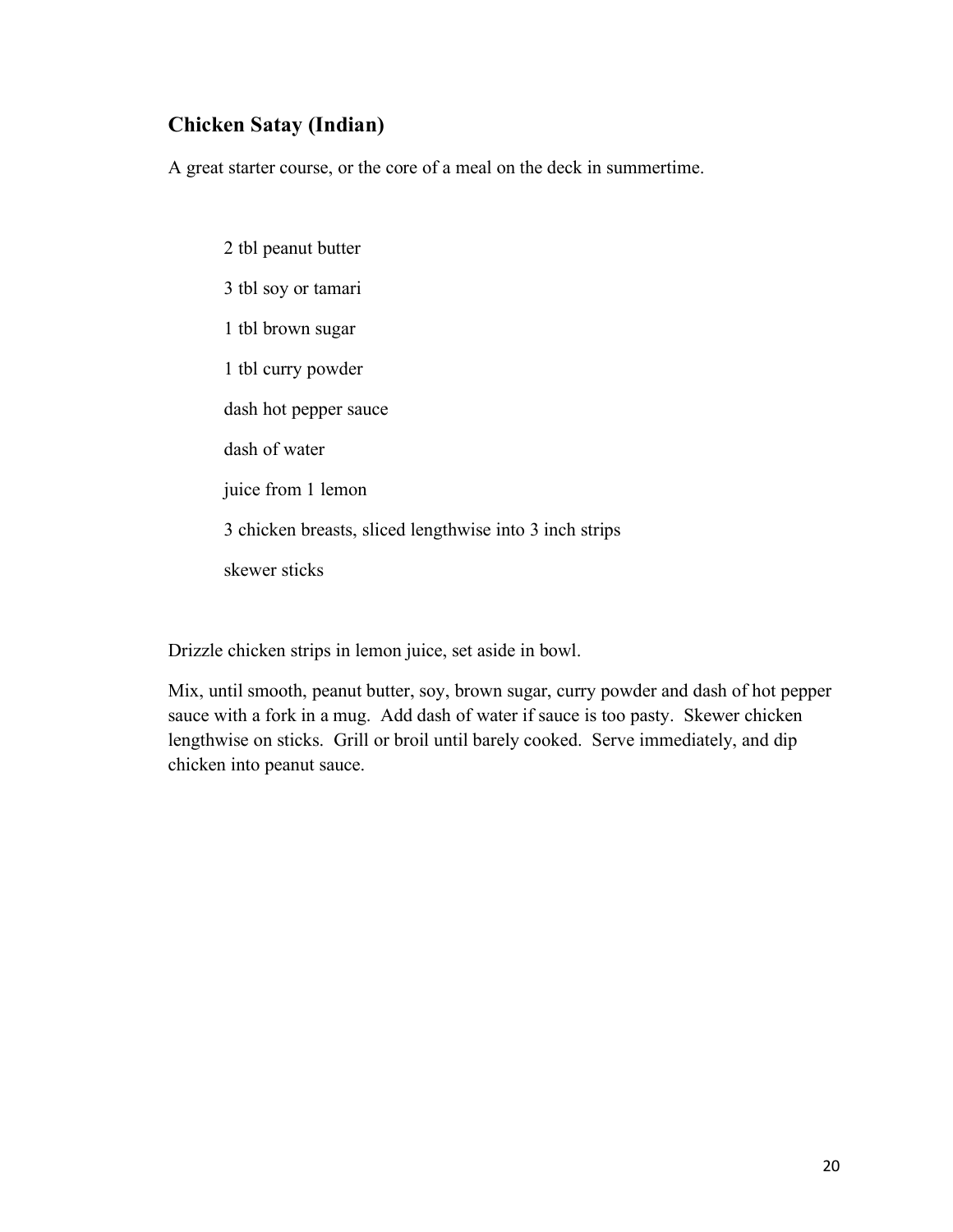### **Cold Sesame Noodles (Chinese)**

This recipe unleashes a vicious cycle. I guarantee you will prepare it the first time, then stick with it for two weeks straight. Then you turn someone else on to it.

- $\frac{1}{2}$  box of linguini 2 tablespoons sesame oil  $\frac{1}{2}$  cup tahini or sesame paste 3 tablespoons brewed tea 3 tablespoons red wine vinegar 3tablespoons soy sauce 2 teaspoons sugar
- $\frac{1}{4}$  cup corn oil
- 2 tablespoons pressed garlic

Cook the linguini until BARELY done. Drain in the colander, rinse thoroughly in cold water. After ten minutes put the noodles in a bowl, splash  $\frac{1}{4}$  cup of oil over them. Run your hands through the oil and noodles as if you were caressing a full head of hair. Cover and refrigerate.

Put the tahini or sesame paste into a large cup. Add the tea and whip by hand with a fork until smooth. Add the sesame oil and whip until smooth. Add the sugar and whip until smooth. Don't even ENTERTAIN the thought of doing this all at once—I am sparing you the experience of starting over. Add the pressed garlic.

When you are ready to serve, pour the sauce over the noodles and stir thoroughly. NEVER add the sauce in advance.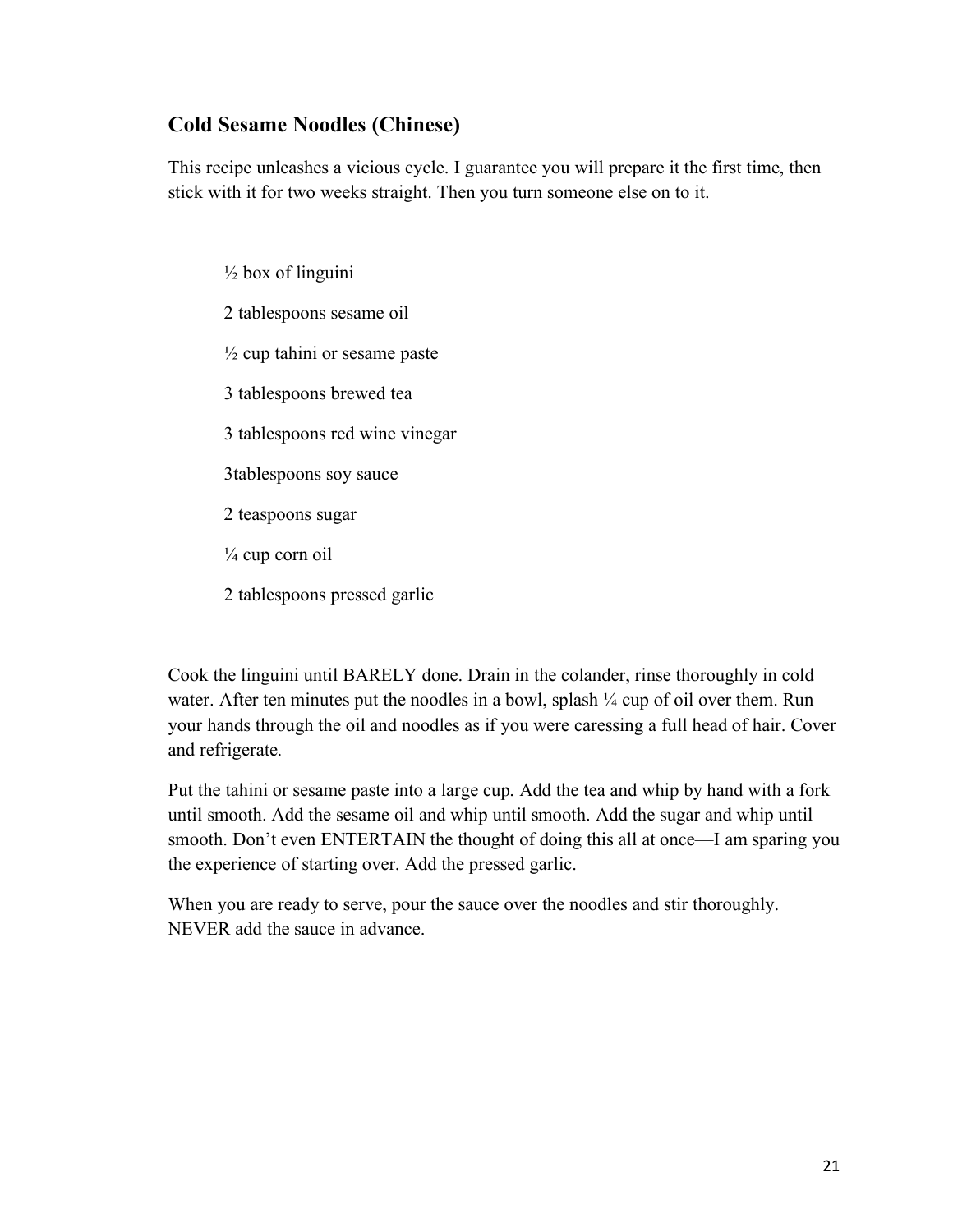### **Cold Vegetarian Pasta (Original)**

At one time, this was our favorite road food to eat in the car, since it makes a tastier and healthier lunch or dinner than a bucket of KFC. But KFC is dead, except in China, where a new one opens every day of the year!

1 red pepper Two small zucchinis 1 package pasta 2 tablespoons wine vinegar 2 cloves garlic 1 teaspoon sugar One medium sized red onion One small yellow squash 1/3 cup good olive oil 3 tablespoons water Dash of salt A few drops of tamari

Cook the linguini or another one of your favorite pastas. Split each squash four ways lengthwise, chop into little triangles and stir fry over high heat for two minutes with onions and red pepper. Remove and chill. Mix olive oil, rice wine vinegar, water, garlic, salt, sugar and tamari as a salad in a jar and shake. Thinly slice red pepper and red onion into 2 inch pieces. Combine sauce with chilled vegetables in a large mixing bowl. Drain and rinse pasta with cold water and chill. When ready to serve combine vegetables and pasta in a bowl, and mix in the dressing.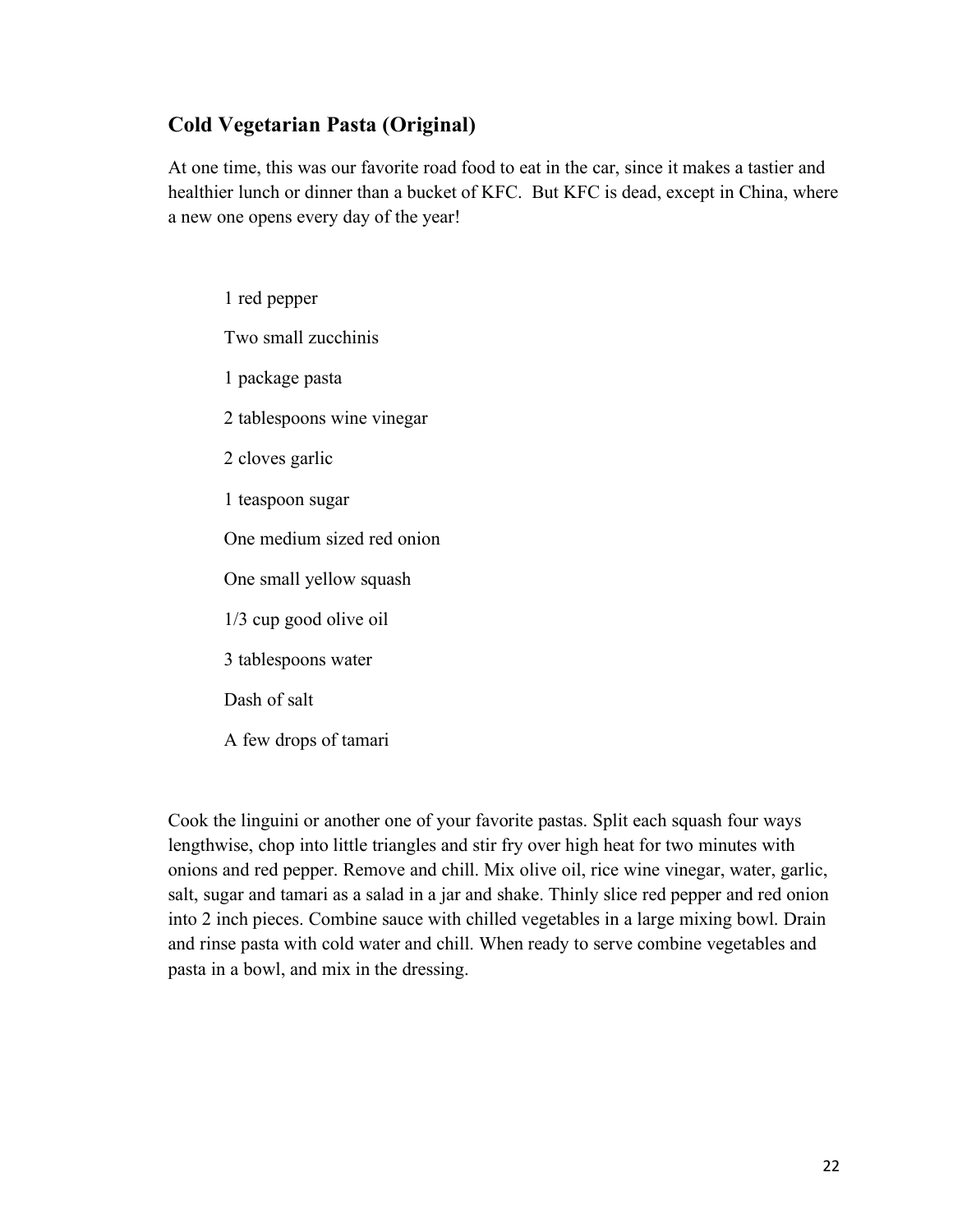### **Corn Potato Chowder (Original)**

Great in the summertime, when the corn is fresh. Use generous amounts of pepper.

3 medium potatoes, diced 1 onion, thinly sliced ½ teaspoon celery seed Salt to taste 1½ cups corn 1½ cups milk 5 slices bacon

Slice the bacon into small bits. In a sauce pan, cook the bacon and onion. Drain off the fat, add ½ cup water, the potatoes, celery seed and salt. Cook for 15 minutes covered. Stir in the corn, milk and pepper. Cook for 5 more minutes on low heat and serve.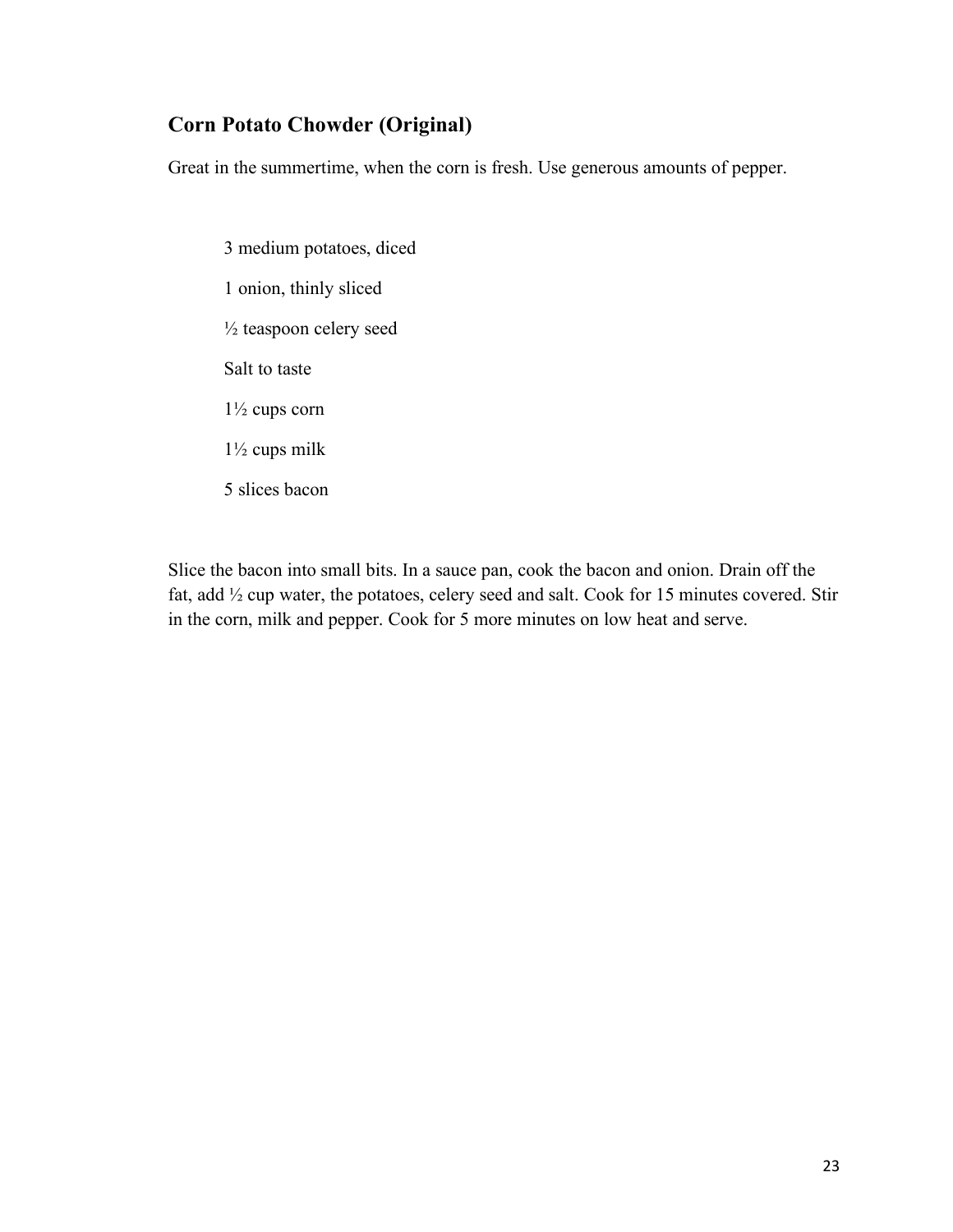## **Fajitas (Mexican)**

I was not fond of Mexican cuisine until I discovered this dish many years ago.

- 1 package flour or corn tortillas
- 1 onion
- 1 tablespoon soy sauce
- 2 tablespoons chili powder
- 1 tablespoon sherry
- 1 teaspoon sugar
- 2 tablespoons vegetable oil
- Guacamole
- 1 green pepper
- 3 boneless chicken breasts
- 1 tablespoon A-1 sauce
- 2 cloves crushed garlic
- 4 tablespoons water
- 1 tablespoon cornstarch
- Sour cream

Slice the chicken into bite-sized chunks. Chop the pepper and onion into  $\frac{1}{2}$  inch square pieces. Combine and mix the soy sauce, A-1 sauce, chili powder, garlic, sherry, 2 tablespoons water and sugar.

Heat the oil in a wok (high) and cook the chicken until done. Remove, reserving the remaining oil. Fry the pepper and onions for two minutes. Add the chicken and the sauce mixture, stirring constantly for two minutes. Combine the cornstarch and 2 tablespoons of water and add to the simmering meat and vegetables. Cook for one more minutes and put in a serving dish.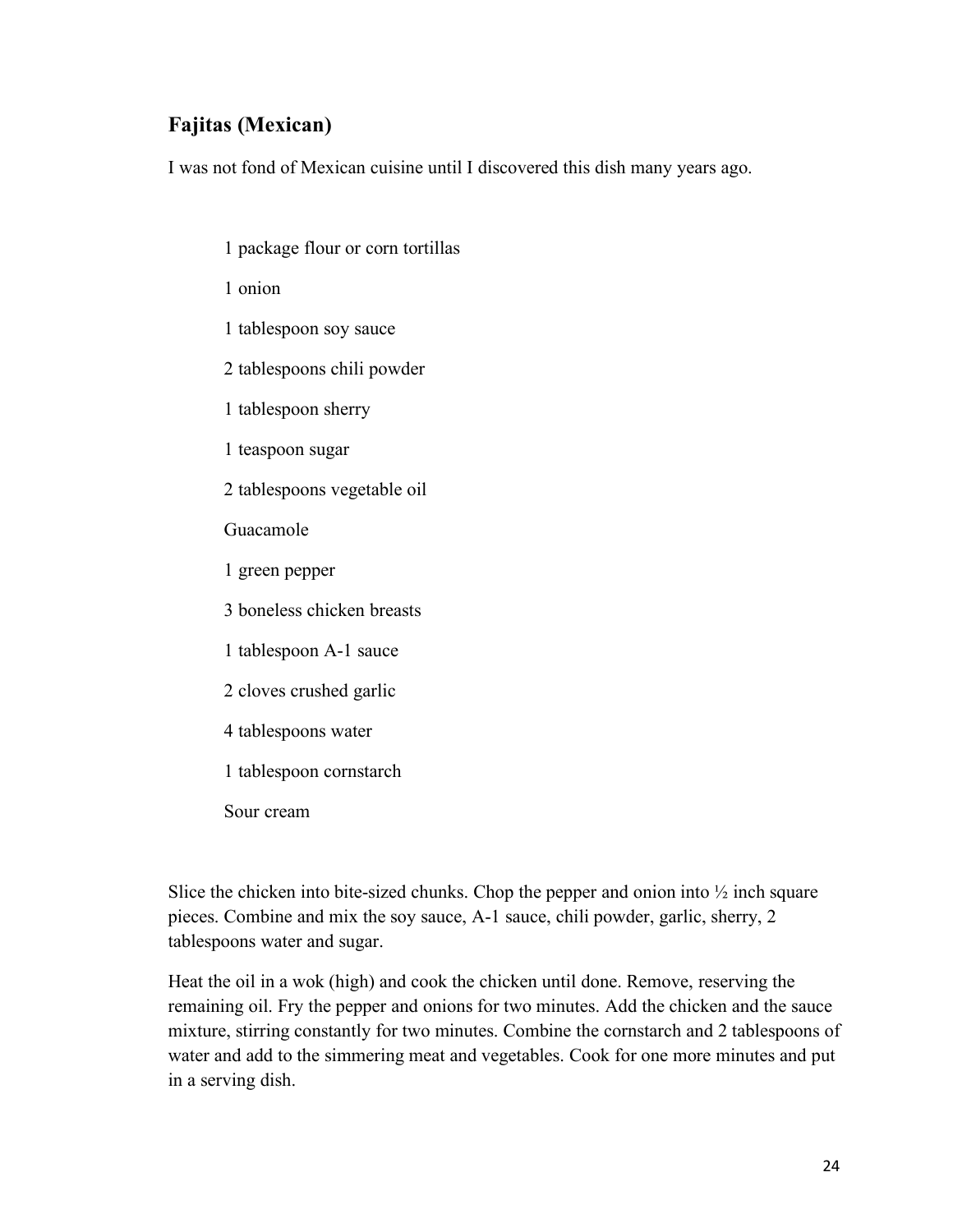To prepare the fajita, place each tortilla wrapper on a plate. Spread about 1 tablespoon of sour cream and 1 tablespoon guacamole on the wrapper. Spoon the meat onto the wrapper. Fold per instructions on the back of the tortilla wrapper package and serve.

### **Fresh Lobster (Original)**

This recipe is included because the preparation of lobster is a national disgrace. Basically the problem is two-fold: the slaughter and the cooking. Here we pay vast quantities of money for this delicacy and we destroy the essence of the flavor every time. Follow the directions once and you will enjoy lobster like never before.

Live Lobster

Store the live lobster in the refrigerator. Remove from packaging and rinse thoroughly in ice cold water. Use a hand towel to flip the lobster over on a cutting surface. Holding the lobster on its back with one hand, use a heavy sharp knife to split its head in half. The more adept you become at this the more humane will be your action.

Using the towel, twist and break off the tail and the claws. Clean any roe out of the tail. From the underside, split the soft shell of the tail so that it will be easily removed when cooked.

Boil one inch of water in a five quart pot on high heat. Put in a steaming tray and set the tails, claws and, if you desire, the bodies of the lobster on the steaming tray. (I reserve the bodies for stock.) Cover the pan tightly and set your timer for eight minutes, no more. When the timer goes off remove the lobster and serve immediately.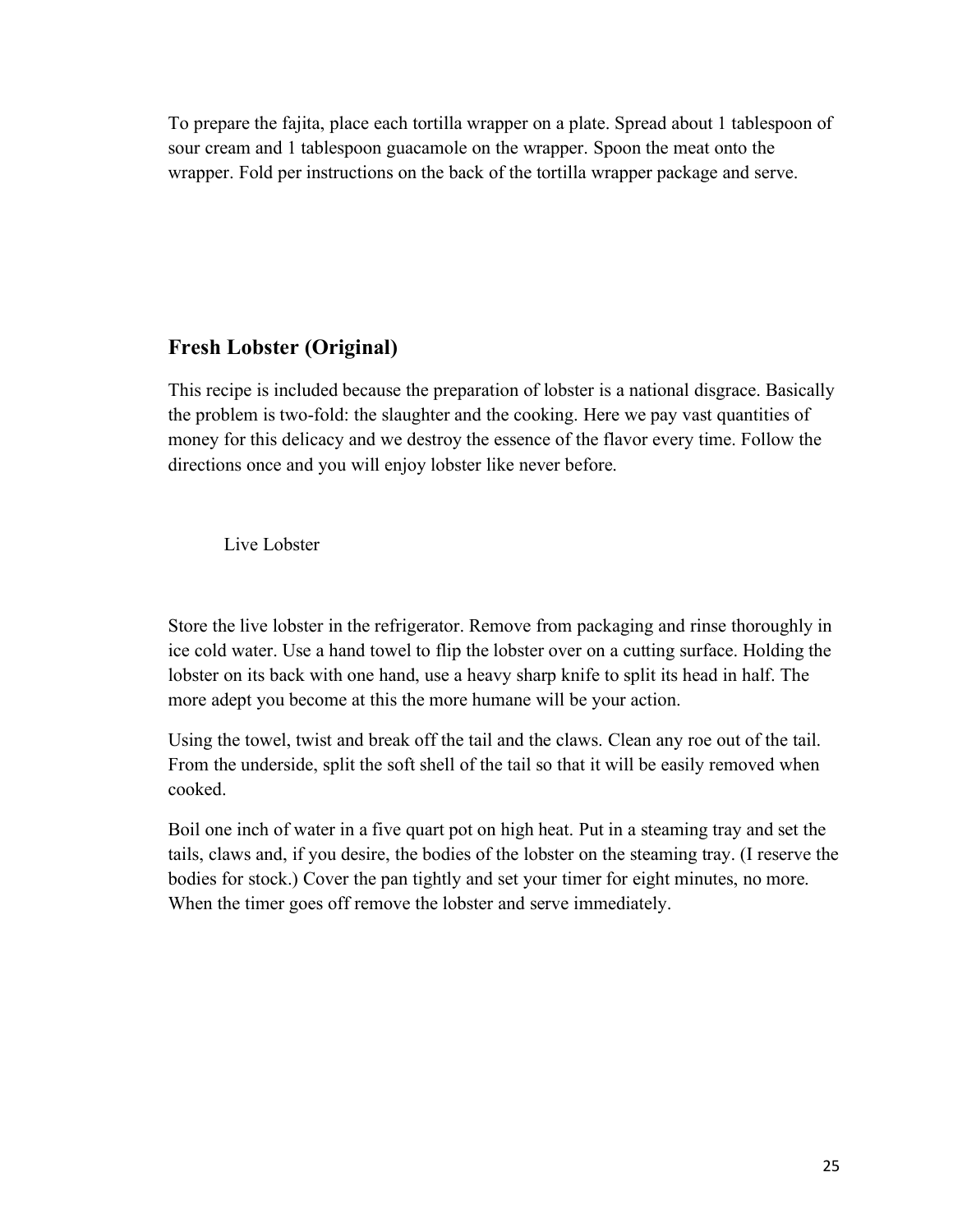### **Fried Dumplings (Chinese)**

Marx once wrote that he envisioned a society where he would toil in the morning, fish all afternoon, and read and write in the evening. This, of course, is predicated on there being a wife to cook for you. I envisioned a society with some of the same features, substituting the long preparation of the following dish for the fishing. (Since I cook in the household division of labor.)

| One cup flour             | 1 tablespoon sugar           |
|---------------------------|------------------------------|
| 4 tablespoons water       | 3 chopped scallions          |
| 2 cups Chinese cabbage    | Teaspoon fresh grated ginger |
| 3-4 pork chops, ground up |                              |
| 1 tablespoon sesame oil   |                              |
| 1 tablespoon sherry       |                              |
| 1 tablespoon soy sauce    |                              |

Combine the water and flour in a small bowl, using a fork, then kneading with the hands. Work the dough for about five minutes until it is an even consistency. Hand shape into a one inch roll, cut off ¼ inch disks with a sharp knife. Squeeze disks into silver dollar sized shapes. Dip each disk into a bowl of flour, and roll the disk into a three inch medallion with a rolling pin. Stack and set aside.

Grind the meat in a food processor. Put into a mixing bowl and add the scallions, sesame oil, sherry, soy sauce, sugar, and a teaspoon of fresh grated ginger.

Put a loving spoonful of the filling onto the flour medallion. Pull up the opposite sides (12 and 6 o'clock) and pinch in the middle. Jamb the edges (3 and 9 o'clock) into the seam and pinch. Now pinch along the entire seam and set aside. Repeat, repeat, repeat, go fishing, repeat, repeat. Alternately, invite your friends for a dumpling fest and get them all to help. That approach offers a great beer drinking activity.

Heat oil over a medium flame in enough frying pans to nestle all of the dumplings, or cook them in waves. There should be enough oil to thickly coat the bottom. Drop the dumplings into the heated oil, and be careful not to burn them. Cook two minutes, or until the bottom is brown. Pour  $\frac{1}{2}$  cut op water into the pan (a move quickly type job) and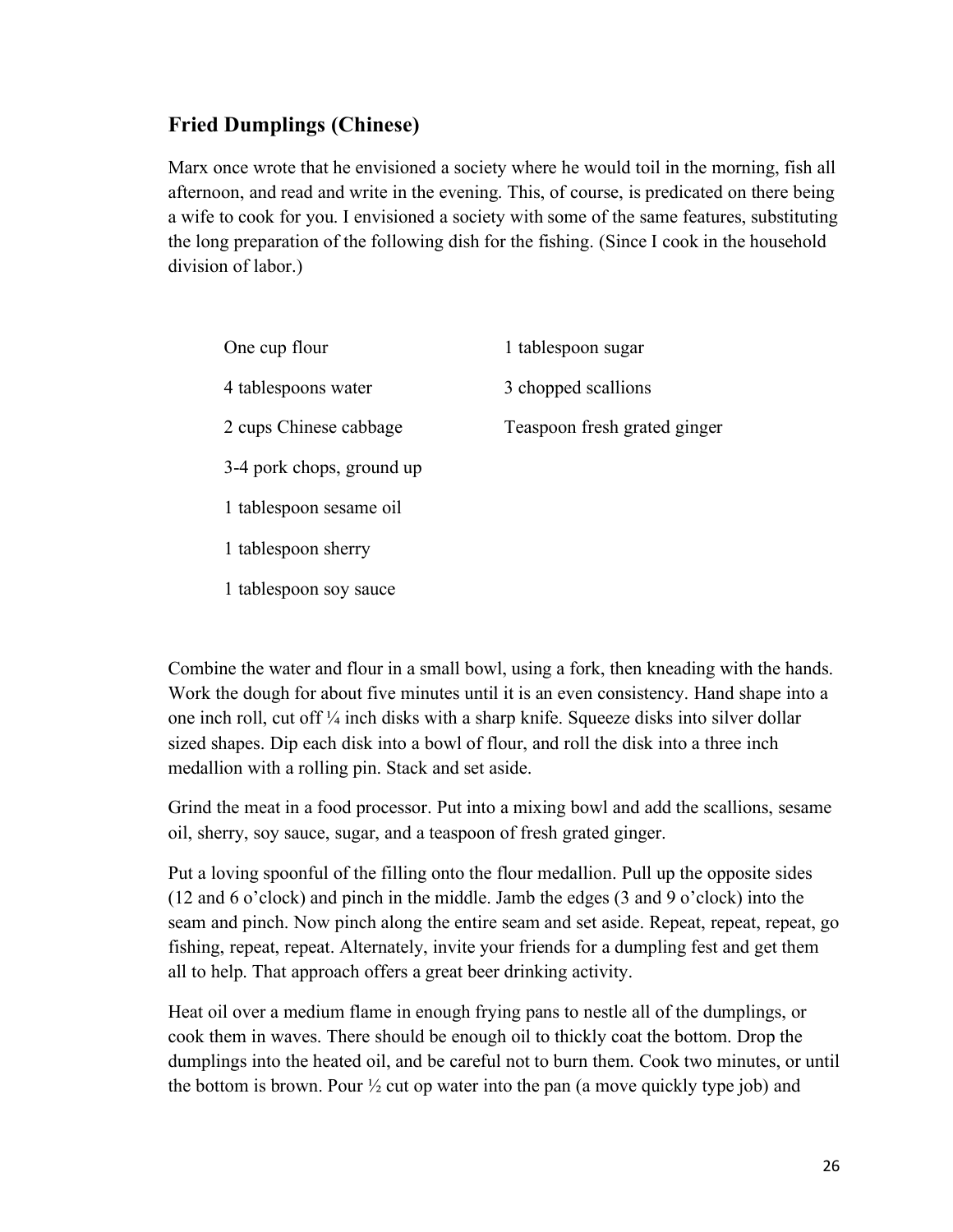cover tightly. Cover and cook for five minutes. Uncover the pan, allow any remaining water to steam off. Remove and Serve.

## **Fried Dumpling Dipping Sauce (Chinese)**

Thoroughly combine the following ingredients in a small serving bowl, and use to dip dumplings.

- 2 tablespoons chopped garlic
- 4 tablespoons soy sauce
- 8 tablespoons red wine vinegar
- 1 teaspoon sugar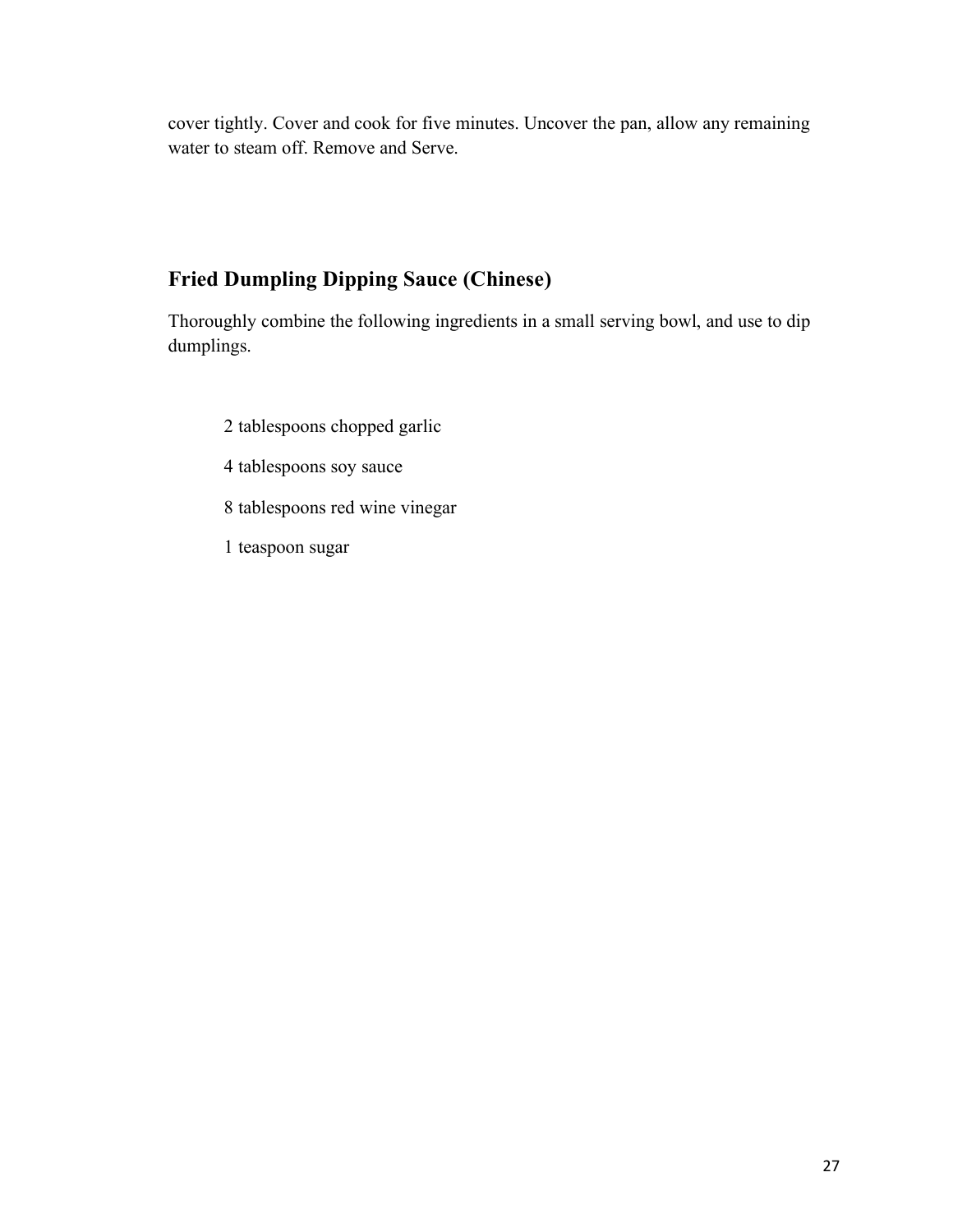## **Ginger and Scallion Chicken (Original)**

The dish that converted me to fresh ginger.

A whole chicken 6 tablespoons of corn oil ¼ cup shredded fresh ginger 3 scallions, chopped fine 2 tablespoon soy sauce or tamari 1 tablespoon sugar 1 tablespoon sherry

Cook the chicken according to the thermal cooked chicken recipe elsewhere in the book. Debone the chicken into elegant 2 inch long strips. Reserve the bones for stock.

Heat the oil in a small saucepan. When hot, add the ginger and scallions. Stir for 30 seconds, add the remaining ingredients and stir for 30 seconds more. Pour over the chicken. Serve at room temperature or cold.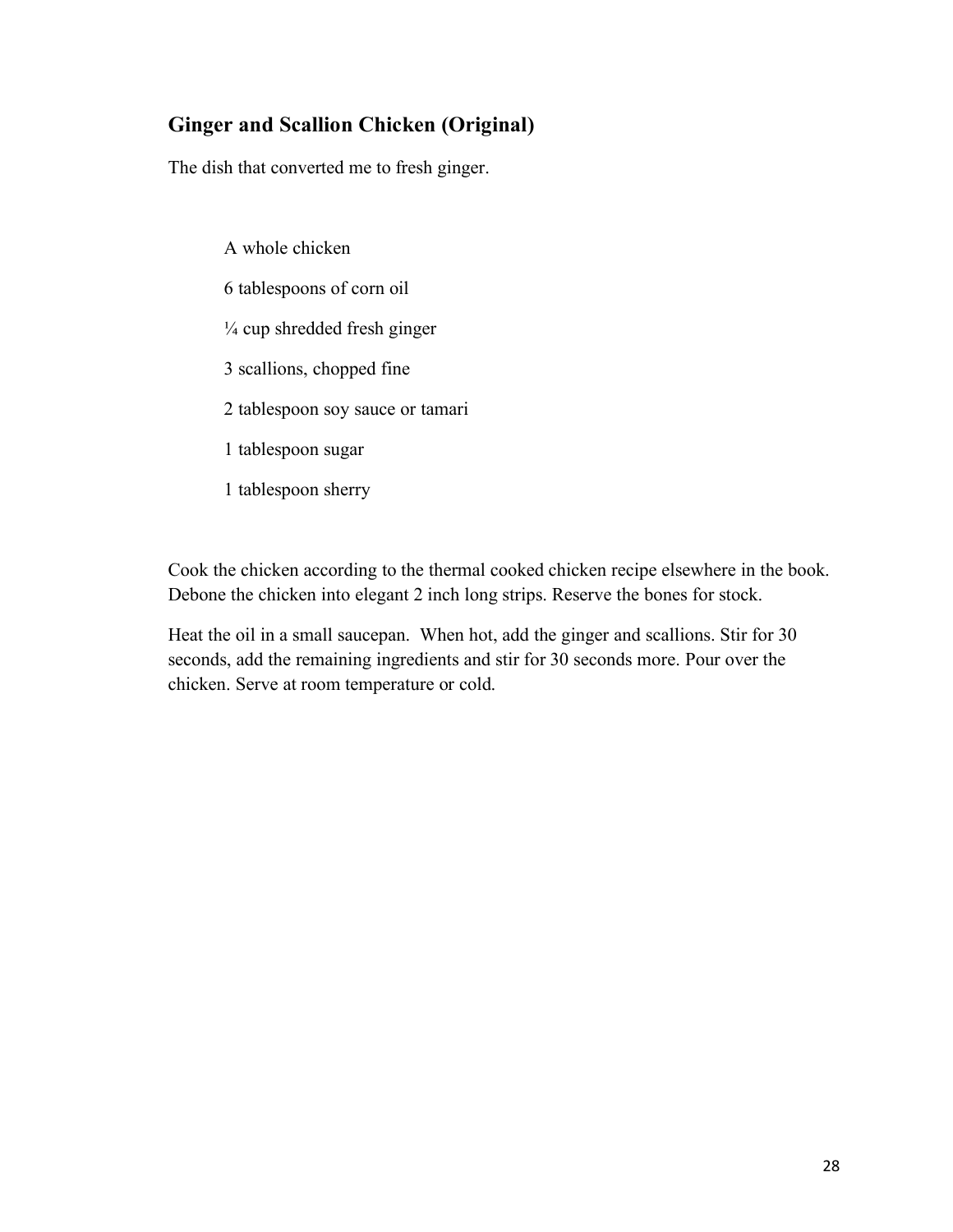### **Hot and Sour Soup (Chinese)**

Hearty, quick, and prepared entirely in the wok.

- 8 dried tree ear mushrooms
- 1 tablespoon corn oil
- $\frac{1}{4}$  cup sliced pork
- 2 tablespoons soy sauce
- $\frac{1}{2}$  bamboo shoots
- 5 cups chicken stock
- 4 tablespoons red wine vinegar
- 2 tablespoons cornstarch
- 3 tablespoons water
- 1 package tofu cut into strips
- 1 egg, slightly beaten
- 1 tablespoon sesame oil
- 2 chopped scallions
- Ground pepper to taste

Pour hot water over the mushrooms in a cup, let stand for fifteen minutes and drain. Cut into smaller pieces.

Heat the wok, add the oil and sliced pork. Stir and add the soy sauce. Add the mushrooms and bamboo shoots. Stir for one minute and add the chicken stock.

Stir in the vinegar. Combine the cornstarch and water and add to the simmering soup. When slightly thick, add the tofu. Cook for five minutes, lower the heat and slowly add the egg, swizzling with a fork. Add the sesame oil and pepper. Sprinkle with the scallions and serve immediately.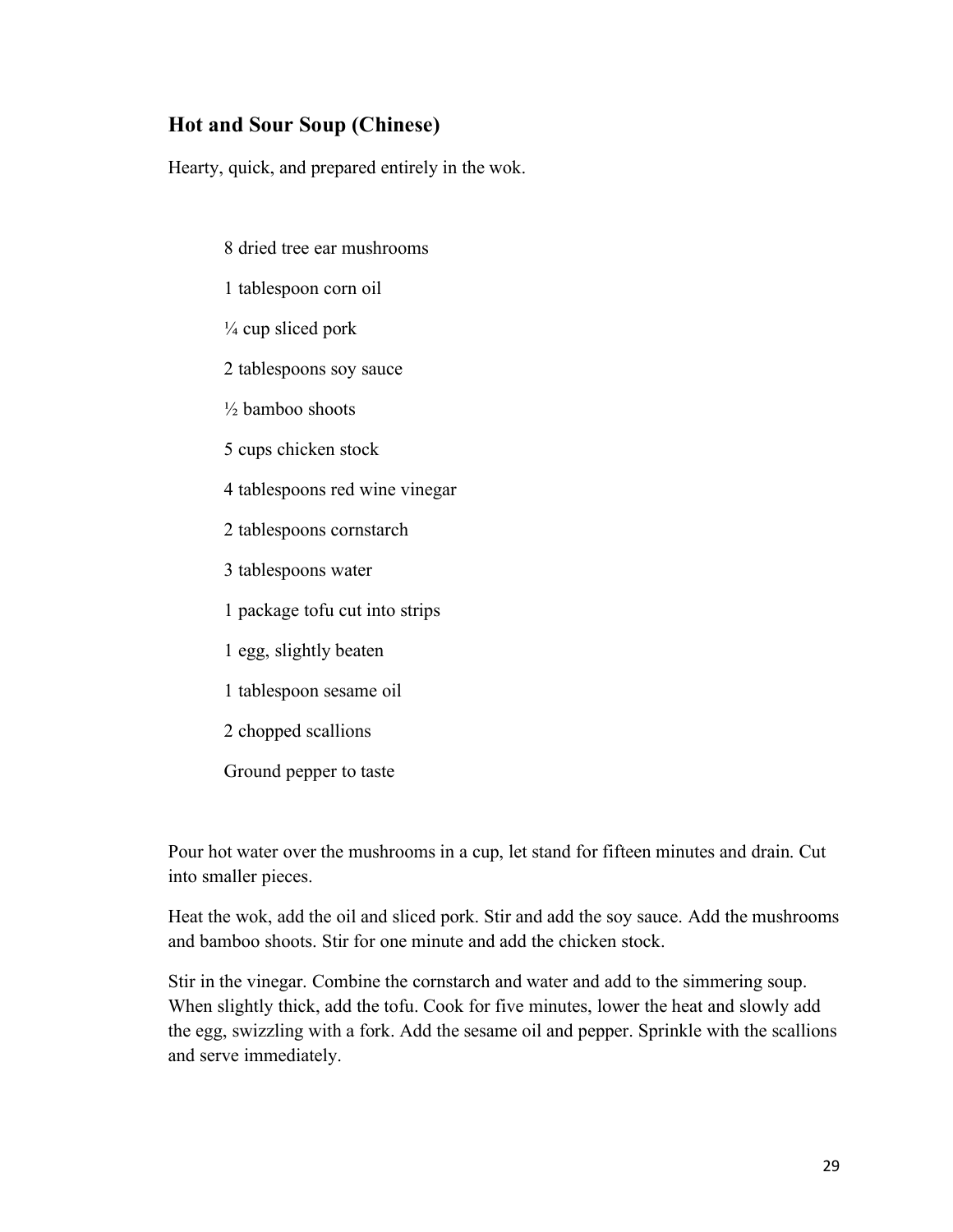### **Indian Chicken or Lamb—Hot Spicy Version (Indian, Friend)**

This is a basic Indian recipe, originally prepared by an Indian friend of mine at the New School in his furniture-less high rise apartment in Newark, New Jersey.

Stew lamb or chicken thighs

Marinade with:

2 tablespoons ground cumin

2 teaspoons turmeric

1 teaspoon ground cinnamon

 $\frac{1}{2}$  teaspoon ground clove

Ground black pepper to taste

Chili pepper to taste

8 cloves garlic, sliced thin

4 teaspoons salt

Add during cooking:

6 tablespoons light sesame or vegetable oil

2 ½ cups onions, sliced thin

2 large tomatoes cut into small wedges

Shredded coconut

Skin the chicken (cube the lamb) and put into a mixing bowl. Add the ingredients for the marinade, and rub into the meat. Cover and refrigerate for at least one hour (best overnight or all day).

Put the meat in a shallow pan, add  $\frac{1}{2}$  cup water and bring to a boil. Cover, lower the heat and cook 15 minutes. Stir occasionally to prevent sticking; add more water if necessary. In a separate pan, add the oil and cook the onions for ten minutes, stirring frequently. When the meat is cooked stir in the onions and tomatoes. Cook for five minutes, serve with coconut on top.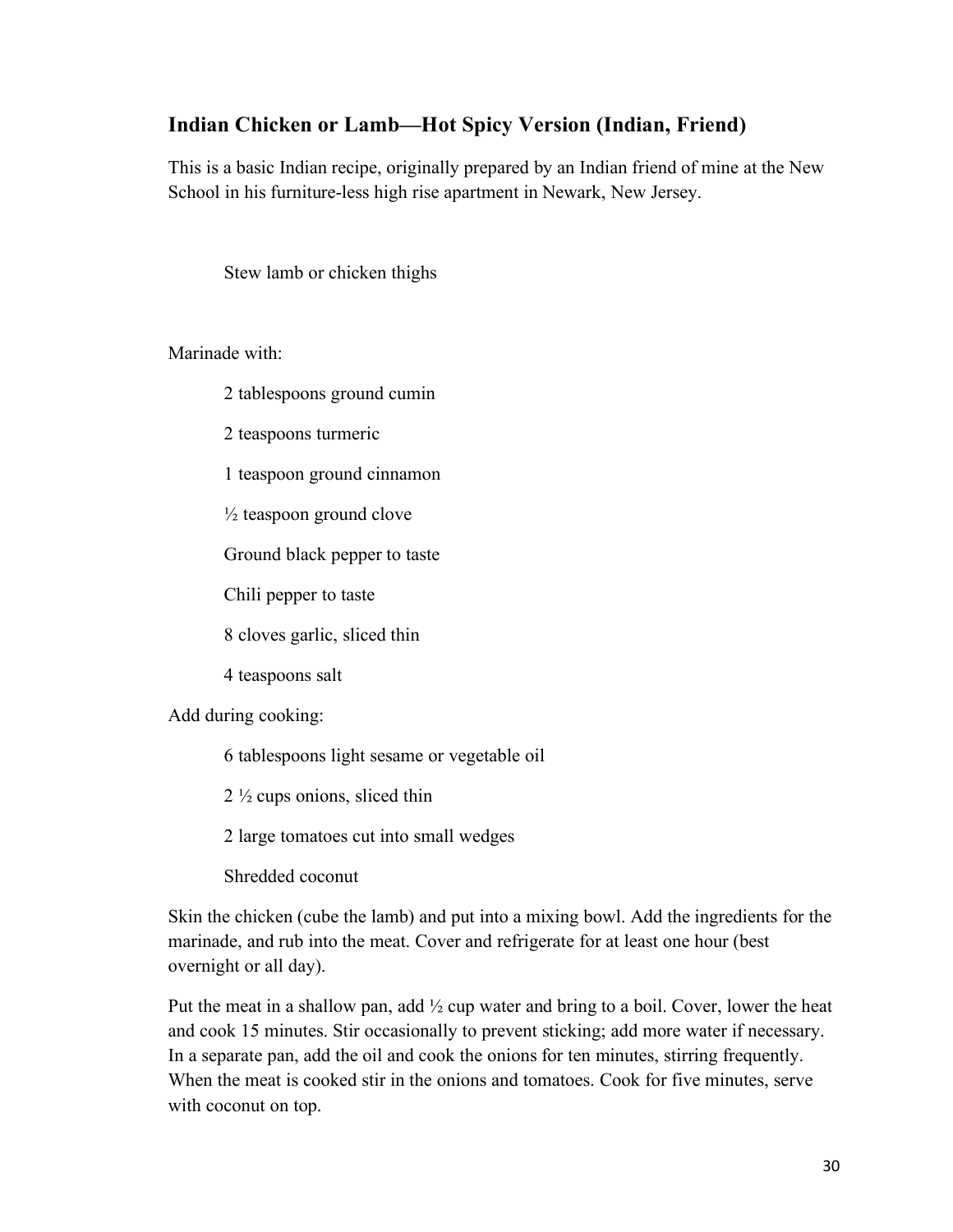## **Indian Chicken or Lamb—Mild Spicy Version (Indian)**

This version is delightful if you want to appreciate the subtle flavor of the spices.

Stew lamb or chicken thighs

Marinade with:

 $\frac{1}{4}$  cup olive oil

 $\frac{1}{4}$  cup white vinegar

1 tablespoon ground cinnamon

1 teaspoon sugar

1 tablespoon turmeric

1 tablespoon curry powder

1 tablespoon cumin

Salt and pepper to taste

Add during cooking:

3 tablespoons light sesame or vegetable oil

2 ½ cups onions, sliced thin

Frozen peas

Skin the chicken (cube the lamb) and put into a mixing bowl. Add the ingredients of the marinade and rub into the meat. Cover and refrigerate for at least one hour (best overnight or all day).

Put the onions in a shallow pan, add oil and cook until transparent. Add chicken or lamb and ½ cup water. Cover, lower the heat and cook 10 minutes. Stir occasionally to prevent sticking; add more water if necessary. Add the peas and cook for 10 more minutes, stirring frequently. Serve with rice.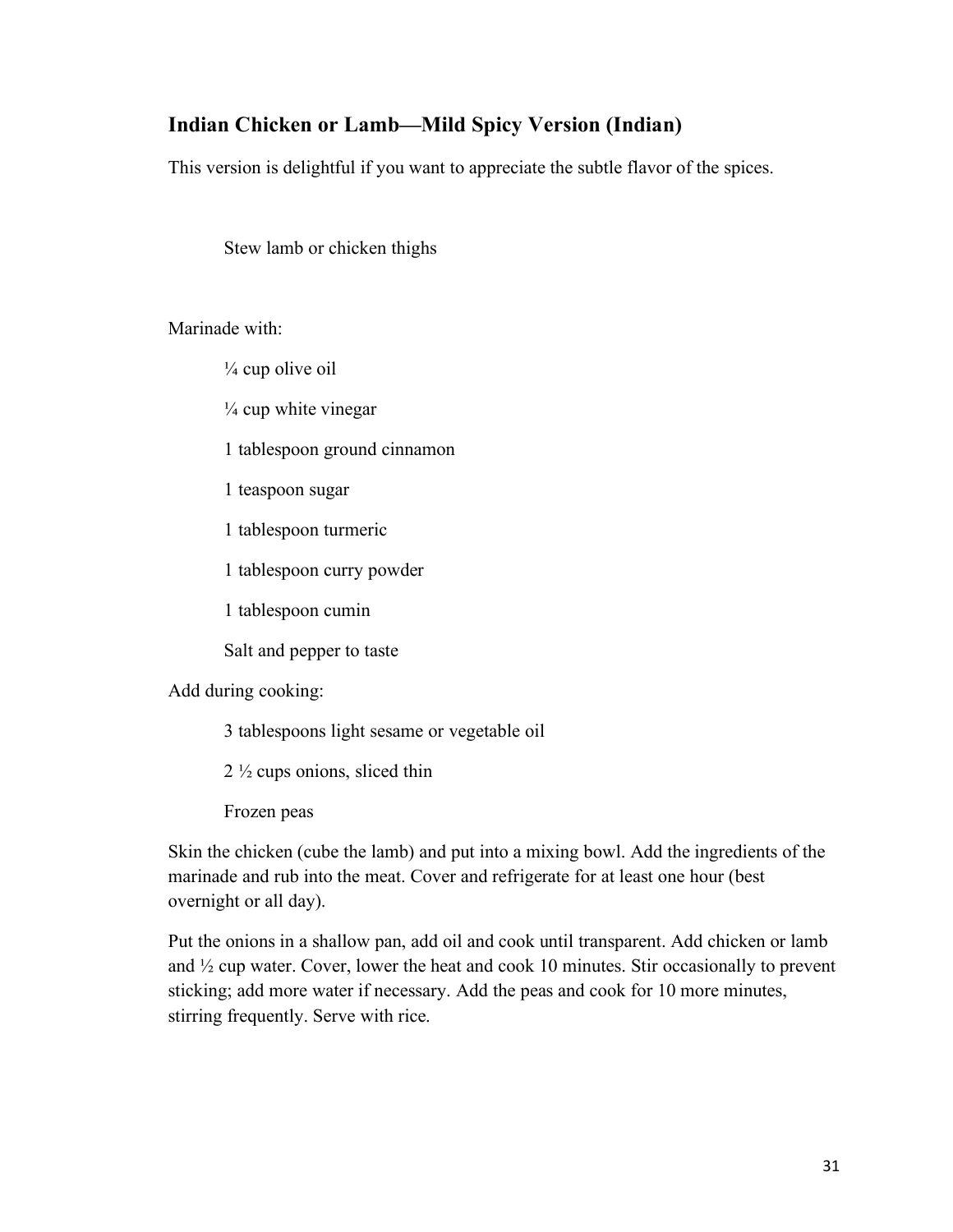### **Kibbeh Kebabs (Lebanese, Original)**

The heart of a great backyard meal or tailgate.

2 lbs ground beef (lamb in Lebanon) 4 tbl tomato paste  $\frac{1}{2}$  cup minced onion juice from one lemon  $\frac{1}{2}$  teas cinnamon dash hot sauce 1 tbl allspice  $\frac{1}{4}$  cup crushed nuts skewers pita bread for serving

Combine meat, tomato paste, minced onion, spices, and nuts in a bowl, and knead by hand as if you were creating a meatloaf. Moisten hand in water, take a handful of meat and create a long sausage-like shape into small 1 inch by 3 inch logs. Carefully slide onto a wooden or metal skewer. Grill the meat on a low flame as you would grill hamburger. Serve on half a pita, one or two kibbeh with Cucumber Lemon Garnish

#### **Cucumber Lemon Garnish**

1 cucumber, sliced into quarters lengthwise, discard seeds, dice into

 $\frac{1}{4}$  inch pieces

3 tbl olive oil

2 tbl lemon juice

salt and pepper to taste

Mix in a small bowl and serve with Kibbeh Kababs. Add  $\frac{1}{2}$  cup of yogurt if you prefer a creamier sauce.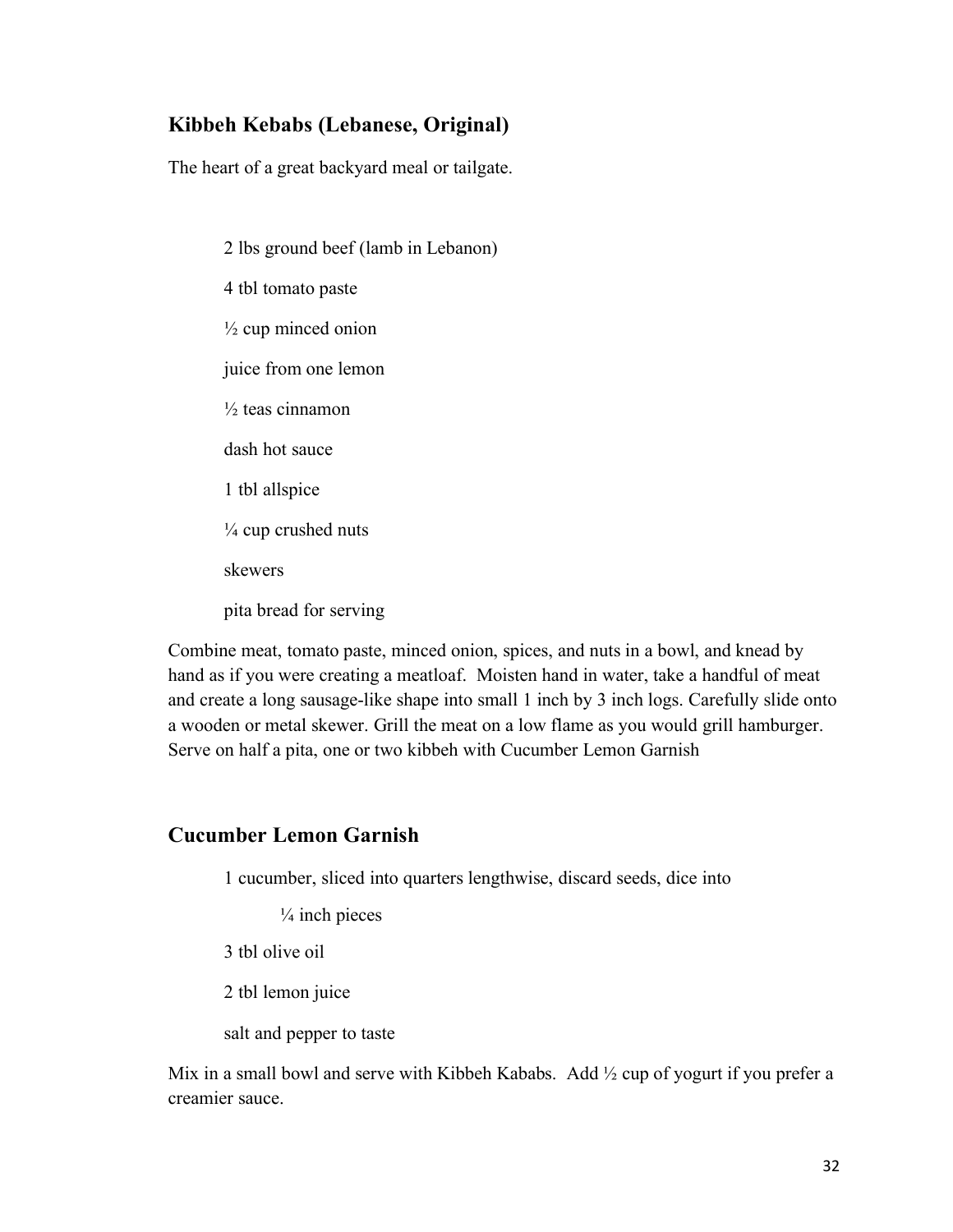### **Leg of Lamb (Original)**

To be sure, simple. To be savored, to be sure.

One leg of lamb, patted dry 3 to 4 cloves of garlic, sliced into quarters Flour Salt to taste

Smother the leg with a dish towel and wring the life out of it. Stab it repeatedly with a paring knife and insert a slice of garlic in every laceration to ward off the lamb Geist. Rub completely with embalming flour and let the leg stand, at room temperature, for one hour.

Preheat the oven to 325 degrees. Roast for  $1\frac{1}{4}$  to  $1\frac{1}{2}$  hours. Remove, let stand for ten minutes, slice and serve.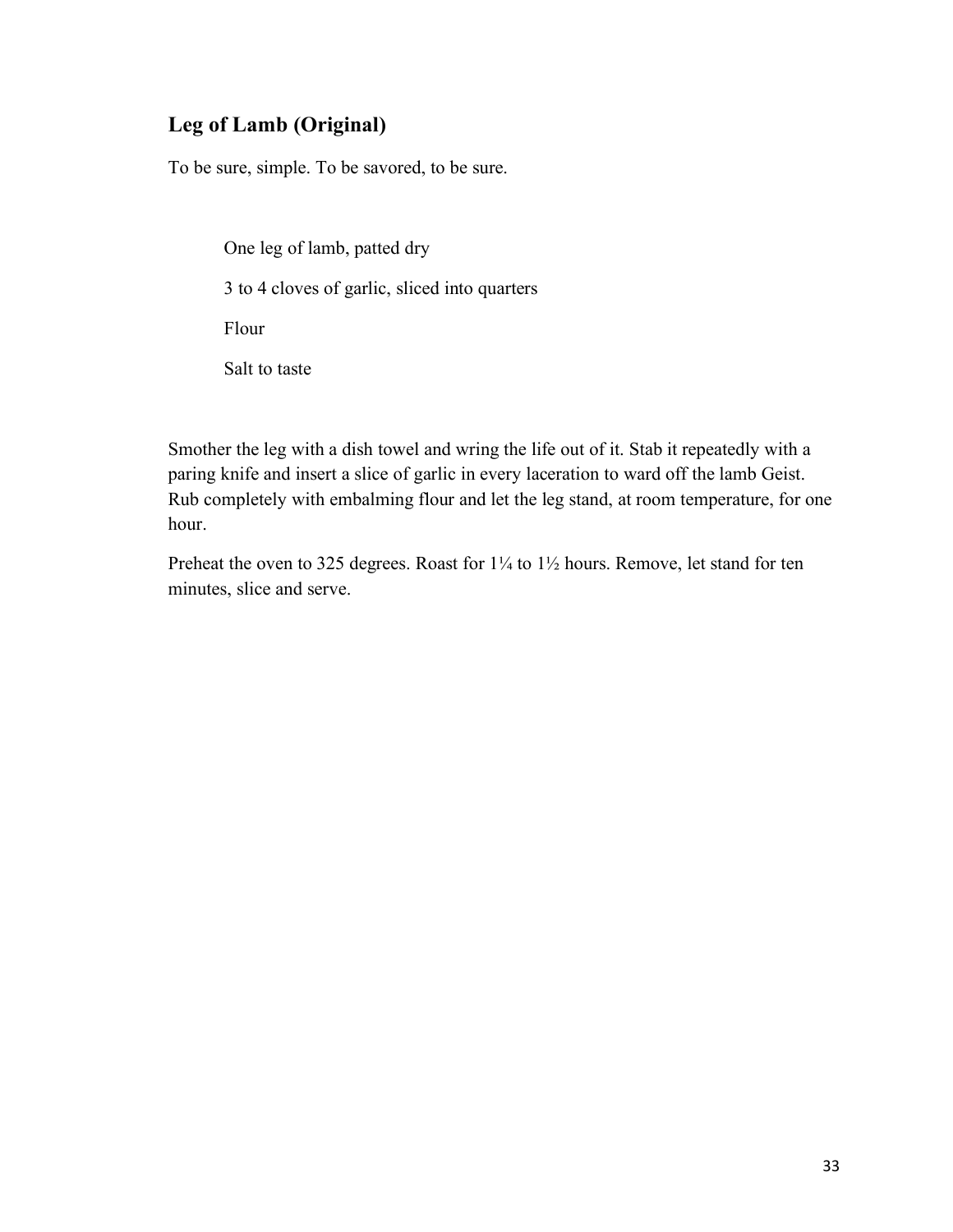## **Linguini with Clam and Vegetable Sauce (Original)**

Try this dish even if clams don't normally thrill you.

5 cloves of crushed garlic 5 tablespoons olive oil 2 stalks chopped celery 2 small zucchini, thin sliced  $\frac{1}{4}$  lb. mushrooms 3 medium onions, diced 2 tomatoes, diced 3 tablespoons dried parsley One can chopped clams  $\frac{1}{4}$  cup white wine (or sherry) Salt and pepper to taste Linguini

Briefly sauté the garlic in the oil in a frying pan. Add the celery, zukes, onion, mushrooms and parsley. When the veggies are tender, add the clams (juice too), wine, salt, and a ton of fresh ground pepper. Simmer for a few minutes. Add a scant amount of cornstarch mixed with a little water to thicken if too watery. Add the tomatoes and serve over linguini.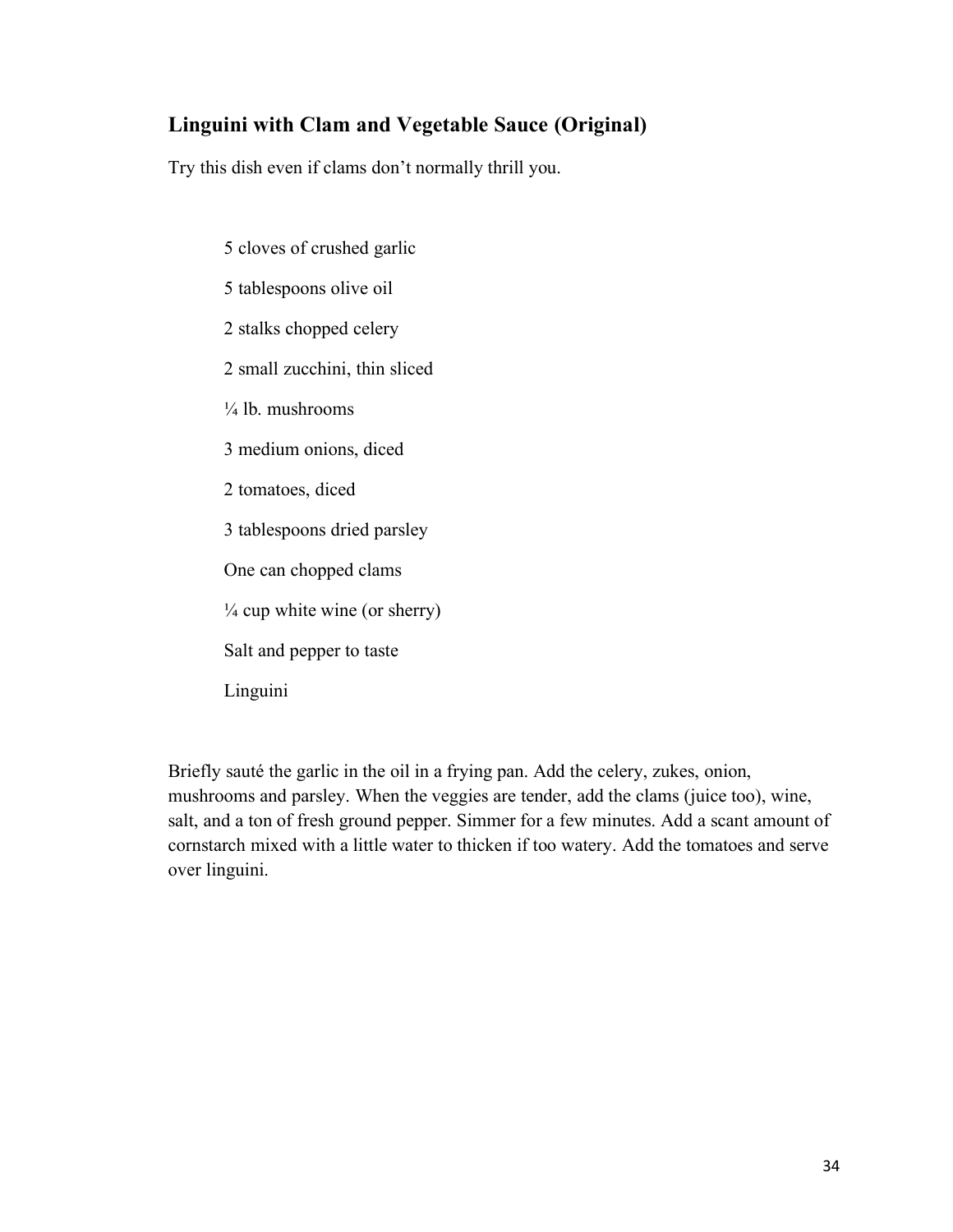## **Manhattan Clam Chowder, 30 Minute Version (Original)**

The result of many experiments to get this down to a quick version for when the hankering strikes.

2 onions, peeled and diced 2 carrots, peeled and diced 1 cup chopped celery 3 potatoes, peeled and diced 1 green bell pepper, chopped 14 oz can of tomatoes 9reserve juice) 4 cups water

3 slices of bacon, chopped

dash thyme

salt and pepper, to taste

2 cans (6 oz each) minced clams (reserve juice)

Brown bacon in soup pan over medium heat. Add onions, carrots, celery and green pepper. Stir continuously for 2 minutes. Add tomatoes, potatoes, water, and seasonings. Cook over medium heat for 15 minutes. Add clams and reserved juice, simmer for 5 minutes.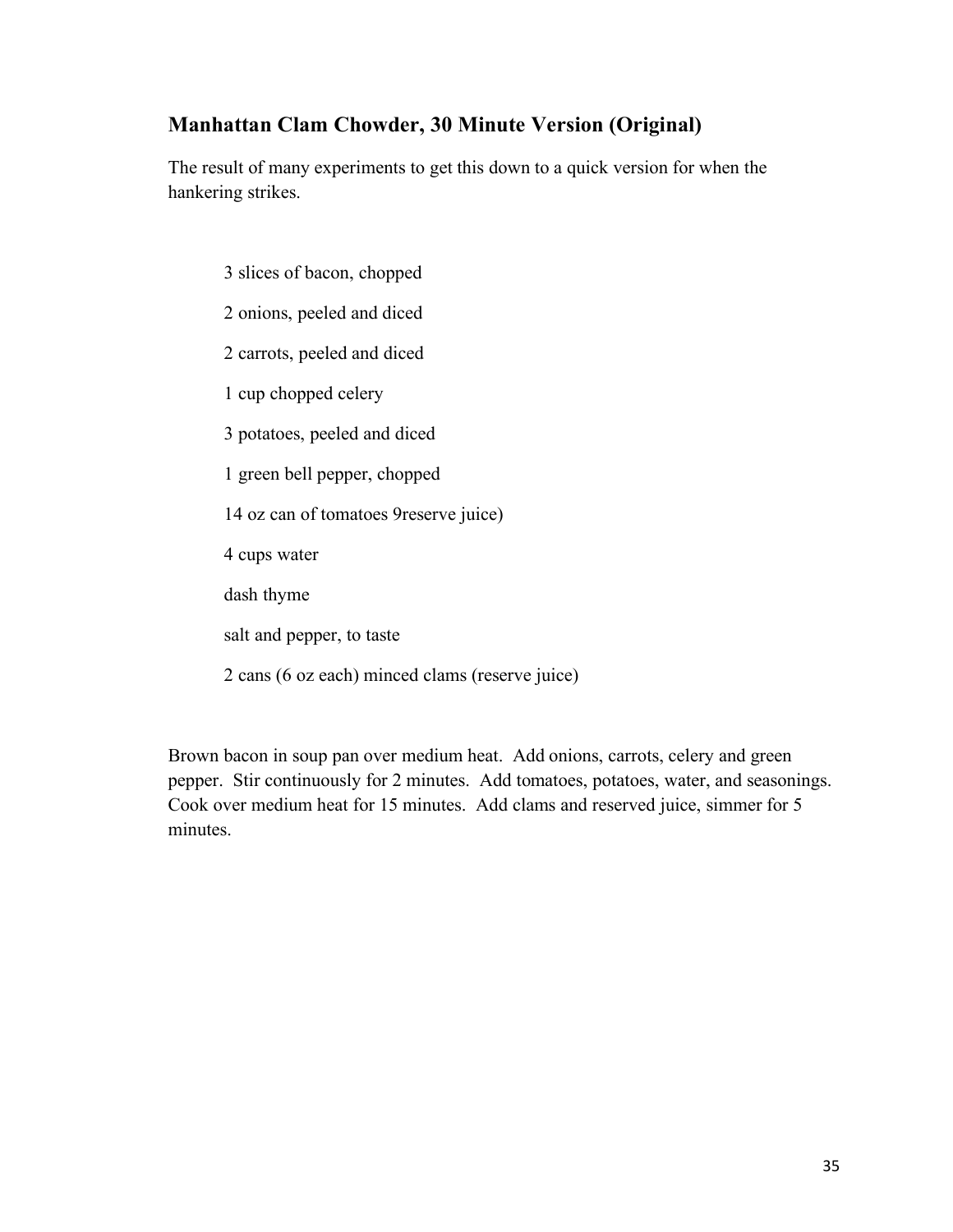## **Manhattan Clam Chowder, Refined (Original)**

I developed this recipe for our annual family gatherings to celebrate our exceptional parents.

- 2 dozen Fresh Cherrystone or Little Neck clams (reserve 5 cups broth)
- 4 cups water
- 3 slices bacon, chopped
- 2 carrots, peeled and chopped
- 2 onions, peeled and chopped
- 1½ cup chopped celery
- 4 potatoes, peeled and diced
- (2) 14oz cans, chopped tomatoes (reserve juice)
- salt and pepper to taste
- $\frac{1}{2}$  teas thyme

Wash the clams well, and steam in a kettle with the water. Chopped the clams, and reserve 5 cups of the clam broth. In separate soup pan, cook bacon until brown. Add onions, carrots, and celery. Stir continuously for 2 minutes. Add the chopped tomatoes, potatoes, seasonings, and clam broth. Cook over medium heat for 15 minutes. Add clams and simmer for 5 minutes. Serves 6.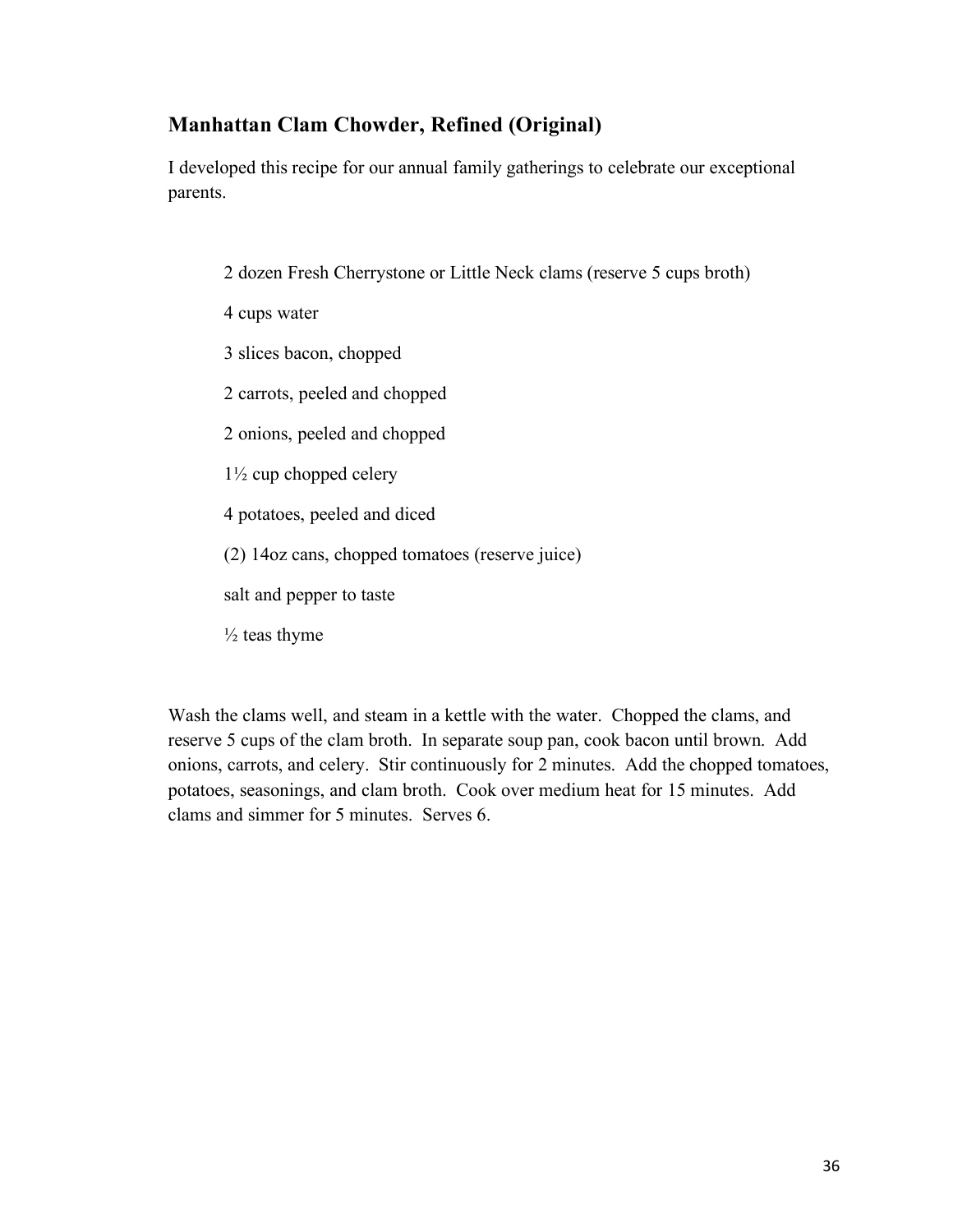#### **Manor House Farm Poolside Barbeque Sauce (Original)**

Use for an overnight marinate with shish kabob. Beef and pork work well, but chicken is best. Originally developed many years ago, right after I finished graduate school. Works great even if you don't have a pool in the backyard.

1 or 2 shakes of salt ¼ cup sugar  $\frac{1}{4}$  cup brown sugar 1 ½ cups beef stock  $\frac{1}{4}$  cup mustard 1/8 cup white vinegar  $\frac{1}{4}$  cup A-1 sauce  $\frac{1}{2}$  cup catsup 3 tablespoons sauce picante

Combine and simmer over low heat until all ingredients dissolve. Cool and add to your meat a day in advance.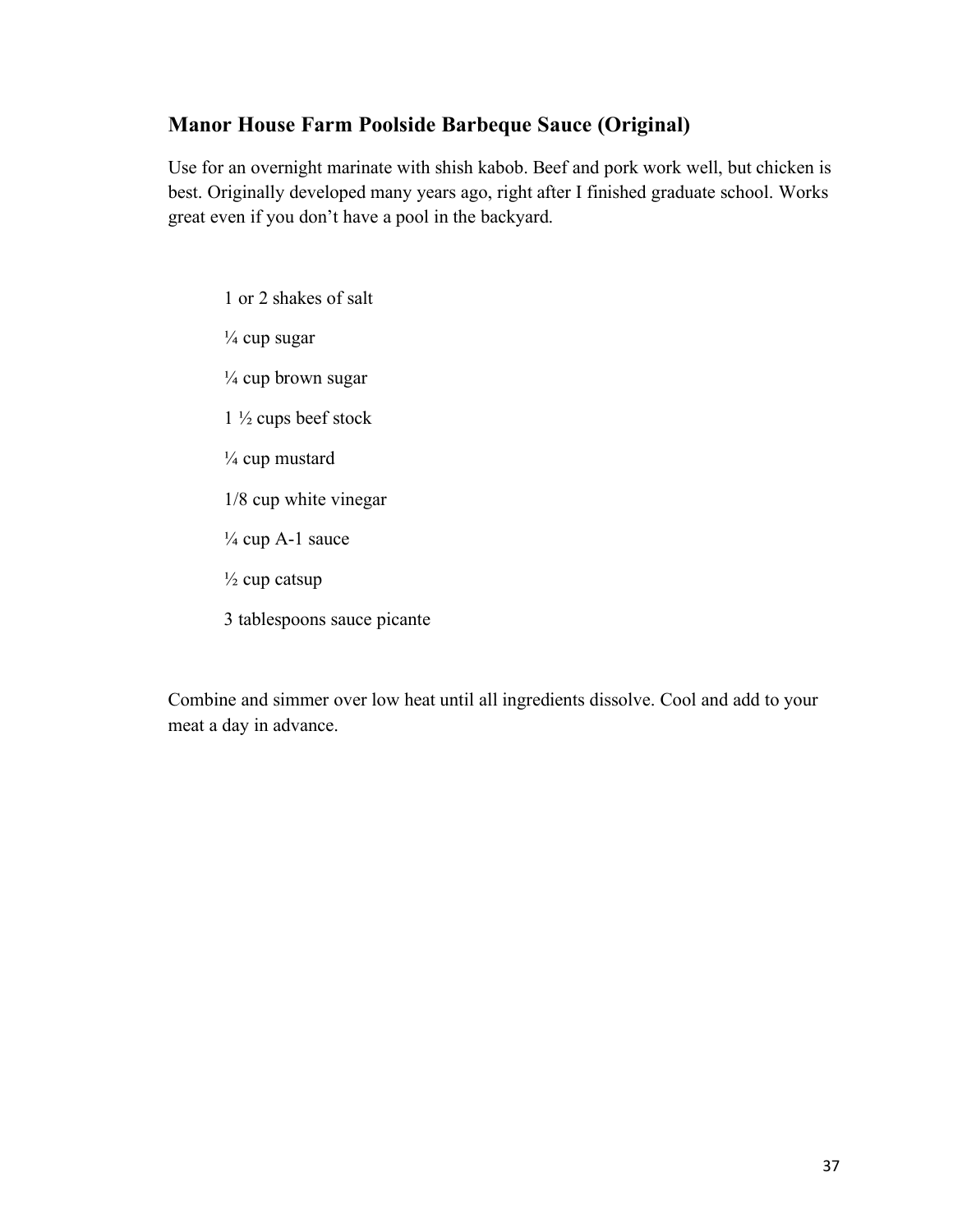### **Marinated Cucumber (Original)**

This is a simple accompaniment for any meal that I developed after a three week journey to China. It should be prepared at least half a day in advance.

2 long European cucumbers 1 medium carrot, peeled 2 tablespoons white rice wine vinegar 10 cloves of Szechuan peppers 1 chili pepper, sliced 3 teaspoons salt 1 teaspoon sugar

Scrub the cucumbers and rinse the skin well (do not peel). Cut the cucumbers lengthways into quarters. Cut crossways into finger-length pieces. Slice the carrot into matchstick-sized slivers. Sprinkle 2 teaspoons of salt over cucumbers and carrot. Mix in. Refrigerate for several hours.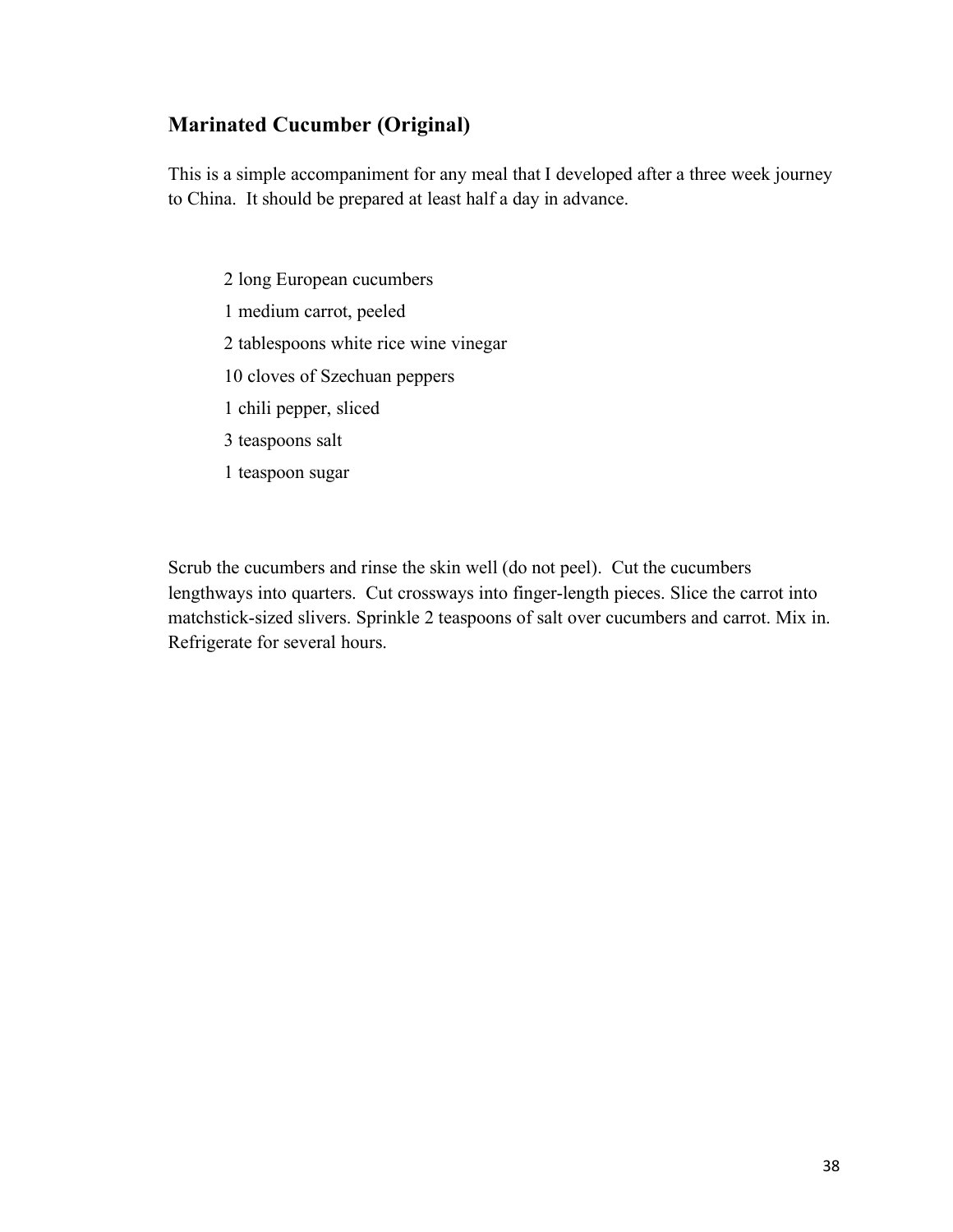### **Maryland Crab Chowder (Original)**

Dedicated to my son Theo, who introduced our family to Barack Obama. This recipe was inspired by my visit to a Crab House in Baltimore, Maryland the night after Obama was elected in 2008.

| 1 onion, sliced fine               | 4 cups water                       |
|------------------------------------|------------------------------------|
| 4 tbsp. vegetable oil              | 14 oz. can diced tomatoes, & juice |
| 1/2 medium cabbage, finely chopped | 1 lb. crab legs, crab separated    |
| 3 pieces celery, chopped           | 3 potatoes, thin sliced            |
| 3 carrots, chopped                 | salt and pepper to taste           |

Boil crabs for 10 minutes in 4 cups of water. Strain broth and save. Separate crabmeat from shells and save.

Heat soup pot over medium heat with 2 tbsp. vegetable oil. Sauté onions until limp. Add carrots, celery, and cabbage, simmer and stir continuously for 10 minutes.

Add crab broth to the vegetables, cook covered, over low heat, for 30 minutes. Add additional water as needed.

Add tomatoes and juice, potatoes, crabmeat, and 2 tbsp. vegetable oil. Simmer for 30 minutes, over low heat. Salt and pepper to taste. Serve.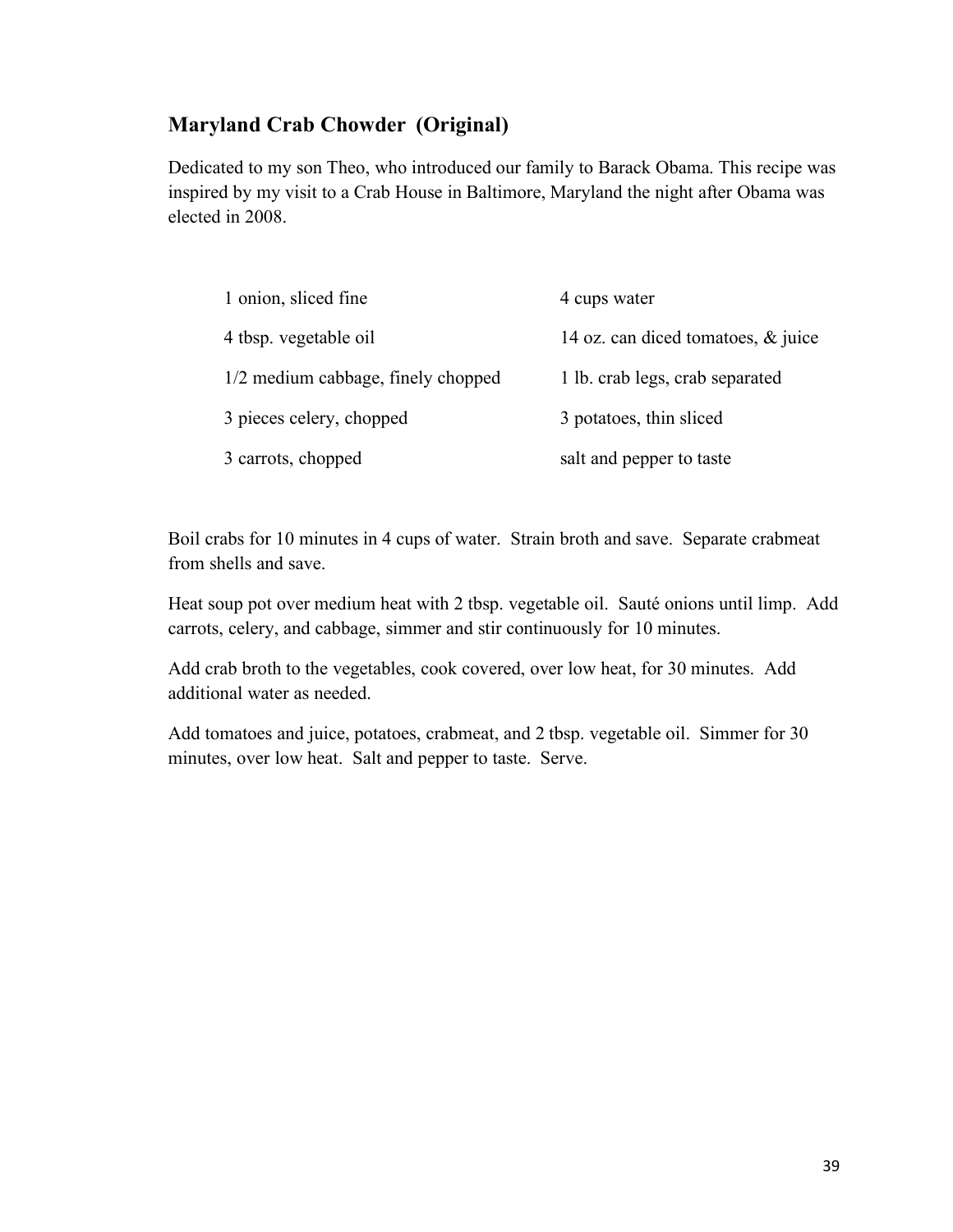## **Oven Braised Spareribs (Original)**

If you eat pork once in a while this is the perfect dish.

2 cloves garlic 3 tablespoons soy sauce 2 tablespoons sherry 1 teaspoon fresh grated ginger 1 teaspoon sesame oil  $\frac{1}{2}$  teaspoon anise ½ teaspoon fennel 1 tablespoon hoisin sauce 1 tablespoon catsup 2 to 3 lbs pork spareribs

Combine all of the ingredients in a large mixing bowl. Add the ribs and marinate in the refrigerator for at least two hours.

Preheat the oven to 350 degrees. Crowd the ribs and the sauce into a small cake or roasting pan and bake for one hour. Turn the oven temperature up to 400 degrees and brown for an additional 15 minutes. Serve immediately.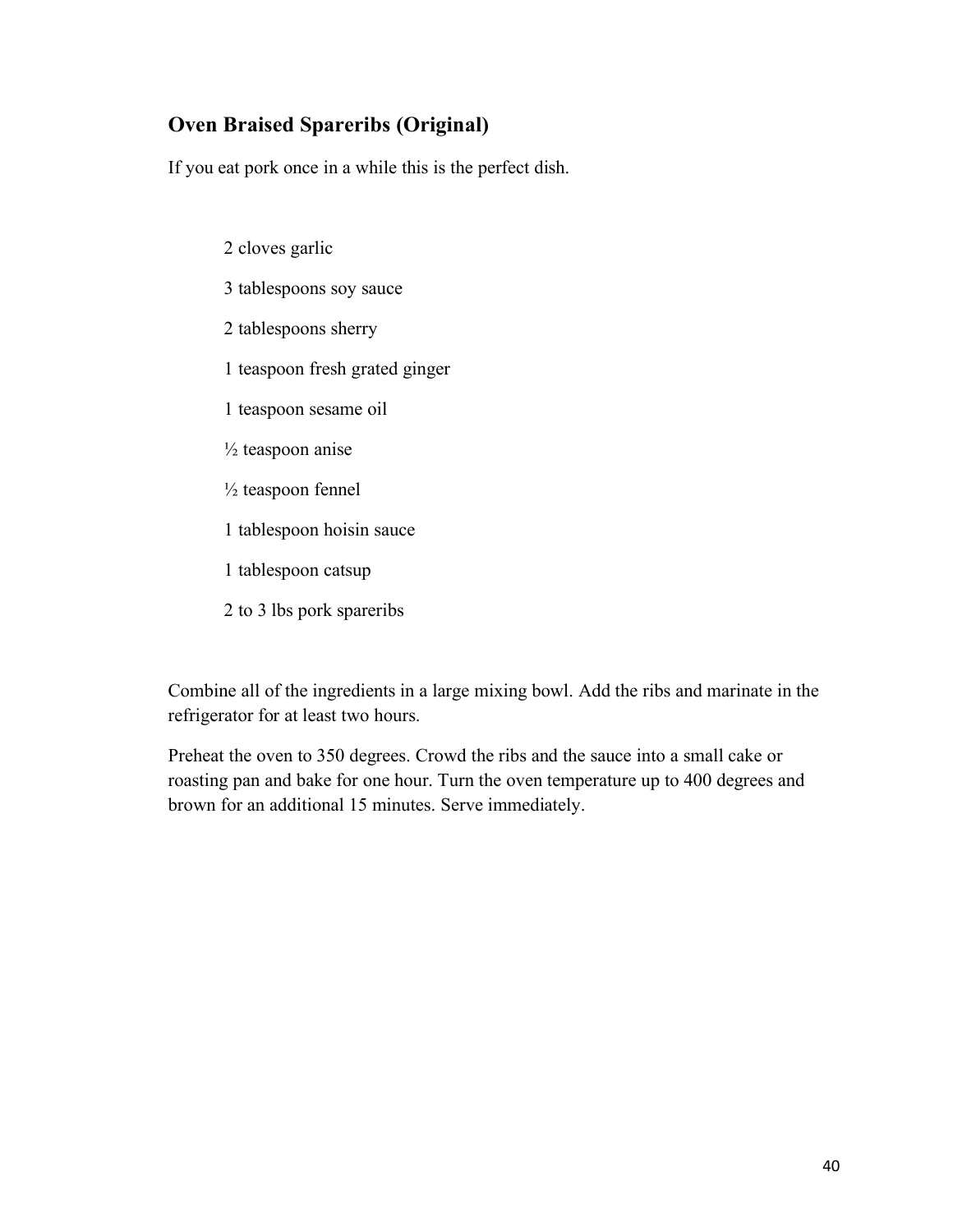### **Pea Soup (Original)**

A simple, cheap alternative to methane. Dedicated to my mom, who makes great pea soup. Be careful, though, because Global Warming and Climate Change are REAL.

2 cups of pea splits 3 diced onions 3 diced carrots Pork bones Salt and pepper to taste

Rinse the peas, combine with two quarts water, pork bone, sautéed onion, salt and pepper. Bring to boil, cover and simmer for 1½ hours. Stir occasionally. Add the carrots, cook uncovered for ½ hour. Serve.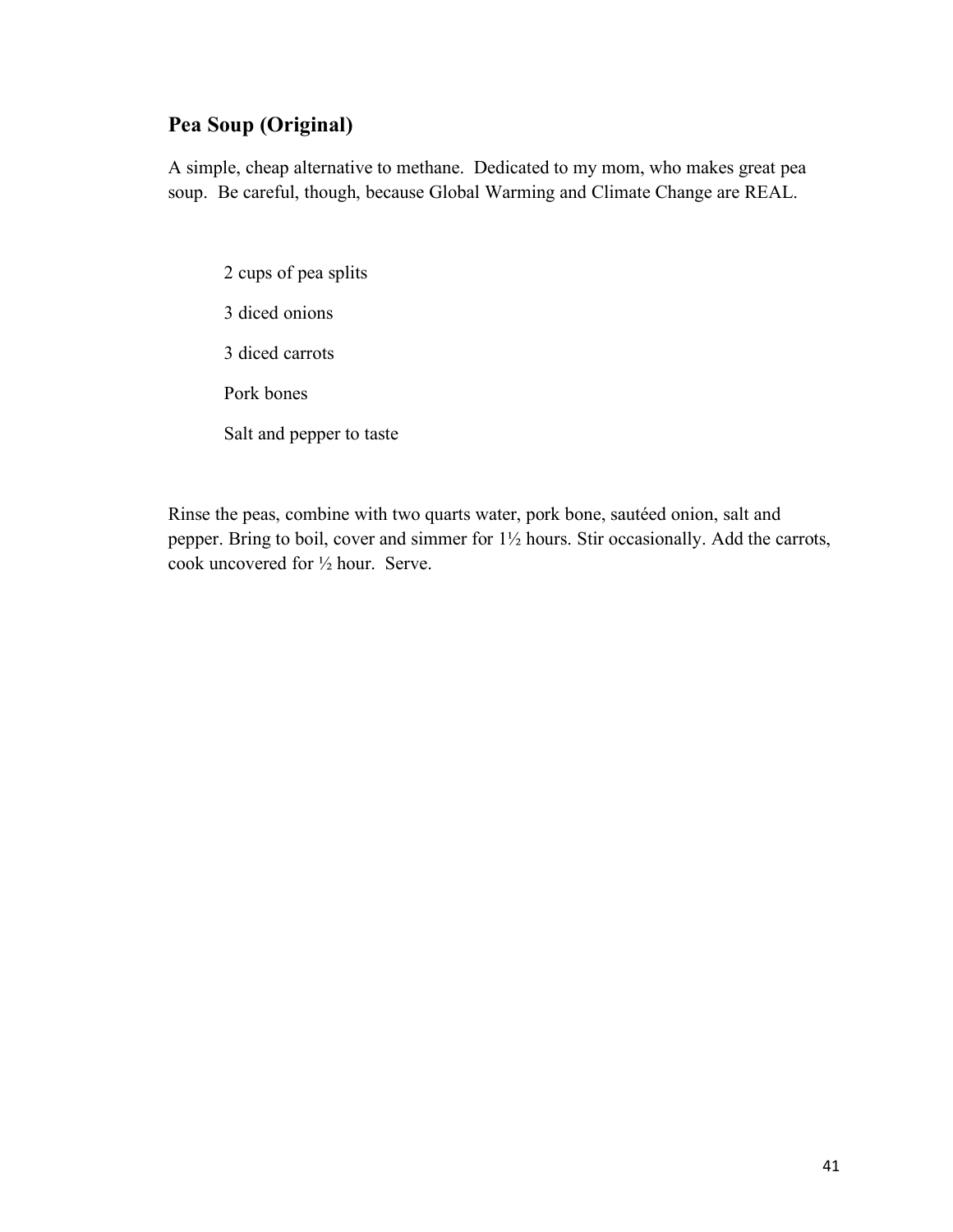#### **Petrovoselo Pasta (Original)**

This recipe was inspired by life in Petrovolselo, Croatia in the Summer of 1989. From our perch at 3,000 feet above the ancient city of Dubrovnik we watched and listened to the events which changed the "e" in eastern Europe from upper to lower case. In the evening, I used meats and vegetables made in Petrovolselo (our village of sixty people, which was destroyed in the civil war by shelling) to prepare the following dish.

1 cup shredded mozzarella

1 medium sized red onion

1 package linguini

2 tablespoons wine vinegar

2 cloves garlic

1 teaspoon sugar

Red pepper

 $\frac{1}{2}$  lb. hard salami or prosciutto

1/3 cup good olive oil

3 tablespoons water

Dash of salt

A few drops of tamari

Cook the linguini or another favorite pasta. Chop salami or prosciutto into bite sized pieces. Mix olive oil, rice wine vinegar, water, garlic, salt, sugar and tamari as a salad dressing in a jar and shake. Combine the sauce with the meat, red pepper (thinly sliced into 2 inch pieces) and onion ( thinly sliced into 2 inch pieces) in a large mixing bowl. Drain and rinse the pasta with cold water until chilled, transfer to bowl and mix in with other ingredients. Serve topped with the mozzarella cheese.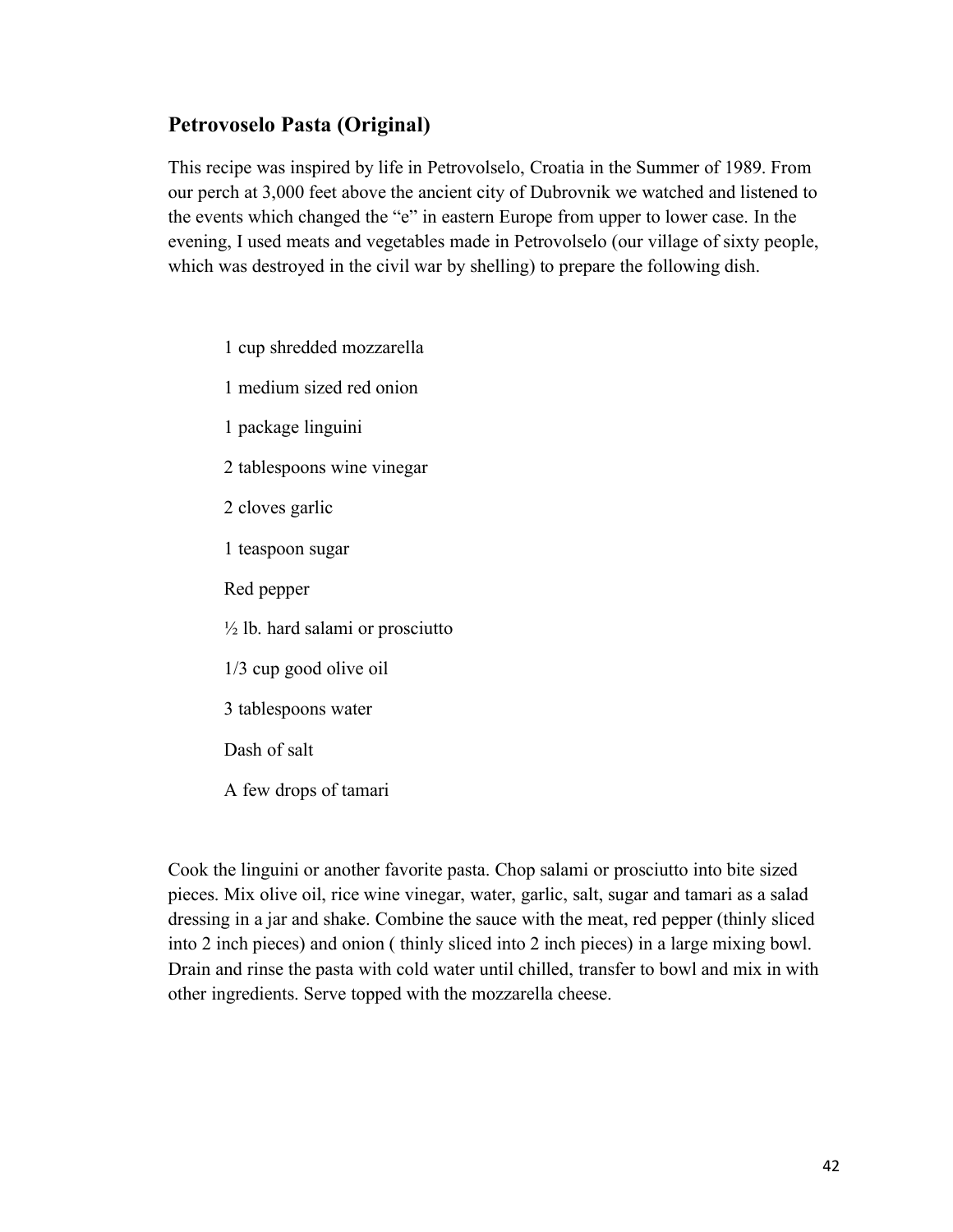#### **Pittsford Pasta (Original)**

My efforts to create this dish were inspired by a visit to a restaurant in Pittsford, New York several years ago. A great meal, in an old tavern alongside the Erie Canal, started a three day quest to replicate the taste.

1 box spinach pasta 3 oz sundried tomato, chopped fine 8 oz chopped artichoke hearts (fresh cooked or canned) 1/3 lb feta cheese, crumbled into small pieces 4 scallions, chopped fine 12 oz fresh spinach leaves, preferably baby spinach 4 tbls fresh cilantro, chopped fine Juice from 1 lemon 12 black olives. chopped 1/3 cup olive oil 3 tbl vegetable oil salt and pepper to taste

Cook pasta, al dente. Combine olive oil and lemon juice, and mix well. Combine remaining ingredients, except spinach, in a small bowl. Dress ingredients, as salad, with the olive oil and lemon mixture.

Drain, rinse and set aside the pasta. In large pan, heat vegetable oil. Add and toss the pasta. Add and toss the spinach until limp, and add and toss the ingredients in a small bowl. Salt and pepper to taste. Serve immediately.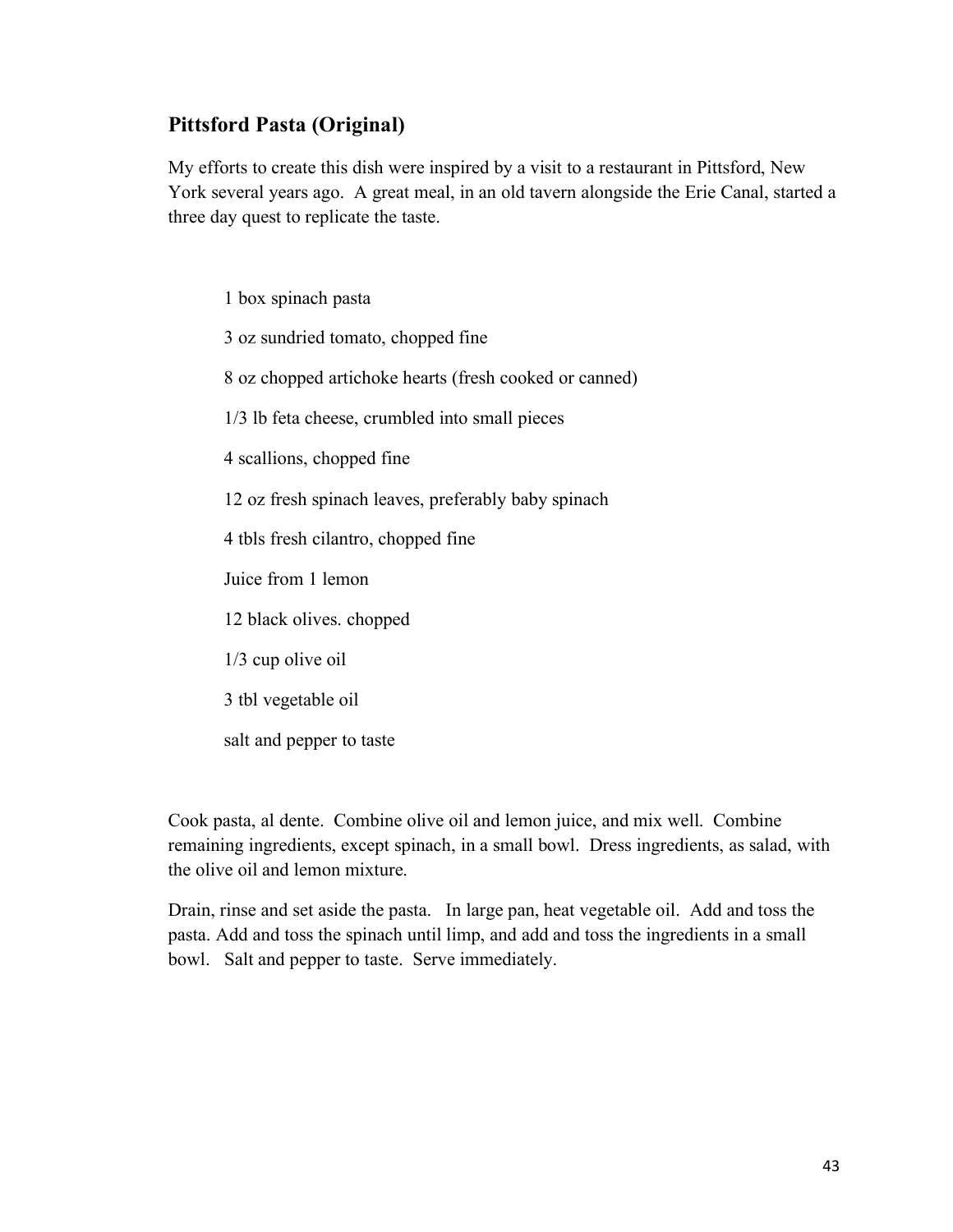#### **Red Meat Takes its Knocks, but this is So Good (Friend)**

A steak, or red meat for kabobs, prepared this way is irresistible. I owe this one to Shelley Wallace, one of the best cooks I know.

 $\frac{1}{2}$  bottle of cheap Italian dressing  $\frac{1}{4}$  cup tamari (soy sauce) Steak or tender red meat chunks (for kabob)

Mix the Italian dressing and the tamari in a large mixing bowl. Insert steak. Refrigerate for six hours. Grill or skewer or broil. Serve, and prepare to never make red meat any other way.

#### **Salad Dressing (Original)**

My PfL (Partner for Life) Eva makes most of the salad dressing in our house, but this is the basic version I use when called upon. The key ingredient, which most everyone omits, is good old water. Simply mix it all together, and Voila!

1/3 cup good olive oil 3 tablespoons water Dash of salt A few drops of tamari 2 tablespoons rice wine vinegar 2 cloves garlic 1 teaspoon sugar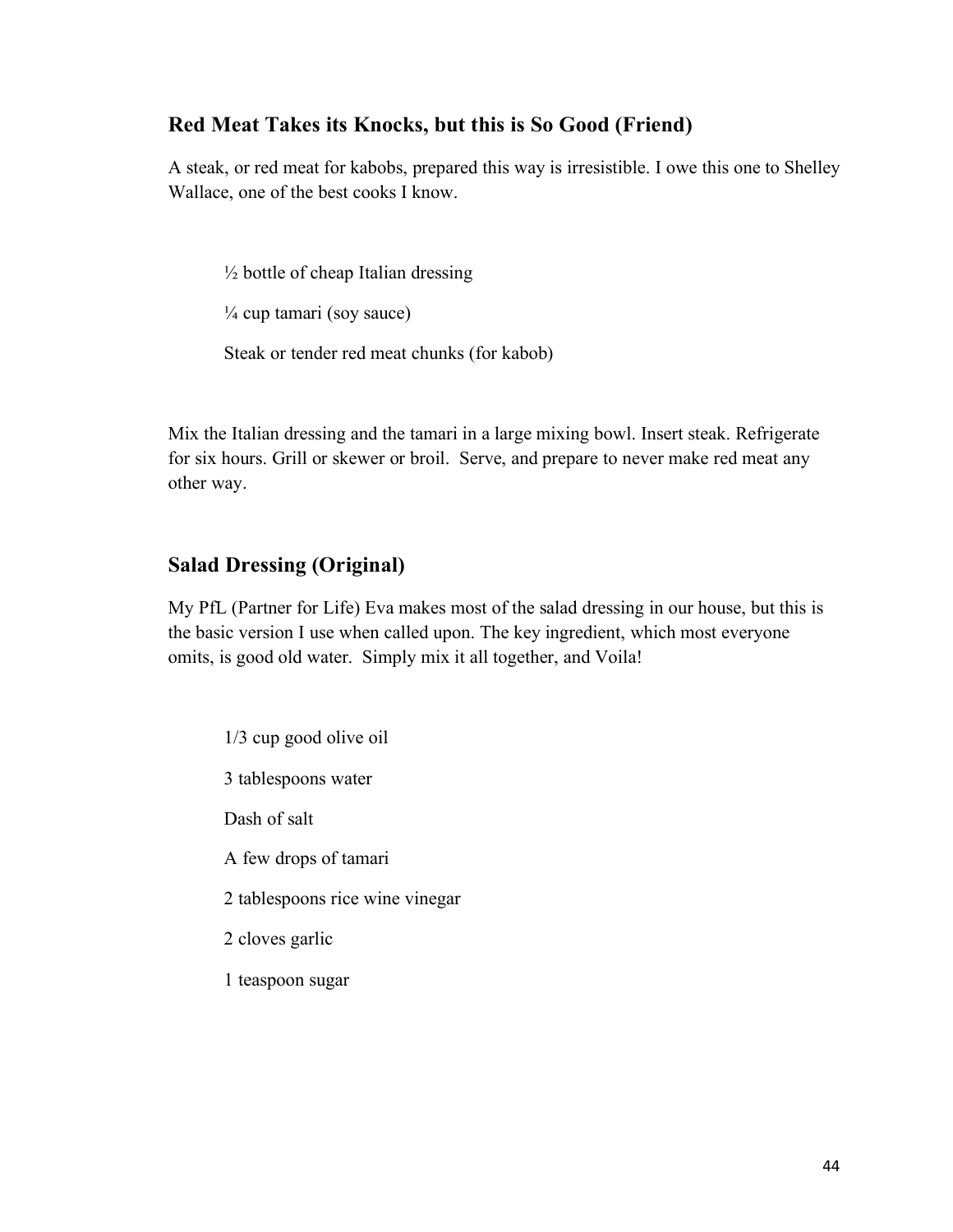### **Schwein Schnitzel (Original)**

I developed this dish after frequent trips to Germany when I was much younger. Up to that point I had thought schnitzel was made with high priced veal. Substituting pork brings one of Germany's classic meals to the working class.

4 pork cutlets Pre-fab bread crumbs 2 eggs 1 lemon  $\frac{1}{2}$  stick butter Flour Salt and pepper to taste

Use pork chops or boneless pork, medium thickness, for this recipe. Cut into two inch by two inch pieces. Use a meat hammer to pound and stretch the meat into very thin scallopini.

Prepare three bowls; one with flour, one with the two eggs beaten and one with the breadcrumbs. Dip each piece of meat in the flour, then the egg and, finally, the breadcrumbs. Melt the butter in a frying pan over medium heat. Drop the meat into the butter and cook for four minutes. Turn and cook for four more minutes. Add salt and pepper to taste. Serve with lemon wedges to squeeze over the schnitzel before eating.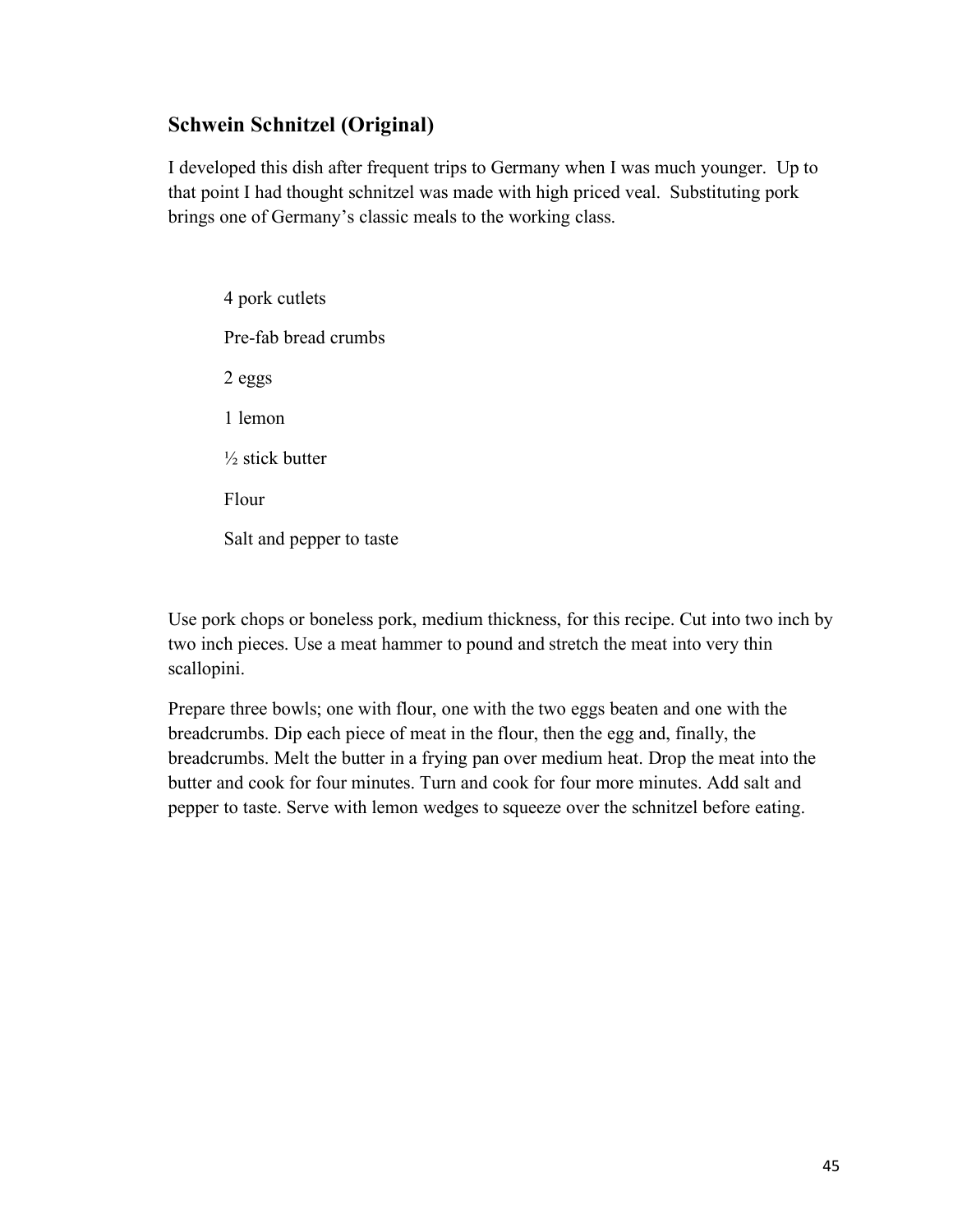#### **Smashed Eggplant (Chinese)**

My PfL (Partner for Life) Eva can't get enough of this, her favorite of all dishes.

6 dried tree ear mushrooms 1 red bell pepper 3 to 4 tablespoons of garlic Chili powder to taste 2 tablespoons soy sauce  $\frac{1}{2}$  cup water 2 tablespoons sherry 2 tablespoons red wine vinegar 1½ tablespoons sugar 1 medium eggplant

Put the mushrooms in a cup, pour in boiling water, let set fifteen minutes, remove and pat dry. In a cup blend the garlic, chili powder, soy sauce, sherry, vinegar, and sugar. Trim the ends of the eggplant and discard. Cut it widthwise into thirds. Take each third and cut lengthwise into pie shaped slivers. This is necessary to preserve the skin, which cooks to a brilliant purple in this dish. Wash the slices, and let them drip dry in a colander.

Heat  $\frac{1}{4}$  cup oil in the wok. Add the eggplant wedges. Stir continuously and cook for five to eight minutes over high heat. Periodically press the frying eggplant with a potato masher as it cooks to a limp consistency. Remove the eggplant.

Add 2 tablespoons of oil to the wok and cook the mushrooms and red pepper (chopped into  $\frac{1}{2}$  inch cubes) for two minutes. Return the eggplant to the wok and cook, stirring continuously for five more minutes. Smash the mixture periodically. Add the water, stir briefly, then add the soy sauce mixture. Cook and stir for five more minutes. Serve hot. Also excellent cold the next day.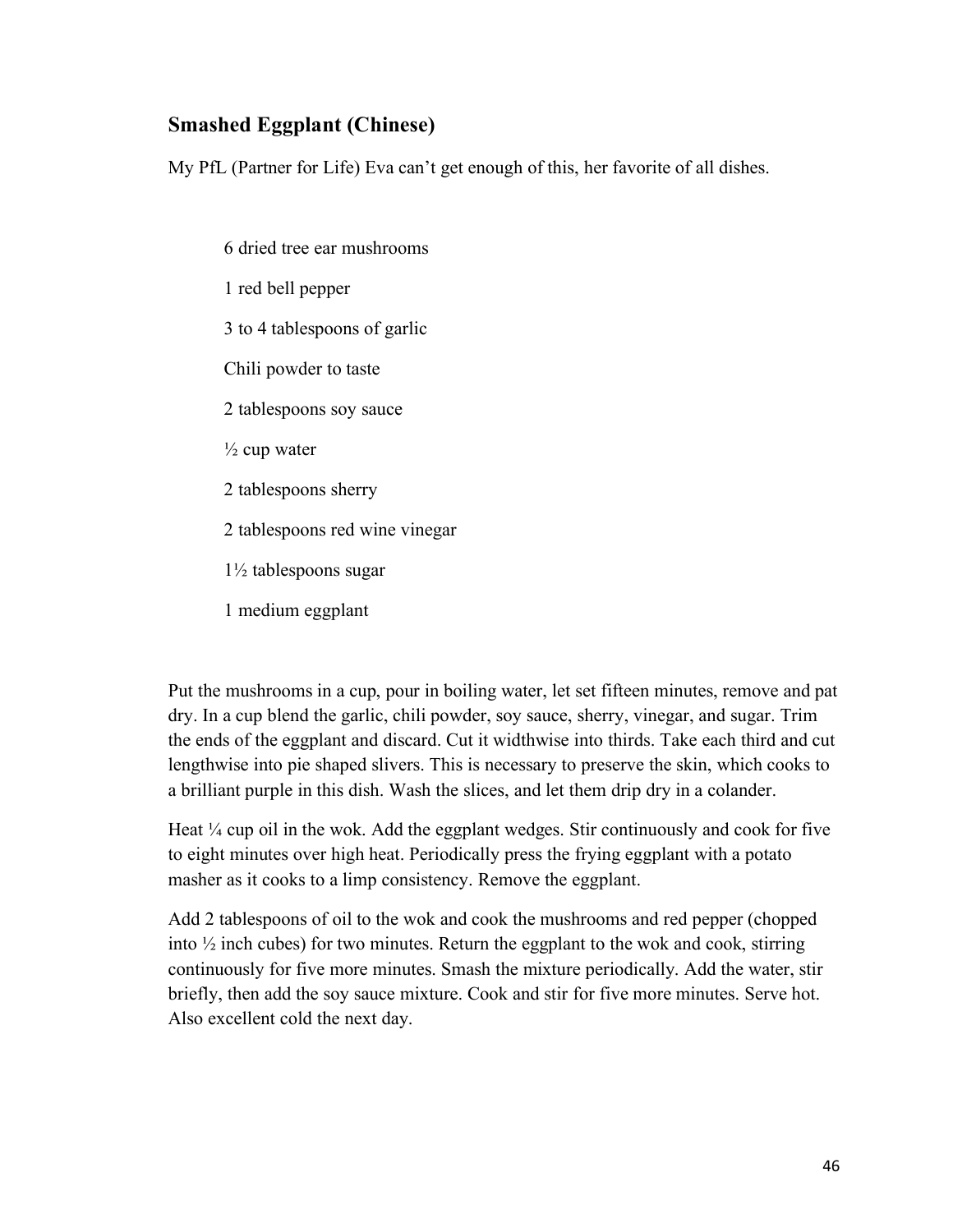### **Spaghetti with Beef Chunks (Original)**

I love spaghetti as a kid. My dad told me beef chunks worked great at the volunteer firehouse dinners that he used to help cook, so I gave it a try. See for yourself.

One lb. stewing beef, cut into 1 inch chunks Tomato sauce One small can tomato paste 2 medium onions, diced 4 cloves garlic, thin sliced ¼ cup orange juice Salt and pepper to taste ¼ cup vegetable oil 1 carrot, finely grated 1 green pepper, diced Linguini

Brown the meat in a frying pan with 2 tablespoons of oil. Remove.

Brown the onions and peppers with 2 tablespoons of oil in a three quart saucepan. Pour the tomato sauce into the onions and peppers. Add the tomato paste, carrot, garlic slices, orange juice, remaining oil, and beef chunks.

Cook on low heat for one hour. Serve warm, not piping hot.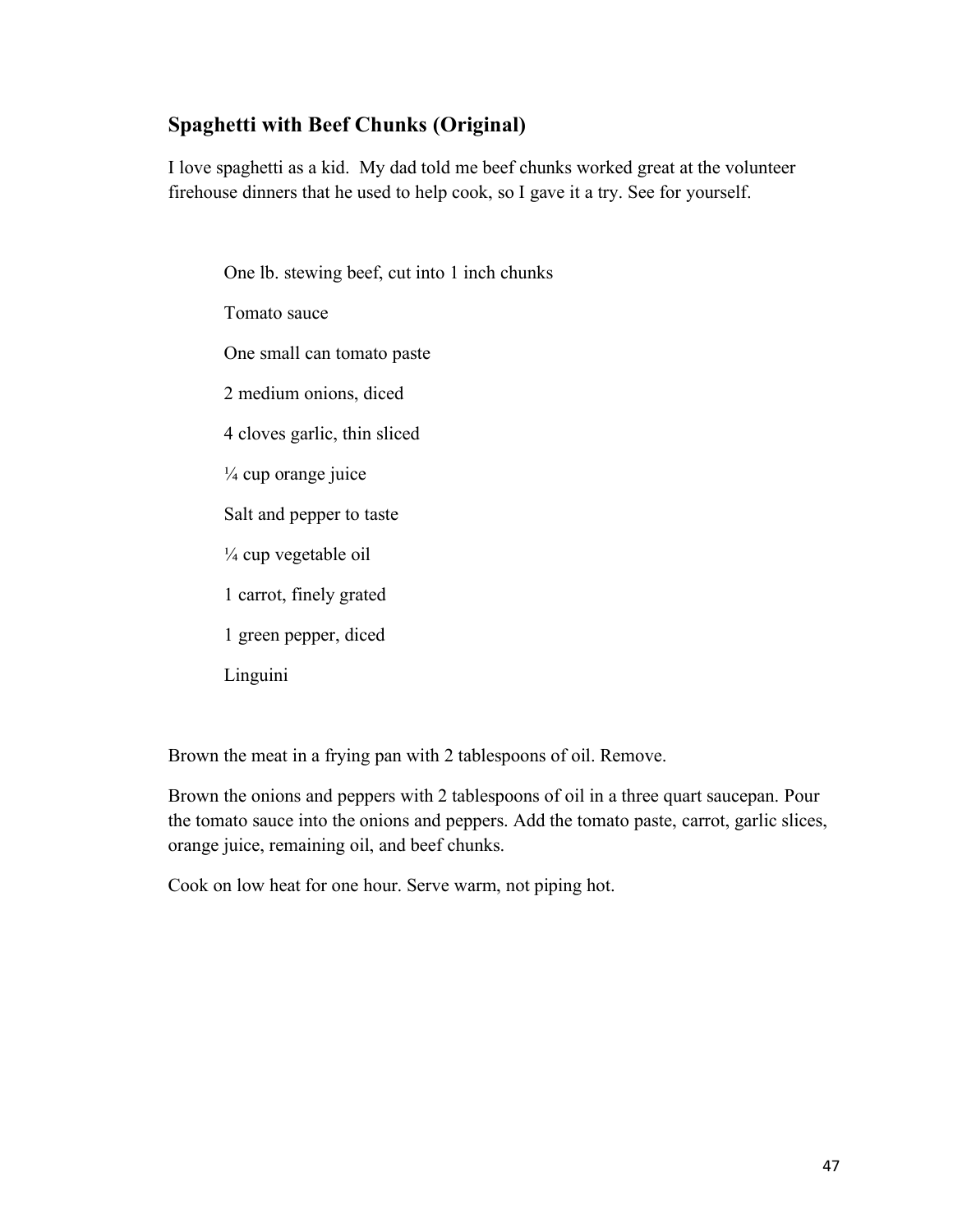#### **Sweet and Sour Pork (Chinese)**

Better than the restaurant version because this one has less of a fat fried taste.

- 4 pork chops, cut in cubes
- 1 tablespoon soy sauce
- 1 tablespoon sherry
- 3 tablespoons cornstarch
- 8 tree ear mushrooms
- 1 red or yellow pepper, cubed
- 1 carrot, sliced thin
- 1 onion, cube sliced
- $\frac{1}{4}$  cup bamboo shoots
- $\frac{1}{2}$  cup chunk pineapple
- 2 scallions, chopped
- 2 cloves garlic, crushed
- 2 tablespoons grated ginger
- $1\frac{1}{4}$  cups water
- $\frac{1}{4}$  cup sugar
- 1/3 cup red wine vinegar
- 1 tablespoon soy sauce or tamari
- Sunflower oil

Put the chunks of pork in a mixing bowl, add 1 tablespoon soy sauce, the sherry, and the cornstarch. Mix until evenly coated.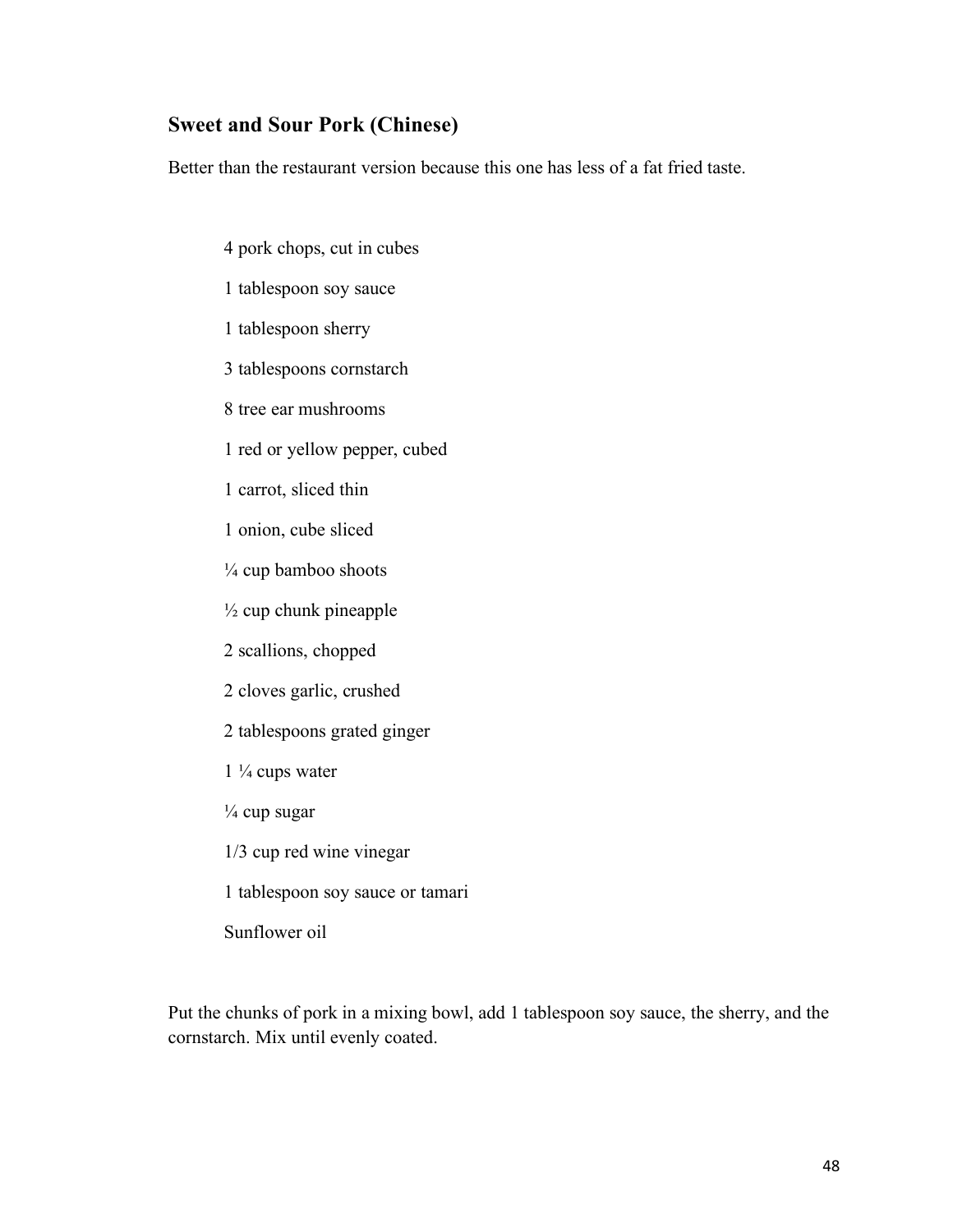Place the mushrooms in a dish, pour in hot water and cover for fifteen minutes. Combine the pepper cubes, carrot, onion, bamboo shoots, pineapple, scallions, mushrooms, garlic and ginger.

Heat  $\frac{1}{4}$  cup oil in the wok. Add pork and cook for 5 minutes, stirring frequently. Remove to the original bowl. Add a little more oil to the wok and dump in the vegetable mixture. Cook, stirring frequently, for 5 minutes.

Meanwhile, in a small saucepan combine 1 cup water, the sugar, vinegar, soy sauce, and salt to taste. Bring to a boil, stirring constantly. Blend 2 tablespoons cornstarch with  $\frac{1}{4}$ cup water and stir into the simmering sauce. Add two tablespoons fresh oil to glaze, remove from the heat and set aside.

Return the pork to the wok with the vegetables, stir until heated, pour the sauce over the dish and serve immediately.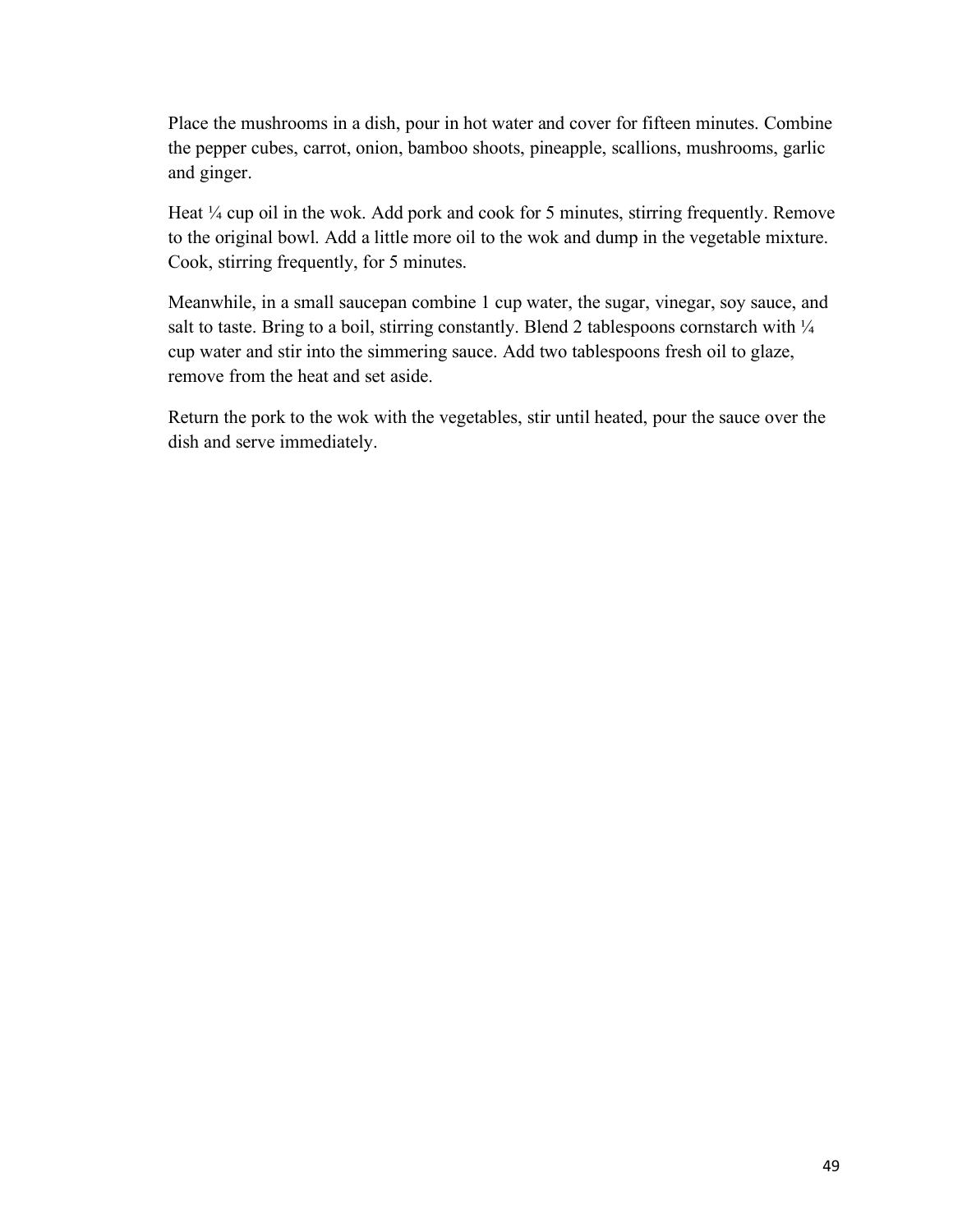## **Tarragon Chicken (Original)**

Best cooked in a three quart saucepan. This recipe was developed while the leaves were changing and the melancholy of winter was setting in many years ago in Upstate New York.

One whole chicken, or breasts 1 cup chicken broth 2 tablespoons cornstarch 2 tablespoons sherry 1 teaspoon tarragon  $\frac{1}{4}$  cup dried parsley 3 large cloves garlic, crushed 2 tablespoons lemon juice 1 teaspoon sugar 1 teaspoon soy sauce  $\frac{1}{4}$  cup sour cream Salt and pepper to taste Linguini

Thermal cook the whole chicken (see recipe elsewhere in the book). De-bone the chicken by pulling it apart into bite-sized chunks. Boil the bones for fifteen minutes in 2 cups of the remaining broth. Put  $\frac{3}{4}$  cup of the broth into a three quart saucepan. Add the tarragon, dried parsley, garlic, and soy sauce. Salt and pepper to taste.

After ten minutes on low heat, add the chicken to the simmering sauce. Cook for 5 minutes and add the sherry and cornstarch mixed into 4 tablespoons of broth in a separate cup.

Add the sugar and lemon juice with the sour cream just prior to serving. This dish is terrific over linguini.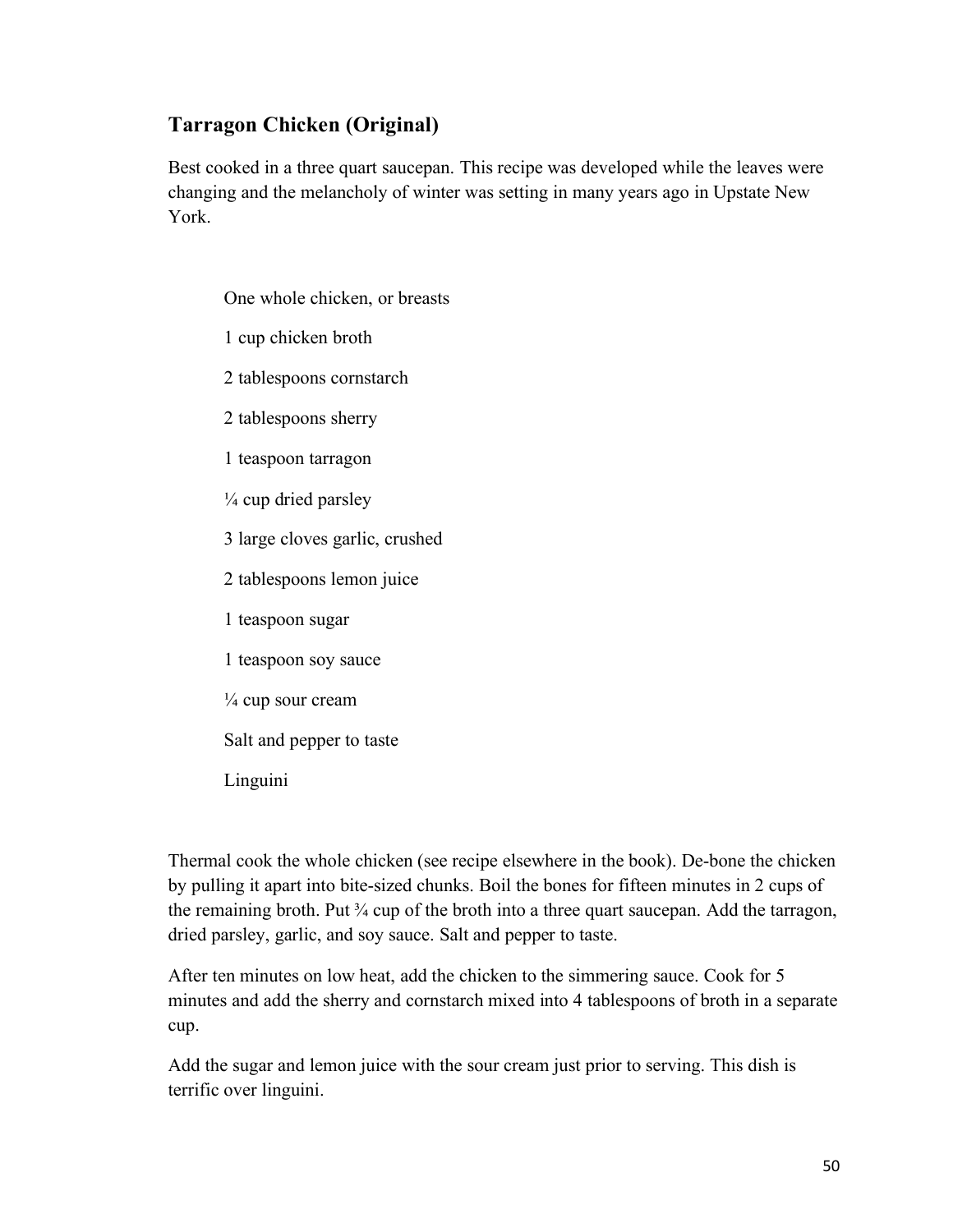### **Thermal Cooked Chicken (Original)**

This is the ONLY way to cook tender chicken. If baked, the chicken dries out. If boiled, the flavor disappears. Here we obtain the middle ground. If only our politicians could do the same.

One whole chicken

Completely skin and clean the fat off the chicken. If you work from the rump to the front the skin comes off just like pajamas. In a large pot, boil enough water to cover the entire chicken. Set the chicken in the boiling water. When the water comes to a rolling boil again, cover the pot and turn off the heat. After one undisturbed hour the chicken is done.

This thermal cooked bird can be served right up as it is. It also makes great chicken salad, when chilled, or the deboned meat can be used for other recipes (including several in this book). Save the bones for stock and cook with the water left over.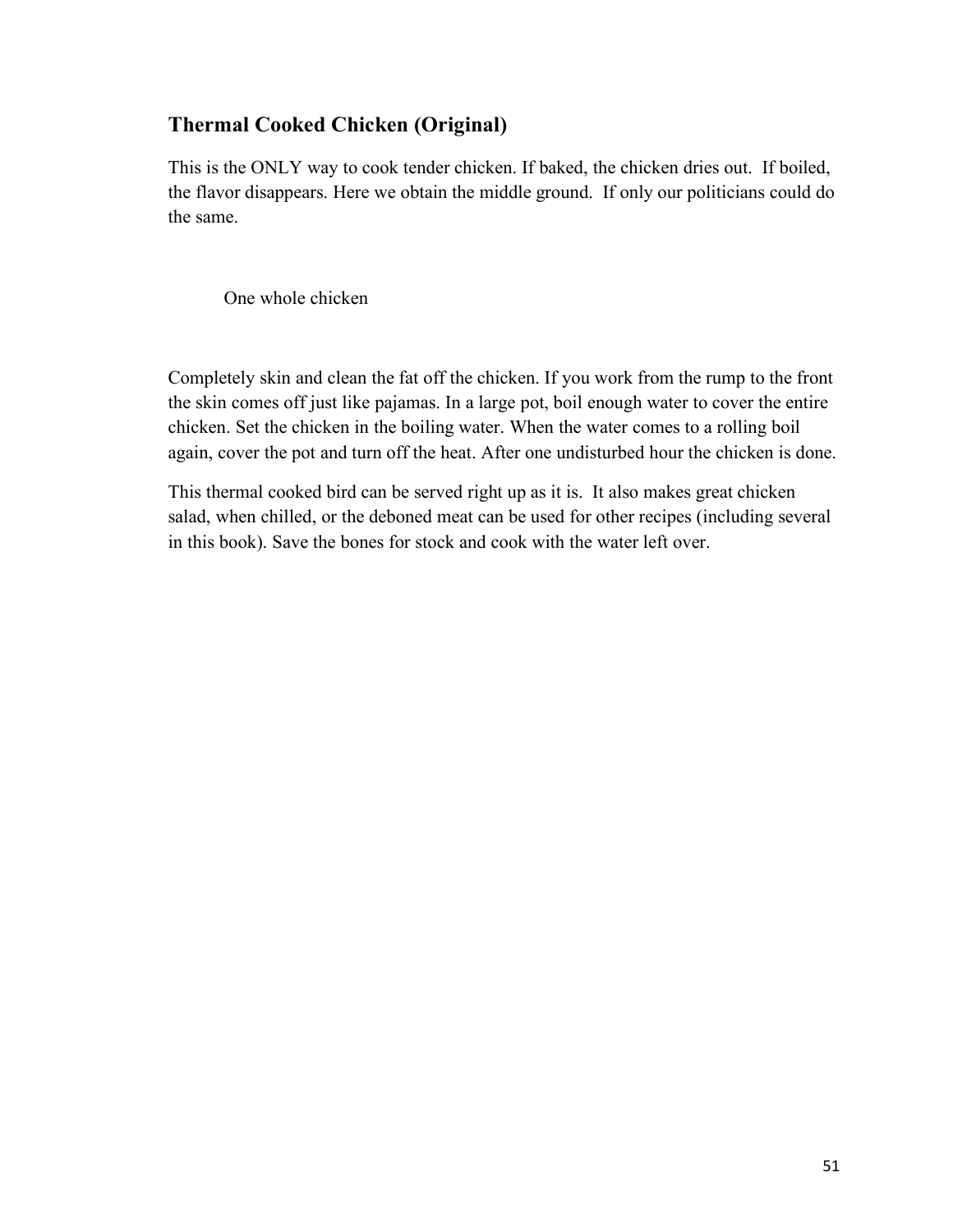### **Tofu and Kale in Coconut Milk (Original)**

Dedicated to my son Luke, and our first father and son road trip to Atlanta to camp for three days at the one off Echo Project. A local food vendor at that festival served me something similar, and three days of Trial of Error, after returning home, resulted in this dish.

1 lb. firm tofu, sliced into 1 inch chunks kale, ½ bunch, steamed and chopped 2 tbsp. fresh grated ginger 12 oz. can coconut milk 2 tbsp. tamari 1/2 8oz can bamboo shoots 2 tbsp. vegetable oil steamed rice

Prepare 1 cup of (uncooked) rice separately, according to your preferences.

Boil kale leaves for 15 minutes, discarding stems. Drain, press, and chop into 1 x 1 inch squares.

Fry tofu in a wok with 2 tbsp. of vegetable oil, until browned. Add bamboo shoots and chopped kale, and stir fry for 5 more minutes.

Add ginger and tamari, stir fry for 3 minutes. Add coconut milk, and stir fry until the entire dish is nicely heated.

Serve over the rice in a bowl, and salt and pepper to taste. Feel free to add your favorite hot red pepper sauce, as well.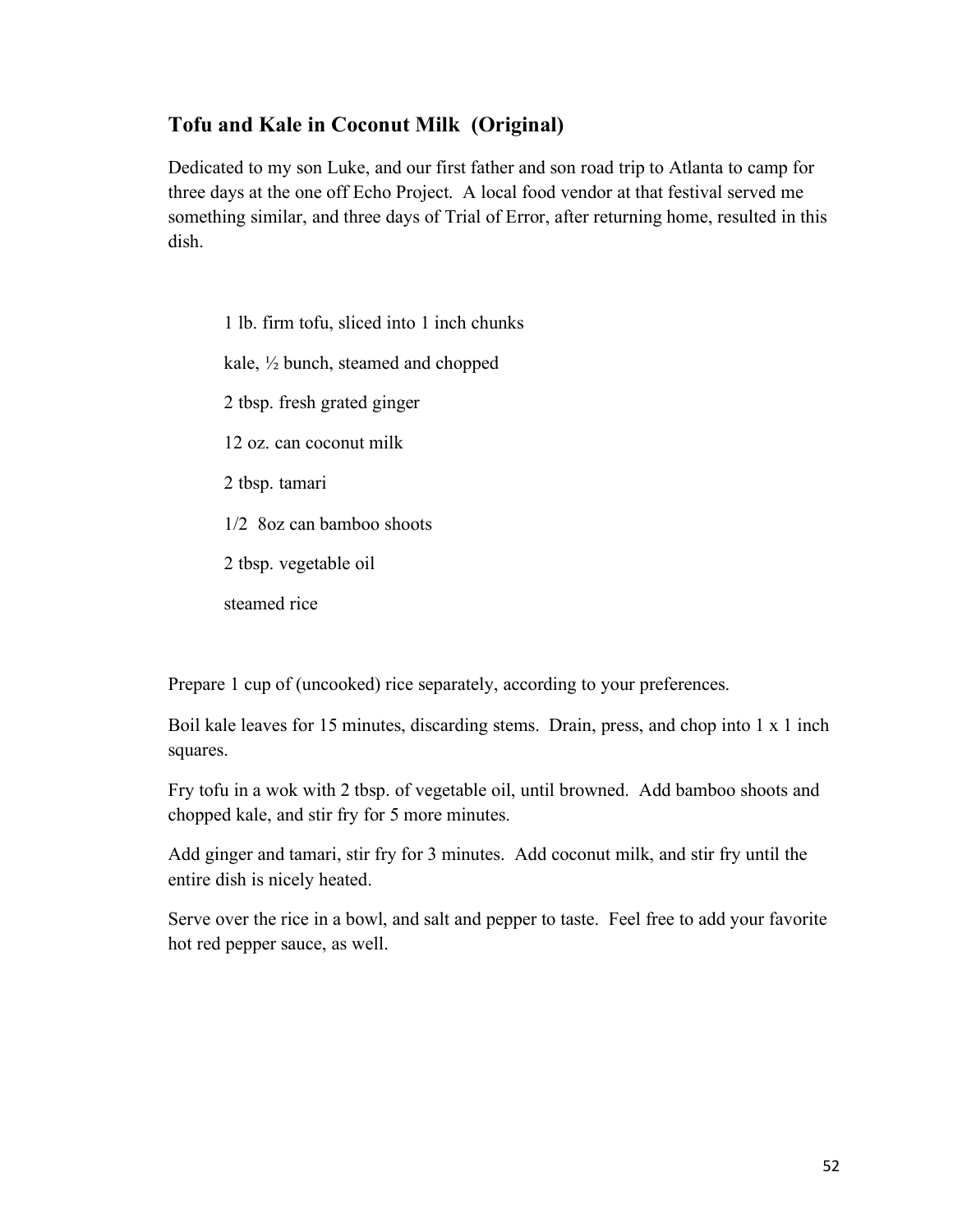### **Turkish Chicken Kebab (Turkey)**

My PfL (Partner for Life) Eva was born in Istanbul, and this dish takes her Scottish roots back to Turkey.

2 tbl olive oil juice from one lemon salt and pepper to taste 3 bay leaves, crumbled 1 tbl crushed oregano leaves 1 ½ lbs boneless chicken (dark, white, or both), cut into kebob size chunks wooden skewers

Combine olive oil, lemon, bay leaves, and oregano in a mixing bowl. Add salt and pepper to taste, and mix well. Add chicken chunks and stir. Marinate from 10 minutes to overnight. Skewer chicken, grill for four minutes over medium flame, turn and grilled four more minutes. Serve with rice.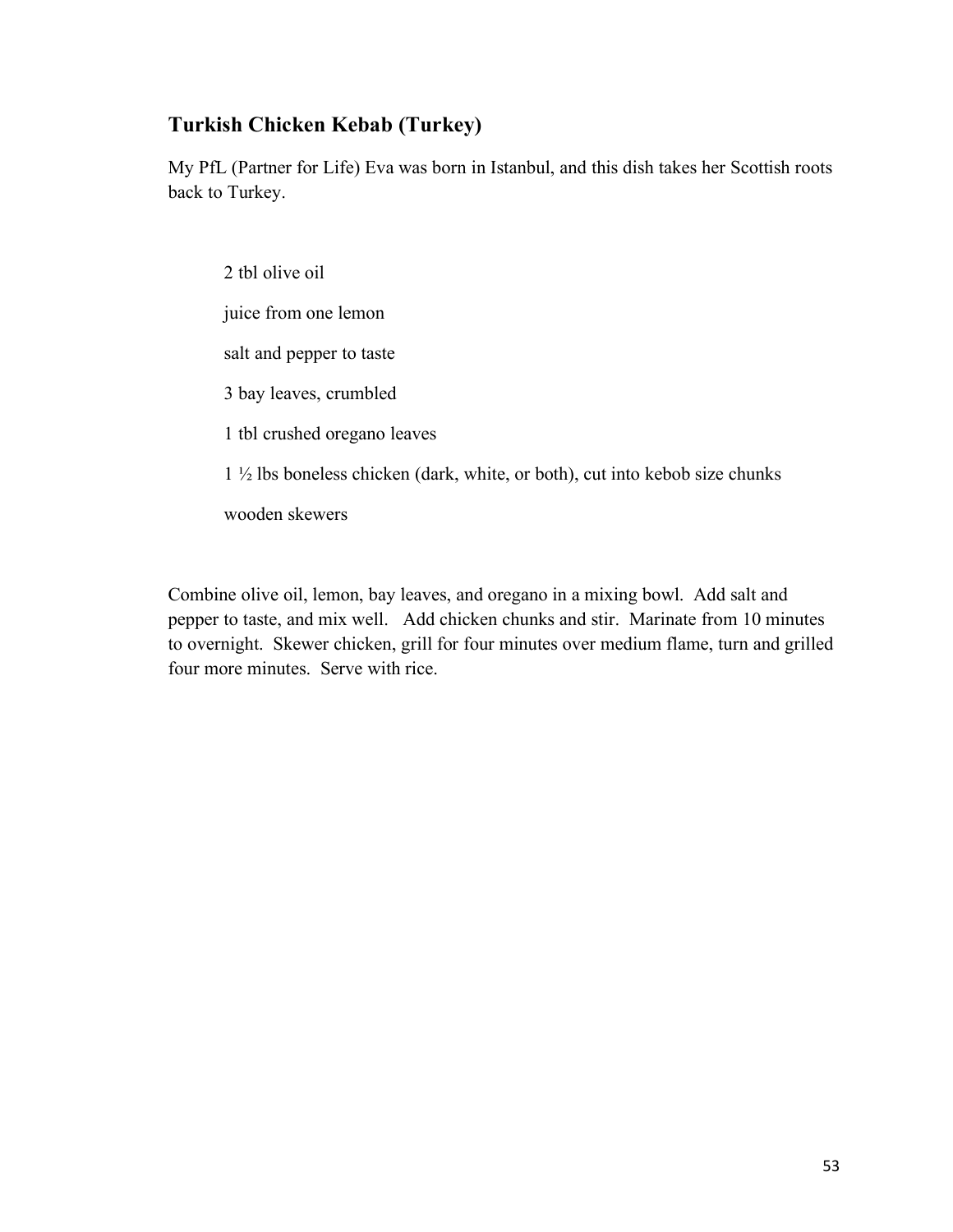# **Veal Stew (Original)**

A simple winter dish developed many years ago.

Stew veal 2 pieces of bacon Carrots  $\frac{1}{2}$  cup sherry Dash red hot sauce  $1\frac{1}{2}$  cups water 2 cubes bouillon Onions Cornstarch to thicken  $\frac{1}{2}$  stick margarine Salt and pepper to taste

Saute the onions and brown the veal in a frying pan. Add all the ingredients to a pot and simmer over low heat for at least 2 hours. Serve over linguini.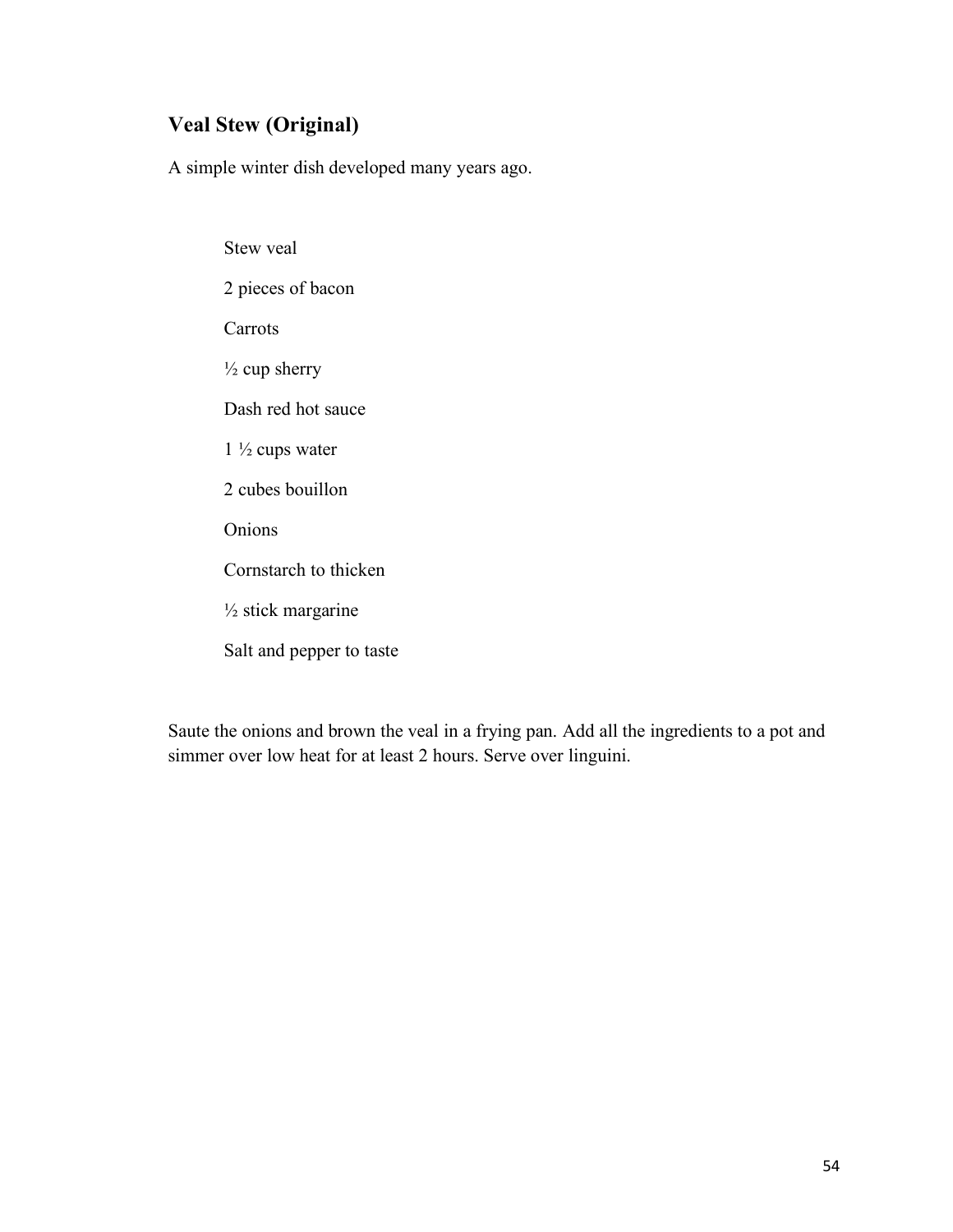### **Vietnamese Spring Rolls (Vietnamese)**

This dish can also be prepared using the ten inch round rice paper wraps found in Asian specialty markets.

Package of egg roll wrappers (or rice papers) Fresh cilantro leaves 1 doz shrimp Three scallions 1 tablespoon soy sauce  $\frac{1}{2}$  cup vegetable oil Small package of bean sprouts Fresh mint leaves Two or three medium sized pork chops 1 pack thin rice vermicelli noodles 2 tablespoons vegetable oil

Chop cilantro, mint and scallions into separate piles. Rinse the bean sprouts. Steam the shrimp in shallow saucepan with one inch of water for two minutes. Cool and remove the shells. Chop each shrimp into four pieces. Cook vermicelli rice noodles for four minutes in frying pan with one and a half inches of boiling water. Remove, drain in colander, rinse and set aside. De-bone and cube the pork and put the cubes into food processor with mint, scallions and one tablespoon soy sauce. Blend for two minutes. Add 2 tablespoons of oil in hot pan and fry (stirring continuously) the ground pork mixture until it is just cooked.

Assemble all ingredients. Note the folding instructions on the package of eggroll wrappers. Combine the pork, vermicelli noodles, a little chopped cilantro, bean sprouts and shrimp into the lower third of the eggroll wrapper. Roll and seal with a little water. Cook each roll in frying pan with  $\frac{1}{2}$  cup of vegetable oil on medium heat. Turn frequently, one minute a side. Place on paper towel and serve.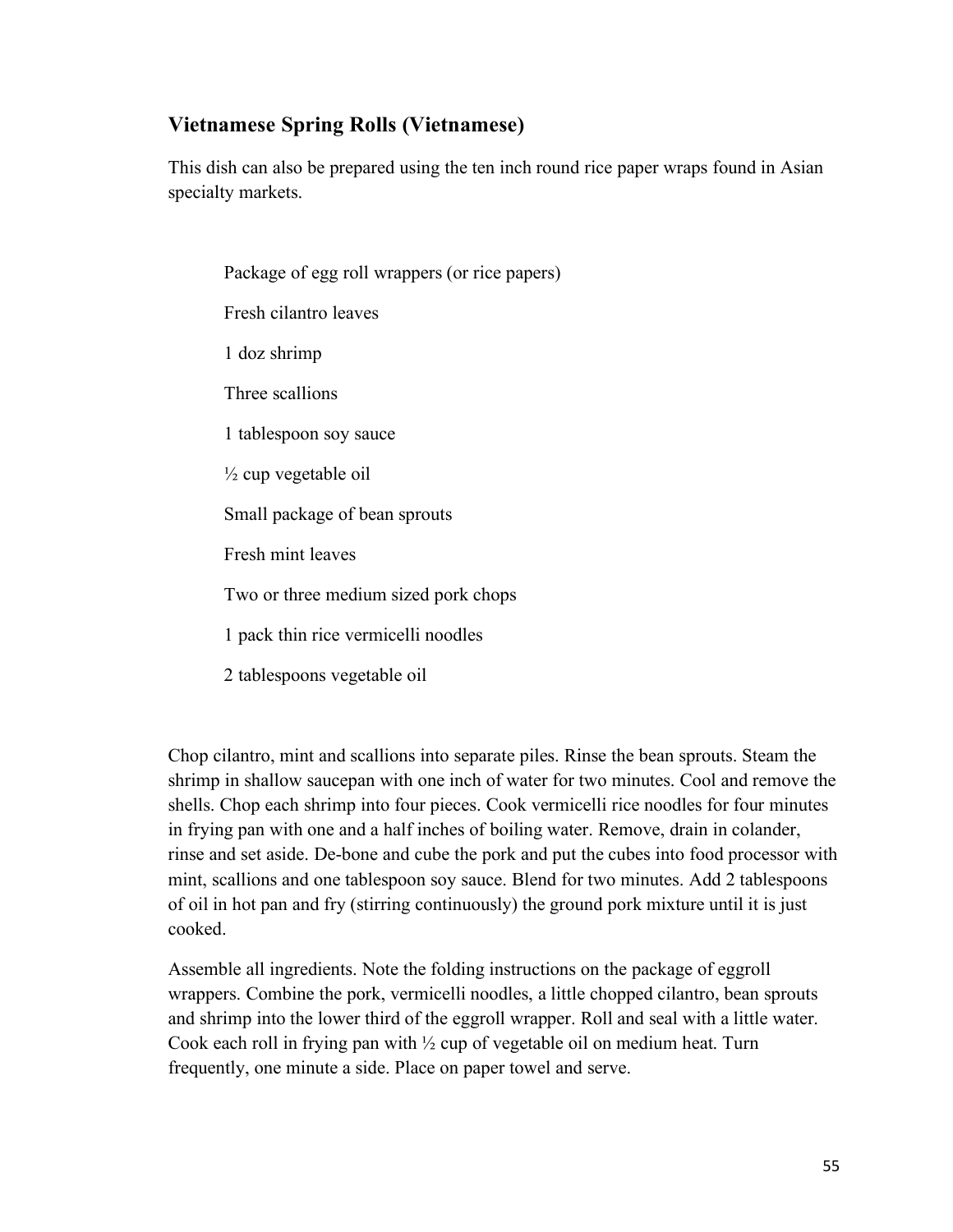For the fresh, uncooked, rice paper version substitute the rice papers for the egg roll wrapper. These are immersed in water for five seconds, and patted on a nearby clean dish towel. Add the ingredients, fold up bottom side (6 o'clock) then fold over one side (3 o'clock) and roll over to 9 o'clock).

## **Vietnamese Spring Roll Dipping Sauce (Vietnamese)**

This sauce is used to dip the Spring Rolls in as you eat them. The Vietnamese fish sauce can be found at an oriental specialty shop. It is the decisive ingredient for all Vietnamese recipes.

- 2 cloves garlic, crushed
- 2 tablespoons lemon juice
- ¼ cup Vietnamese fish sauce
- 2 tablespoons sugar
- $\frac{1}{4}$  cup rice wine vinegar

Combine all of the ingredients and stir until the sugar dissolves.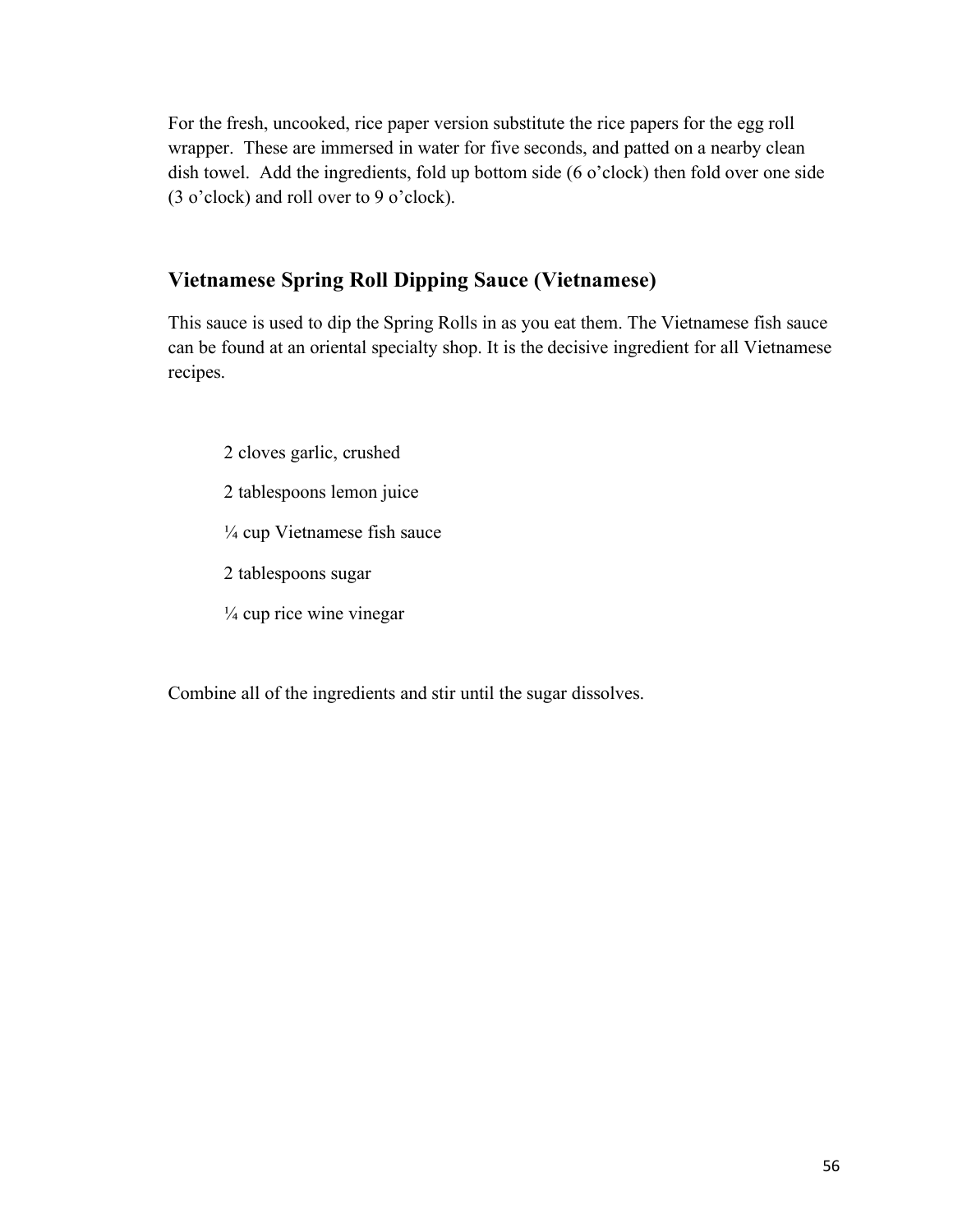### **White Meat with White Sauce (Original)**

Best prepared in a wok, even though it's vaguely Italian in taste. This dish is quick, and a delight.

Chicken meat or stew veal 1/8 cup sherry 1 tablespoon cornstarch  $\frac{1}{4}$  cup sunflower oil Juice from ½ lemon 3 medium onions  $\frac{1}{2}$  lb. mushrooms, sliced  $\frac{1}{2}$  cup sour cream Salt and pepper to taste

De-bone the chicken and cut into one inch cubes. If veal is used, buy stewing chunks, cut fat and grizzle, cube and hammer into medallions.

The meat should be marinated in the sherry for as long as you like (the longer the better). To marinate, add the cornstarch to the meat and sherry and stir to coat. Grind in plenty of fresh pepper and cover in the fridge.

When you are ready to cook, heat the oil in the wok. Stir in the meat and cook for 3 to 4 minutes. Remove, leaving as much oil as possible behind.

Stir the onions (sliced whole and thin) in the remaining oil and cook for one minute. Add the mushrooms and cook for 2 minutes, stirring constantly.

Return the meat to the wok, squeeze in the lemon juice, add salt and pepper (plenty of the latter) to taste. After one more minute of cooking add the sour cream, stir thoroughly and serve. Great on its own, but especially nice over linguini.